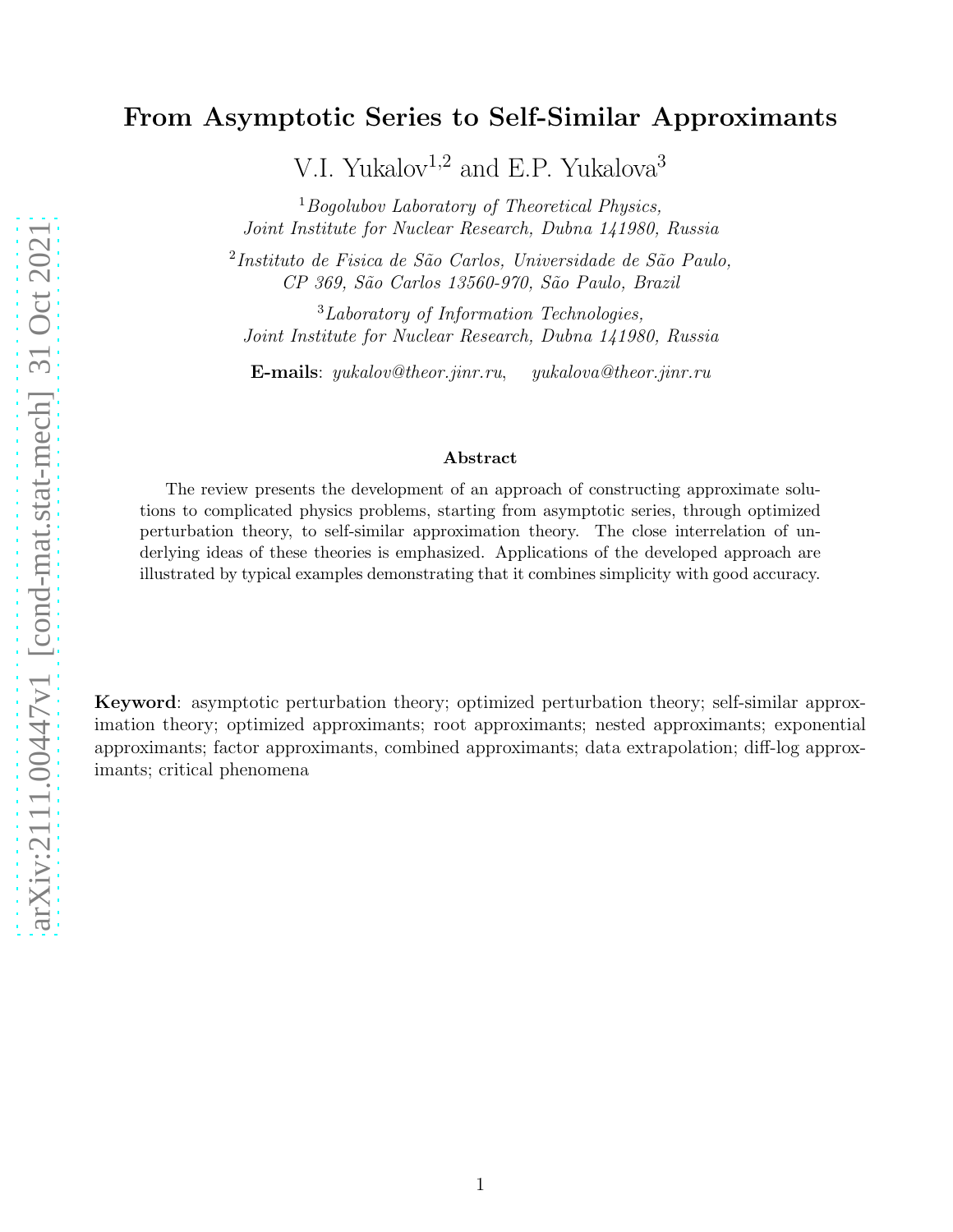# **Contents**

- 1. Introduction
- 2. Asymptotic Expansions
- 3. Sequence Transformations
	- 3.1 Padé Approximants
	- 3.2 Borel Summation
- 4. Optimized Perturbation Theory
	- 4.1 Initial Approximation
	- 4.2 Change of Variables
	- 4.3 Sequence Transformations
- 5. Statistical Physics
- 6. Optimization Conditions
- 7. Thermodynamic Potential
- 8. Eigenvalue Problem
- 9. Nonlinear Schrödinger Equation
- 10. Hamiltonian Envelopes
	- 10.1 General Idea
	- 10.2 Power-Law Potentials
	- 10.3 Inverse Power-Law Potentials
	- 10.4 Logarithmic Potential
- 11. Optimized Expansions: Summary
	- 11.1 Expansion over Dummy Parameters
	- 11.2 Scaling Relations: Partition Function
	- 11.3 Scaling Relations: Anharmonic Oscillator
	- 11.4 Optimized Expansion: Partition Function
	- 11.5 Optimized Expansion: Anharmonic Oscillator
- 12. Order-Dependent Mapping
	- 12.1 Change of Variables
	- 12.2 Partition Function
	- 12.3 Anharmonic Oscillator
- 13. Variational Expansions
- 14. Control Functions and Control Parameters
- 15. Self-Similar Approximation Theory
- 16. Embedding Cascade into Flow
- 17. Stability Conditions
- 18. Free Energy
- 19. Fractal Transform
- 20. Self-Similar Root Approximants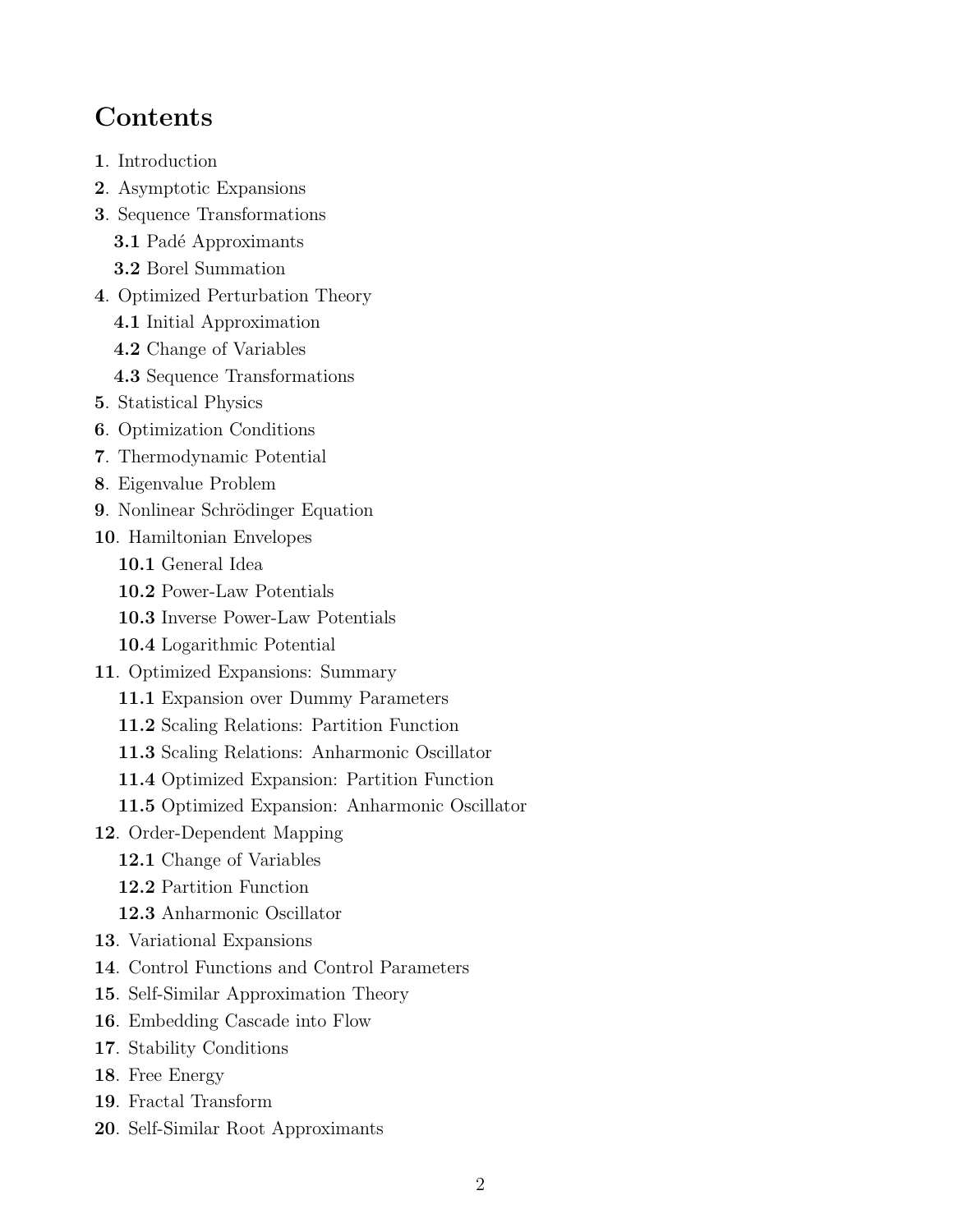- 21. Self-Similar Nested Approximants
- 22. Self-Similar Exponential Approximants
- 23. Self-Similar Factor Approximants
- 24. Self-Similar Combined Approximants 24.1 Different Types of Approximants 24.2 Self-Similar Padé Approximants
	- 24.3 Self-Similar Borel Summation
- 25. Self-Similar Data Extrapolation
- 26. Self-Similar Diff-Log Approximants
- 27. Critical Phenomena
	- 27.1 Critical Point at Infinity
	- 27.2 Finite Critical Point
- 28. Non-Power-Law Behavior
	- 28.1 Exponential Behavior
	- 28.2 Logarithmic Behavior
- 29. Critical Temperature Shift
- 30. Critical Exponents
- 31. Conclusion

## 1 Introduction

The standard way of treating realistic physical problems, described by complicated equations, relies on approximate solutions of the latter, since the occurrence of exact solutions is rather an exception. The most often used method is a kind of perturbation theory based on expansions in powers of some small parameters. This way encounters two typical obstacles: the absence of small parameters and divergence of resulting perturbative series. To overcome these difficulties, different methods of constructing approximate solutions have been suggested.

In this review, we demonstrate how, starting from asymptotic series, there appear general ideas of improving the series convergence and how these ideas lead to the development of powerful methods of optimized perturbation theory and self-similar approximation theory.

## 2 Asymptotic Expansions

Let us be interested in finding a real function  $f(x)$  of a real variable x. A generalization to complex-valued functions and variables can be straightforwardly done by considering several real functions and variables. The case of a real function and variable is less cumbersome and allows for the easier explanation of the main ideas. Suppose that the function  $f(x)$  is a solution of very complicated equations that cannot be solved exactly and allow only for finding an approximate solution for the asymptotically small variable  $x \to 0$  in the form

$$
f(x) \simeq f_k(x) \qquad (x \to 0). \tag{1}
$$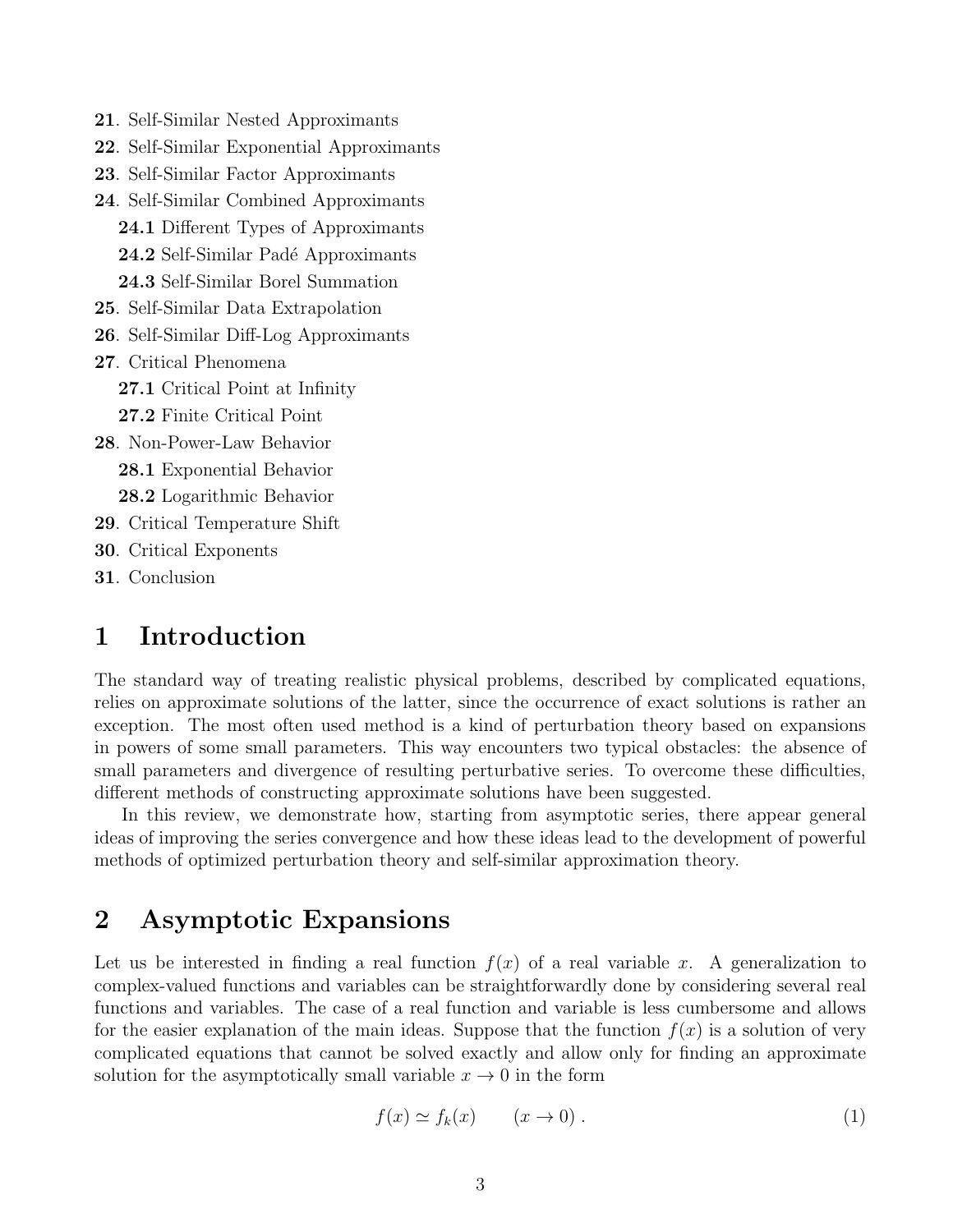There can happen the following cases.

(i) Expansion over a small variable:

$$
f_k(x) = f_0(x) \left( 1 + \sum_{n=1}^k a_n x^n \right) , \qquad (2)
$$

where the prefactor  $f_0(x)$  is a given function. The expansion is asymptotic in the sense of Poincaré  $[1, 2]$  $[1, 2]$ , since

$$
\left| \frac{a_{n+1}x^{n+1}}{a_n x^n} \right| \rightarrow 0 \quad (x \rightarrow 0),
$$

with  $a_n$  assumed to be nonzero.

(ii) Expansion over a small function:

$$
f_k(x) = f_0(x) \left[ 1 + \sum_{n=1}^k a_n \varphi^n(x) \right], \qquad (3)
$$

when the function  $\varphi(x)$  tends to zero as  $x \to 0$  so that

$$
\left| \frac{a_{n+1}\varphi^{n+1}(x)}{a_n\varphi^n(x)} \right| \rightarrow 0 \quad (x \rightarrow 0).
$$

(iii) Expansion over an asymptotic sequence:

 $\overline{\phantom{a}}$  $\Big\}$  $\Big\}$  $\vert$ 

$$
f_k(x) = f_0(x) \left[ 1 + \sum_{n=1}^k a_n \varphi_n(x) \right], \qquad (4)
$$

such that

$$
\frac{a_{n+1}\varphi_{n+1}(x)}{a_n\varphi_n(x)} \Big| \to 0 \qquad (x \to 0) .
$$

(iv) Generalized asymptotic expansion:

$$
f_k(x) = f_0(x) \left[ 1 + \sum_{n=1}^{k} a_n(x) \varphi_n(x) \right],
$$
 (5)

where the coefficients  $a_n(x)$  depend on the variable x and  $\{\varphi_n(x)\}\$ is an asymptotic sequence, such that

$$
\left| \frac{a_{n+1}(x)\varphi_{n+1}(x)}{a_n(x)\varphi_n(x)} \right| \to 0 \quad (x \to 0).
$$

This type of expansion occurs in the Lindstedt-Poincaré technique  $[1, 3, 4]$  $[1, 3, 4]$  $[1, 3, 4]$  and in the Krylov-Bogolubov averaging method [\[5–](#page-54-4)[8\]](#page-54-5).

(v) Expansion over a dummy parameter:

$$
f_k(x) = f_0(x) \left[ 1 + \sum_{n=1}^k a_n(x) \varepsilon^n \right] \tag{6}
$$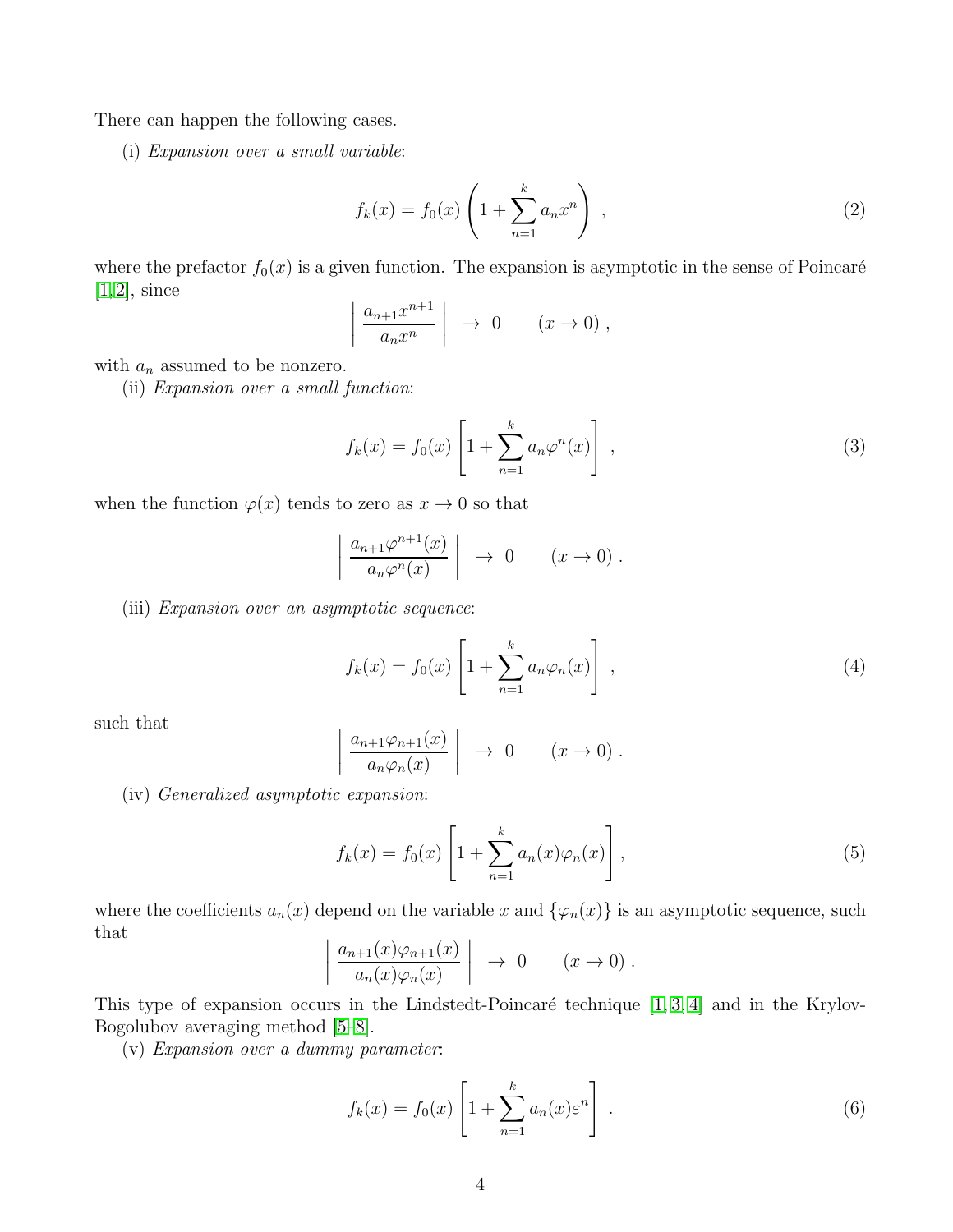Here the value of interest corresponds to the limit  $\varepsilon = 1$ , while the series is treated as asymptotic with respect to  $\varepsilon \to 0$ , hence

$$
\left| \frac{a_{n+1}(x)\varepsilon^{n+1}}{a_n(x)\varepsilon^n} \right| \to 0 \quad (\varepsilon \to 0).
$$

The introduction of dummy parameters is often used in perturbation theory, for instance in the Euler summation method, Nörlund method, and in the Abel method [\[9\]](#page-54-6).

Dummy parameters appear when one considers a physical system characterized by a Hamiltonian (or Lagrangian) H, while starting the consideration with an approximate Hamiltonian  $H_0$ , so that one has

$$
H_{\varepsilon} = H_0 + (H - H_0)\varepsilon \qquad (\varepsilon \to 1) .
$$

Then perturbation theory with respect to  $H - H_0$  yields a series in powers of  $\varepsilon$ . Different iteration procedures also can be treated as expansions in powers of dummy parameters.

Sometimes perturbation theory with respect to a dummy parameter is termed nonperturbative, keeping in mind that it is not a perturbation theory with respect to some other physical parameter, say a coupling parameter. Of course this misuse of terminology is confusing, mathematically incorrect, and linguistically awkward. Therefore it is mathematically correct to call perturbation theory with respect to any parameter perturbation theory.

### 3 Sequence Transformations

Asymptotic series are usually divergent. To assign to a divergent series an effective limit, one involves different resummation methods employing sequence transformations [\[10\]](#page-54-7). The most often used are the Padé approximation and Borel summation.

#### 3.1 Padé Approximants

The method of Padé approximants sums the series

<span id="page-4-0"></span>
$$
f_k(x) = \sum_{n=0}^{k} a_n x^n \tag{7}
$$

by means of rational fractions

<span id="page-4-1"></span>
$$
P_{M/N}(x) = \frac{a_0 + \sum_{n=1}^{M} b_n x^n}{1 + \sum_{n=1}^{N} c_n x^n} \qquad (M + N = k) ,
$$
\n(8)

with the coefficients  $b_n$  and  $c_n$  expressed through  $a_n$  from the requirement of coincidence of the asymptotic expansions

$$
P_{M/N}(x) \simeq f_k(x) \qquad (x \to 0) \ . \tag{9}
$$

As is evident from their structure, the Padé approximants provide the best approximation for rational functions. However, in general they have several deficiencies. First of all, they are not uniquely defined, in the sense that for a series of order k there are  $C_k^2 + 2$  different Padé approximants  $P_{M/N}$ , with  $M + N = k$ , where

$$
C_k^n = \frac{k!}{(k-n)!n!} = \frac{k(k-1)(k-2)\dots(k-n+1)}{n!},
$$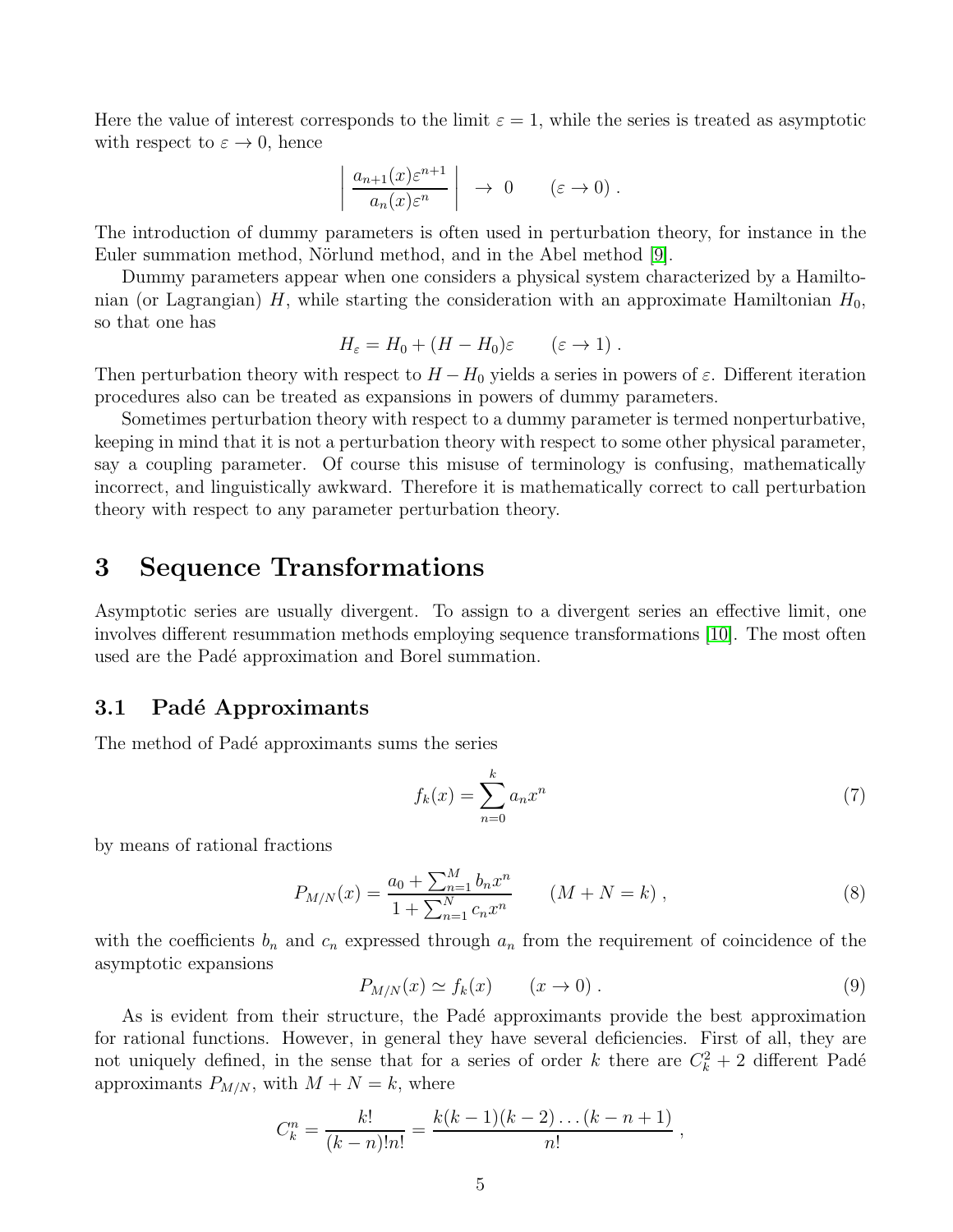and there is no uniquely defined general prescription of which of them to choose. Often, one takes the diagonal approximants  $P_{N/N}$ , with  $2N = k$ . However, these are not necessarily the most accurate [\[11\]](#page-54-8). Second, there is the annoying problem of the appearance of spurious poles.

Third, when the sought function, at small x behaves as in expansion  $(7)$ , but at large x it may have the power-law behavior  $x^{\beta}$  that should be predicted from the extrapolation of the smallvariable expansion, then this extrapolation to a large variable  $x \gg 1$  cannot in principle be done if  $\beta$  is not known or irrational. Let us stress that here we keep in mind the extrapolation problem from the knowledge of only the small-variable expansion and the absence of knowledge on the behavior of the sought function at large  $x$ . This case should not be confused with the interpolation problem employing the method of two-point Padé approximants, when both expansions at small as well as at large variables are available [\[12\]](#page-54-9).

Finally, the convergence of the Padé approximants is not a simple problem  $[11, 13]$  $[11, 13]$ , especially when one looks for a summation of a series representing a function that is not known. In the latter case, one tries to observe what is called apparent numerical convergence which may be absent.

As an example of a problem that is not Padé summable  $[14, 15]$  $[14, 15]$ , it is possible to mention the series arising in perturbation theory for the eigenvalues of the Hamiltonian

$$
H = -\frac{1}{2} \frac{d^2}{dx^2} + \frac{1}{2} x^2 + g x^m ,
$$

where  $x \in (-\infty, \infty)$ ,  $g > 0$ , and  $m \geq 8$ .

=

#### 3.2 Borel Summation

The series [\(7\)](#page-4-0) can be Borel summed by representing it as the Laplace integral

$$
f_k^B(x) = \int_0^\infty e^{-t} B_k(tx) dt
$$
\n(10)

of the Borel transform

$$
B_k(t) \equiv \sum_{n=0}^k \frac{a_n}{n!} t^n . \tag{11}
$$

This procedure is regular, since if series [\(7\)](#page-4-0) converges, then

$$
f_k(x) = \sum_{n=0}^k a_n x^n = \sum_{n=0}^k \frac{a_n}{n!} x^n \int_0^\infty e^{-t} t^n dt =
$$
  

$$
\int_0^\infty e^{-t} \sum_{n=0}^k \frac{a_n}{n!} (tx)^n dt = \int_0^\infty e^{-t} B_k(tx) dt = f_k^B(x).
$$

Conditions of Borel summability are given by the Watson theorem [\[9\]](#page-54-6), according to which a series [\(7\)](#page-4-0) is Borel summable if it represents a function analytic in a region and in that region the coefficients satisfy the inequality  $|a_n| \leq C^n n!$  for all orders *n*.

The problem in this method arises because the sought function is usually unknown, hence its analytic properties also are not known, and the behavior of the coefficients  $a_n$  for large orders n is rarely available. When the initial series is convergent, its Borel transform is also convergent and the integration and the summation in the above formula can be interchanged. However, when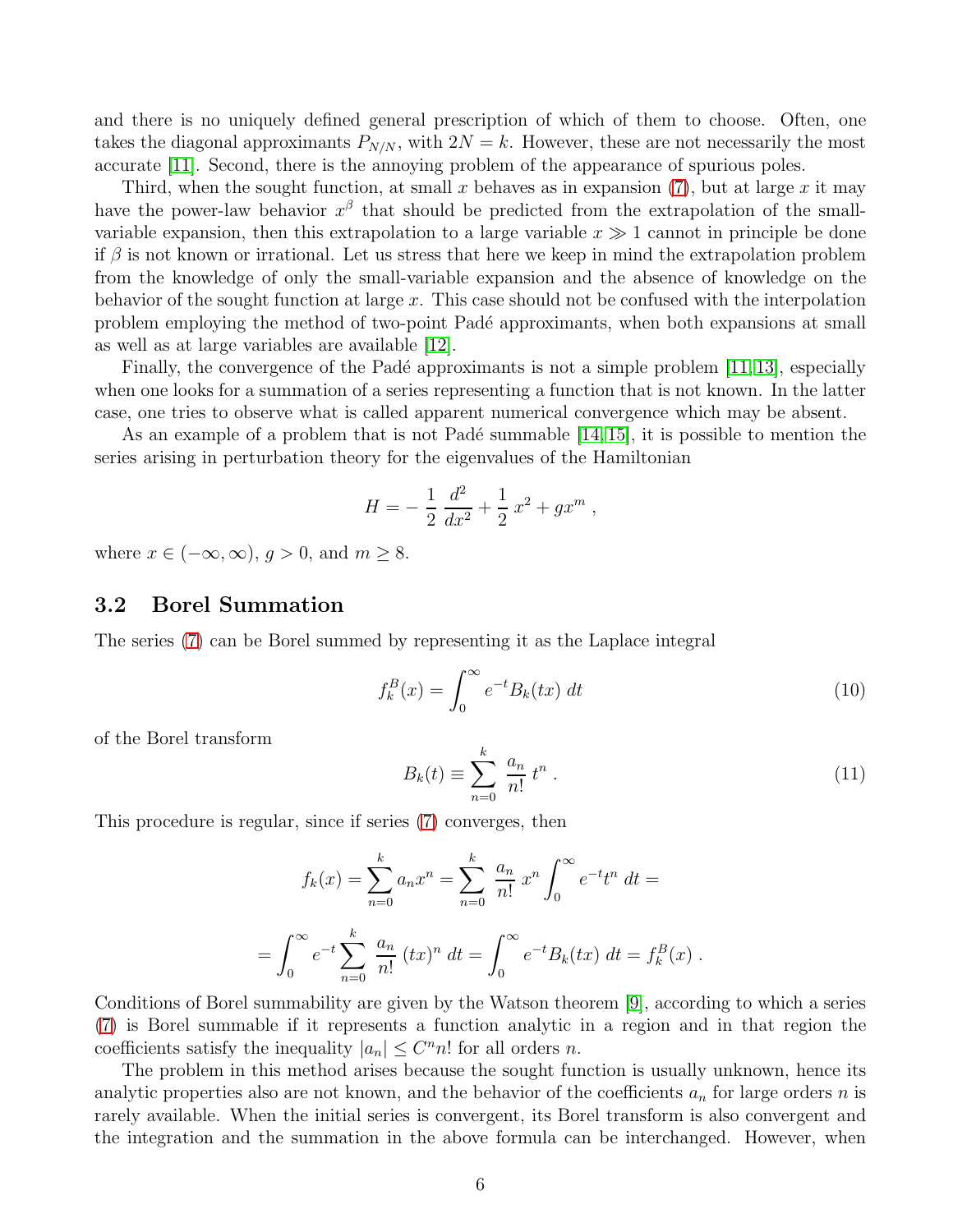the initial series is divergent, the interchange of the integration and summation is not allowed. One has, first, to realize a resummation of the Borel transform and after this to perform the integration.

There are series that cannot be Borel summed. As an example, we can mention a model of a disordered quenched system [\[16\]](#page-54-13) with the Hamiltonian

$$
H(g, \varphi, \xi) = (1 + \xi)\varphi^2 + g\varphi^4,
$$

in which  $\varphi \in (-\infty, \infty)$ ,  $\xi \in (-\infty, \infty)$ , and  $g > 0$ , so that the free energy, as a function of the coupling parameter, is

$$
f(g) = -\int_{-\infty}^{\infty} \ln Z(g,\xi) \exp\left(-\frac{\xi^2}{\sigma}\right) \frac{d\xi}{\sqrt{\pi\sigma}},
$$

where the statistical sum reads as

$$
Z(g,\xi) = \int_{-\infty}^{\infty} \exp\{-H(g,\varphi,\xi)\} \frac{d\varphi}{\sqrt{\pi}}.
$$

By analytic means and by direct computation of 200 terms in the perturbation expansion for the free energy, it is shown [\[16\]](#page-54-13) that the series is not Borel summable, since the resulting terms do not converge to any limit.

Sometimes the apparent numerical convergence can be achieved by using the Padé approximation for the Borel transform under the Laplace integral, which is termed the Padé-Borel summation.

### 4 Optimized Perturbation Theory

The mentioned methods of constructing approximate solutions tell us that there are three main ways that could improve the convergence of the resulting series. These are: (i) the choice of an appropriate initial approximation; (ii) change of variables, and (iii) series transformation. However the pivotal question arises: How to optimize these choices.

The idea of optimizing system performance comes from optimal control theory for dynamical systems [\[17\]](#page-54-14). Similarly to dynamical systems, the optimization in perturbation theory implies the introduction of control functions in order to achieve series convergence, as was advanced in Refs. [\[18](#page-54-15)[–20\]](#page-55-0) and employed for describing anharmonic crystals [\[19](#page-54-16)[–24\]](#page-55-1) and the theory of melting [\[25\]](#page-55-2). Perturbation theory, complimented by control functions governing the series convergence is called optimized perturbation theory.

The introduction of control functions means the reorganization of a divergent series into a convergent one. Formally, this can be represented as the operation

$$
\hat{R}[u_k] \{ f_k(x) \} = \{ F_k(x, u_k) \}
$$
\n(12)

converting an initial series into a new one containing control functions  $u_k(x)$ . Then the optimized approximants are

<span id="page-6-0"></span>
$$
\overline{f}_k(x) = F_k(x, u_k(x)) \tag{13}
$$

The optimization conditions define the control functions in such a way that to make the new series  ${F_k(x, u_k(x))}$  convergent, because of which this method is named *optimized perturbation* theory. The general approach to formulating optimization conditions is expounded in the review articles [\[26,](#page-55-3)[27\]](#page-55-4), and some particular methods are discussed in Refs. [\[28](#page-55-5)[–30\]](#page-55-6). Control functions can be implanted into perturbation theory in different ways. The main methods are described below.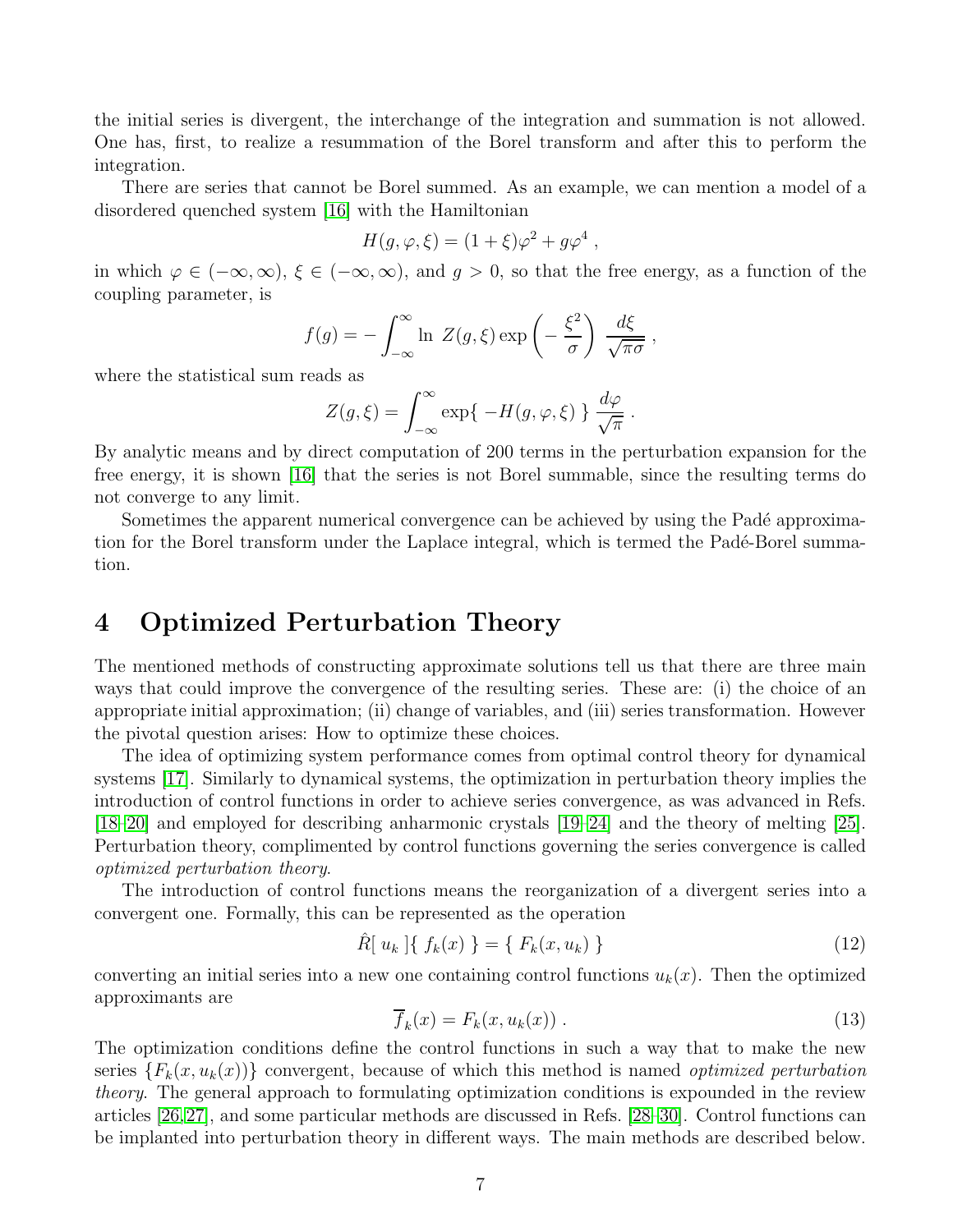#### 4.1 Initial Approximation

Each perturbation theory or iterative procedure starts with an initial approximation. It is possible to accept as an initial approximation not a fixed form but an expression allowing for variations. For concreteness, assume we are considering a problem characterized by a Hamiltonian  $H$  containing a coupling parameter g. Looking for the eigenvalues of the Hamiltonian, using perturbation theory with respect to the coupling, we come to a divergent series

$$
E_k(g) = \sum_{n=1}^k c_n g^n \qquad (g \to 0).
$$
 (14)

As an initial approximating Hamiltonian, we can take a form  $H_0(u)$  containing trial parameters. For brevity, we write here one parameter  $u$ . Then we define the Hamiltonian

$$
H_{\varepsilon} = H_0(u) + \varepsilon [H - H_0(u)] \qquad (\varepsilon \to 1).
$$
 (15)

To find the eigenvalues of the Hamiltonian, we can resort to perturbation theory in powers of the dummy parameter  $\varepsilon$ , yielding

$$
E_k(g, u) = \sum_{n=1}^k c_n(g, u) \varepsilon^n.
$$
\n(16)

Setting  $\varepsilon = 1$  and defining control functions  $u_k(x)$  from optimization conditions results in the optimized approximants

$$
\overline{E}_k(g) = E_k(g, u_k(g)) \tag{17}
$$

The explicit way of defining control functions and particular examples will be described in the following sections.

#### 4.2 Change of Variables

Control functions can be implanted through the change of variables. Suppose we consider a series

<span id="page-7-0"></span>
$$
f_k(x) = \sum_{n=0}^{k} a_n x^n
$$
 (18)

Accomplishing the change of the variable

$$
x = x(z, u) , \qquad z = z(x, u) , \qquad (19)
$$

we come to the functions  $f_k(x(z, u))$ . Expanding the latter in powers of the new variable z, up to the order  $k$ , gives

$$
f_k(x(z, u)) = \sum_{n=0}^{k} b_n(u) z^n \qquad (z \to 0).
$$
 (20)

In terms of the initial variable, this implies

$$
F_k(x, u) = \sum_{n=0}^{k} b_n(u) z^n(x, u) .
$$
 (21)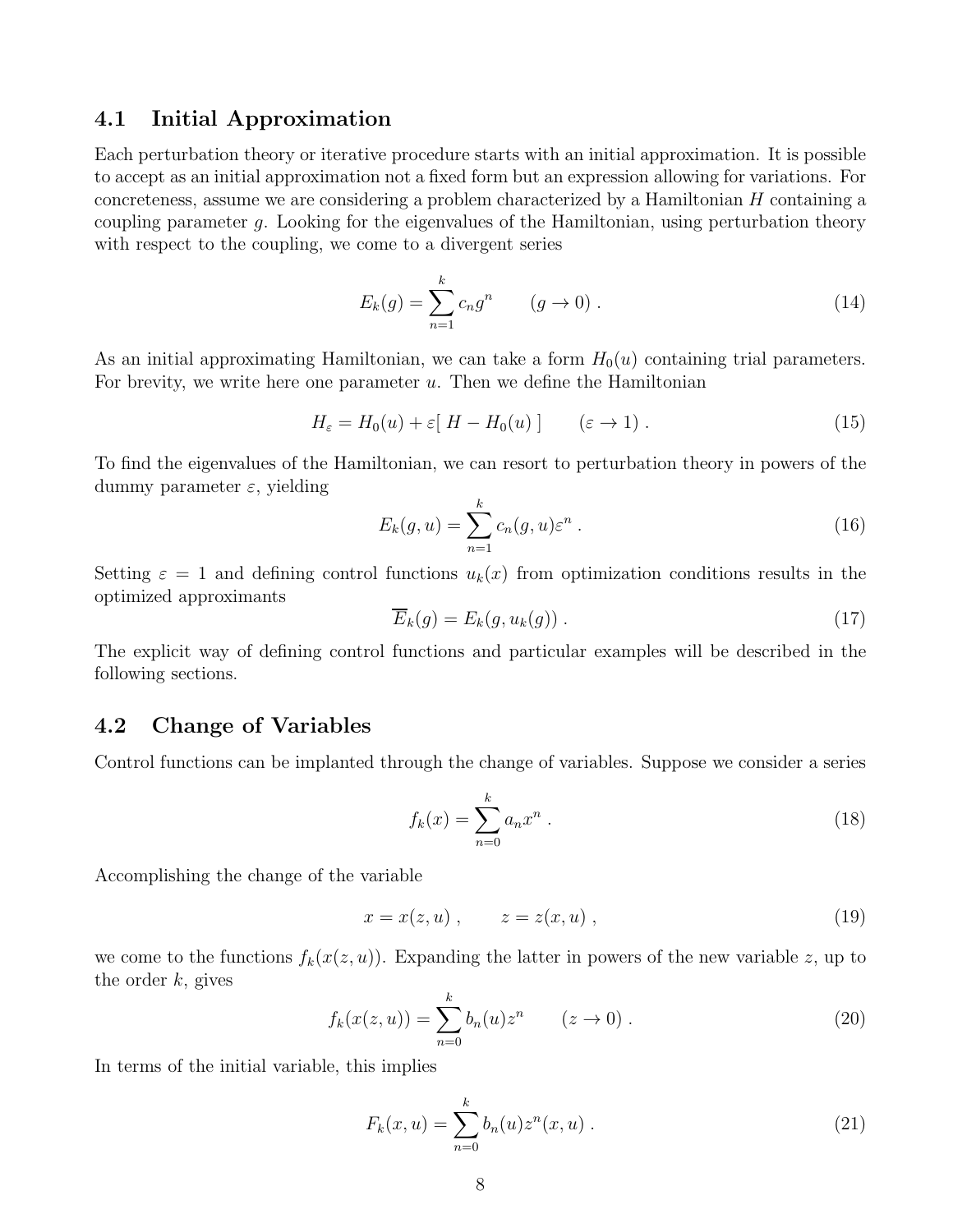Defining control functions  $u_k(x)$  yields the optimized approximants [\(13\)](#page-6-0).

When the variable  $x$  varies between zero and infinity, sometimes it is convenient to resort to the change of variables mapping the interval  $[0, \infty)$  to the interval  $(-\infty, 1]$ , passing to a variable y,

$$
x = \frac{u}{(1-y)^{\omega}} = x(y, u, \omega) , \qquad (22)
$$

where  $u > 0$  and  $\omega > 0$  are control parameters [\[31,](#page-55-7) [32\]](#page-55-8). The inverse change of variables is

$$
y = 1 - \left(\frac{u}{x}\right)^{1/\omega} = y(x, u, \omega) \tag{23}
$$

The series [\(18\)](#page-7-0) becomes

$$
f_k(x(y, u, \omega)) = \sum_{n=0}^k a_n \left[ \frac{u}{(1-y)^{\omega}} \right]^n.
$$
 (24)

Expanding this in powers of  $y$ , we obtain

$$
F_k(x, u, \omega) = \sum_{n=0}^k b_n(u, \omega) [y(x, u, \omega)]^n.
$$
 (25)

Defining control functions  $u_k = u_k(x)$  and  $\omega_k = \omega_k(x)$  gives the optimized approximants

$$
\overline{f}_k(x) = F_k(x, u_k(x), \omega_k(x)) .
$$
 (26)

Other changes of variables can be found in review [\[27\]](#page-55-4).

#### 4.3 Sequence Transformations

Control functions can also be implanted by transforming the terms of the given series by means of some transformation,

<span id="page-8-0"></span>
$$
\hat{T}[u]f_k(x) = F_k(x, u_k).
$$
\n(27)

Defining control functions  $u_k(x)$  gives  $\overline{F}_k(x, u_k(x))$ . Accomplishing the inverse transformation results in the optimized approximant

$$
\overline{f}_k(x) = \hat{T}^{-1}[u]\overline{F}_k(x, u_k(x)).
$$
\n(28)

As an example, let us consider the fractal transform [\[26\]](#page-55-3) that we shall need in what follows,

$$
\hat{T}[s]f_k(x) = x^s f_k(x) = F_k(x, s) .
$$
\n(29)

For this transform, the scaling relation is valid:

<span id="page-8-1"></span>
$$
\frac{F_k(\lambda x, s)}{F_k(x, s)} = \frac{f_k(\lambda x)}{f_k(x)} \lambda^s.
$$
\n(30)

The scaling power s plays the role of a control parameter through which control functions  $s_k(x)$ can be introduced [\[33](#page-55-9)[–35\]](#page-55-10).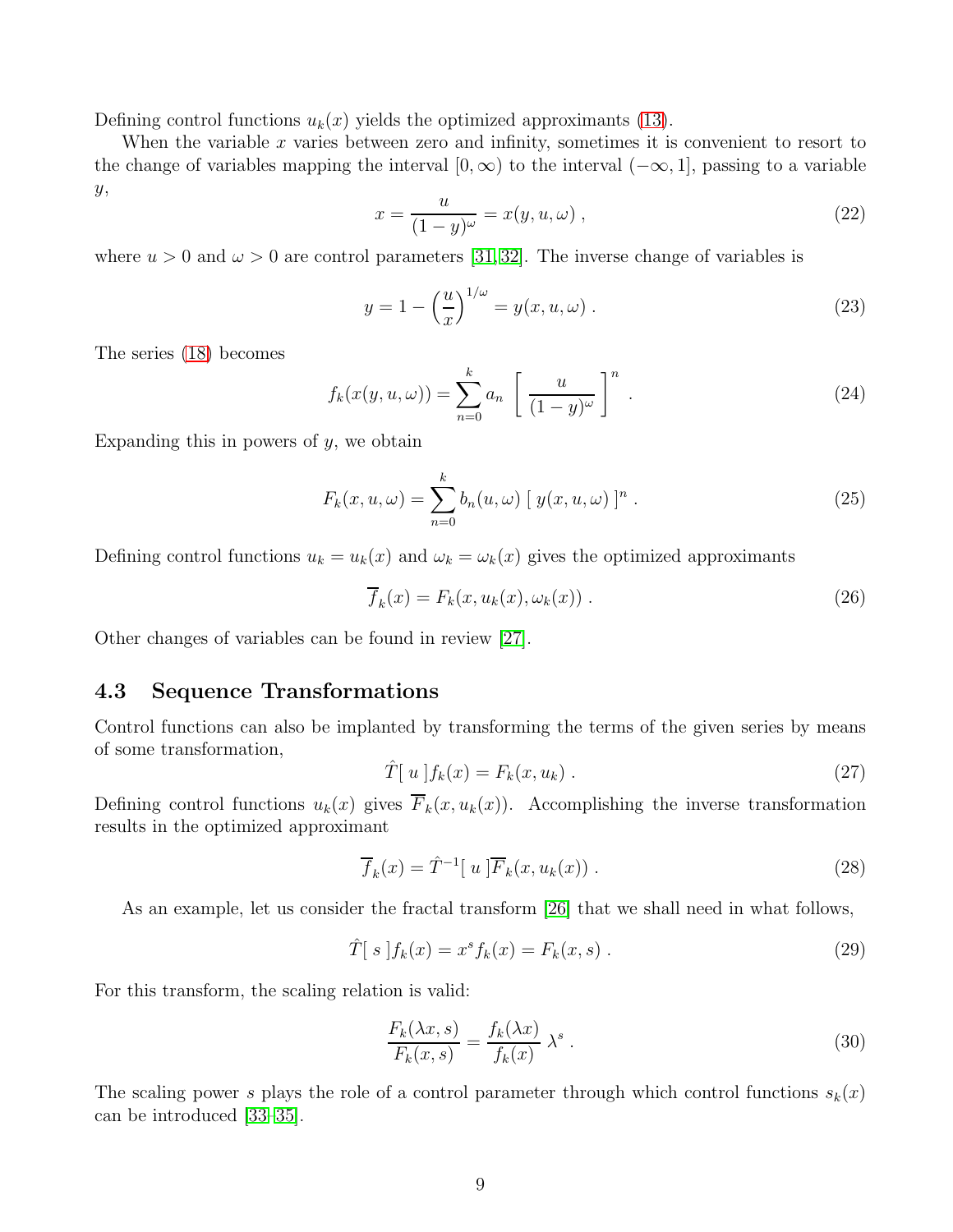### 5 Statistical Physics

In the problems of statistical physics, before calculating observable quantities, one has to find probabilistic characteristics of the system. This can be either probability distributions, or correlation functions, or Green functions. So, first, one needs to develop a procedure for finding approximations for these characteristics, and then to calculate the related approximations for observable quantities. Here we exemplify this procedure for the case of a system described by means of Green functions [\[18–](#page-54-15)[23\]](#page-55-11).

Let us consider Green functions for a quantum statistical system with particle interactions measured by a coupling parameter q. The single-particle Green function (propagator) satisfies the Dyson equation that can be schematically represented as

$$
G(g) = G_0 + G_0 \Sigma(G(g)) G(g) , \qquad (31)
$$

where  $G_0$  is an approximate propagator and  $\Sigma(G)$  is self-energy [\[36,](#page-55-12) [37\]](#page-55-13).

Usually, one takes for the initial approximation  $G_0$  the propagator of noninteracting (free) particles, whose self-energy is zero. Then, iterating the Dyson equation, one gets the relation

$$
G_{k+1}(g) = G_0 + G_0 \ \Sigma_k(G_k(g)) \ G_k(g) \ , \tag{32}
$$

which is a series in powers of the coupling parameter  $g$ . Respectively the sequence of the approximate propagators  ${G_k(g)}$  can be used for calculating observable quantities

$$
A_k(g) = \sum_{n=0}^k c_n g^n \tag{33}
$$

that are given by a series in powers of  $g$ . This is an asymptotic series with respect to the coupling parameter  $g \to 0$ , which as a rule is divergent for any finite g.

Instead, it is possible to take for the initial approximation an approximate propagator  $G_0(u)$ containing a control parameter  $u$ . This parameter can, for instance, enter through an external potential [\[38\]](#page-55-14) corresponding to the self-energy  $\Sigma_0$ . Then the Dyson equation reads as

$$
G(g) = G_0(u) + G_0(u) [\Sigma(G(g)) - \Sigma_0(G_0(u))] G(g).
$$
 (34)

Iterating this equation [\[39\]](#page-55-15) yields the approximations for the propagator

$$
G_{k+1}(g, u) = G_0(u) + G_0(u) [\Sigma_k(G_k(g, u)) - \Sigma_0(G_0(u))] G_k(g, u).
$$
 (35)

This iterative procedure is equivalent to the expansion in powers of a dummy parameter.

Being dependent on the control parameter u, the propagators  $G_k(g, u)$  generate the observable quantities  $A_k(q, u)$  also depending on this parameter. Defining control functions  $u_k(q)$  results in the optimized approximants

$$
\overline{A}_k(g) = A_k(g, u_k(g)) \tag{36}
$$

for observable quantities.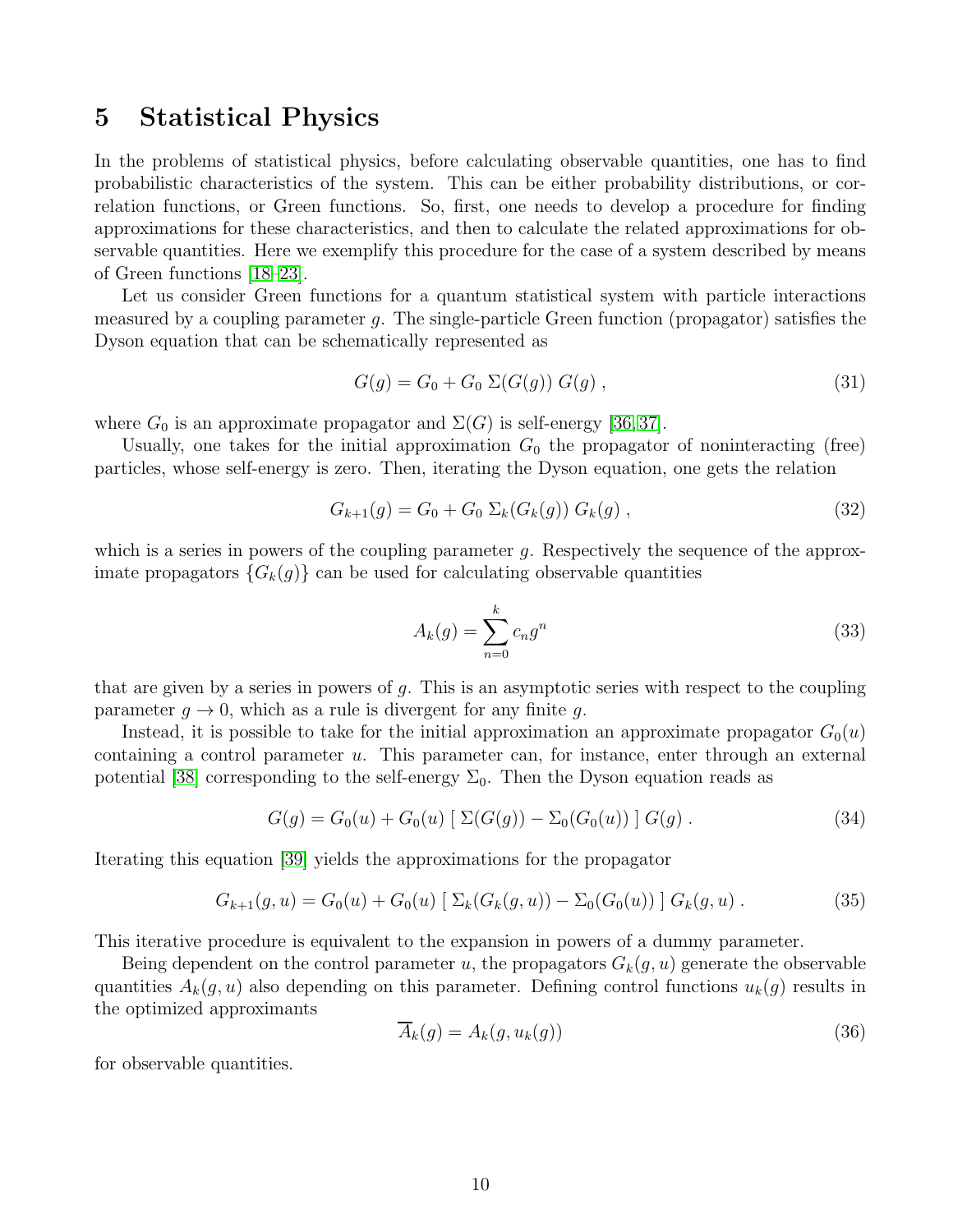### 6 Optimization Conditions

The above sections explain how to incorporate control parameters into the sequence of approximants that, after defining control functions, become optimized approximants. Now it is necessary to provide a recipe for defining control functions.

By their meaning, control functions have to govern the convergence of the sequence of approximants. The Cauchy criterion tells us that a sequence  $\{F_k(x, u_k)\}\)$  converges if and only if, for any  $\varepsilon > 0$ , there exists a number  $k_{\varepsilon}$  such that

$$
|F_{k+p}(x, u_{k+p}) - F_k(x, u_k)| < \varepsilon \tag{37}
$$

for all  $k > k_{\varepsilon}$  and  $p > 0$ .

In optimal control theory [\[17\]](#page-54-14), control functions are defined as the minimizers of a cost functional. Considering the convergence of a sequence, it is natural to introduce the convergence cost functional [\[26\]](#page-55-3)

$$
C[u] = \frac{1}{2} \sum_{k} C^{2}(F_{k+p}, F_{k}), \qquad (38)
$$

in which the Cauchy difference is defined,

<span id="page-10-0"></span>
$$
C(F_{k+p}, F_k) \equiv F_{k+p}(x, u_{k+p}) - F_k(x, u_k) \,. \tag{39}
$$

To minimize the convergence cost functional implies the minimization of the Cauchy difference with respect to control functions,

$$
\min_{u} | C(F_{k+p}, F_k) | = \min_{u} | F_{k+p}(x, u_{k+p}) - F_k(x, u_k) |,
$$
\n(40)

for all  $k \geq 0$  and  $p \geq 0$ .

In order to derive from this condition explicit equations for control functions, we need to accomplish some rearrangements. If the Cauchy difference is small, this means that it is possible to assume that  $u_{k+p}$  is close to  $u_k$  and  $F_{k+p}$  is close to  $F_k$ . Then we can expand the first term of the Cauchy difference in the Taylor series with respect to  $u_{k+p}$  in the vicinity of  $u_k$ , which gives

$$
F_{k+p}(x, u_{k+p}) = \sum_{n=0}^{\infty} \frac{1}{n!} \frac{\partial^n F_{k+p}(x, u_k)}{\partial u_k^n} (u_{k+p} - u_k)^n.
$$
 (41)

Let us treat  $F_{k+p}$  as a function of the discrete variable p, which allows us to expand this function in the discrete Taylor series

$$
F_{k+p}(x, u_k) = \sum_{m=0}^{\infty} \frac{1}{m!} \Delta_p^m F_k(x, u_k) , \qquad (42)
$$

where a finite difference of  $m$ -th order is

$$
\Delta_p^m F_k = \sum_{j=0}^m (-1)^{m-j} \frac{m!}{j! \ (m-j)!} F_{k+jp} . \tag{43}
$$

As examples of finite differences, we can mention

$$
\Delta_p^0 F_k = F_k , \qquad \Delta_p^1 F_k \equiv \Delta_p F_k = F_{k+p} - F_k , \qquad \Delta_p^2 F_k = F_{k+2p} - 2F_{k+p} + F_k .
$$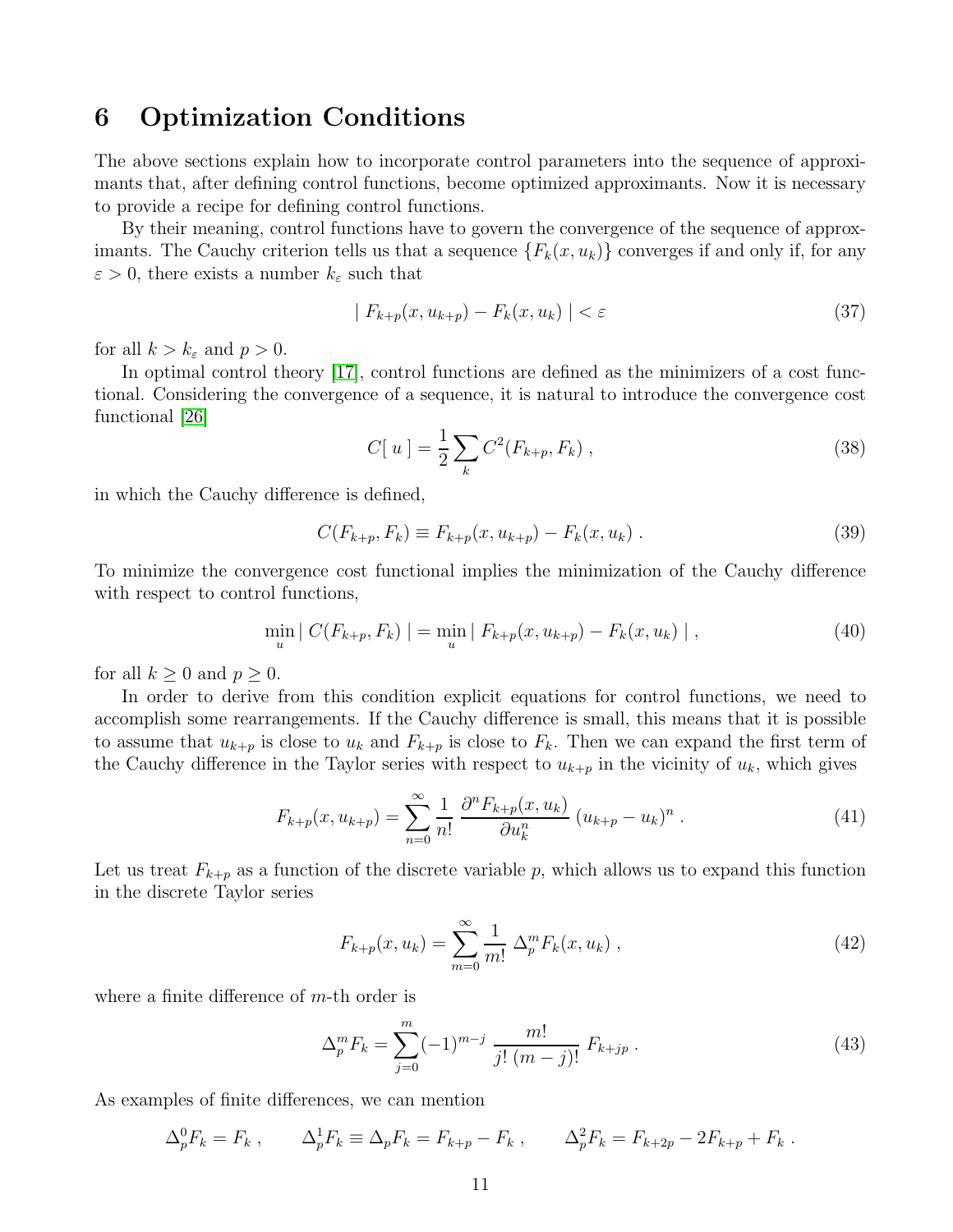Thus the first term in the Cauchy difference can be represented as

<span id="page-11-0"></span>
$$
F_{k+p}(x, u_{k+p}) = \sum_{m,n=0}^{\infty} \frac{(u_{k+p} - u_k)^n}{m! n!} \frac{\partial^n}{\partial u_k^n} \Delta_p^m F_k(x, u_k).
$$
 (44)

Keeping in the right-hand side of representation [\(44\)](#page-11-0) a finite number of terms results in the explicit optimization conditions. The zero order is not sufficient for obtaining optimization conditions, since in this order

$$
F_{k+p}(x, u_{k+p}) \cong F_k(x, u_k) ,
$$

hence the Cauchy difference is automatically zero,

$$
C(F_{k+p}, F_k) \cong 0.
$$

In the first order, we have

$$
F_{k+p}(x, u_{k+p}) \cong F_{k+p}(x, u_k) + (u_{k+p} - u_k) \frac{\partial}{\partial u_k} F_k(x, u_k) ,
$$
 (45)

which gives the Cauchy difference

<span id="page-11-3"></span>
$$
C(F_{k+p}, F_k) = F_{k+p}(x, u_k) - F_k(x, u_k) + (u_{k+p} - u_k) \frac{\partial}{\partial u_k} F_k(x, u_k) .
$$
 (46)

The minimization of the latter with respect to control functions implies

<span id="page-11-1"></span>
$$
\min_{u} | C(F_{k+p}, F_k) | \leq \min_{u} | F_{k+p}(x, u_k) - F_k(x, u_k) | +
$$
  
+ 
$$
\min_{u} | (u_{k+p} - u_k) \frac{\partial}{\partial u_k} F_k(x, u_k) |.
$$
 (47)

Minimizing the first part in the right-hand side of expression [\(47\)](#page-11-1), we get the minimal-difference condition

$$
\min_{u} | F_{k+p}(x, u_k) - F_k(x, u_k) |
$$
\n(48)

for the control functions  $u_k = u_k(x)$ . The ultimate form of this condition is the equality

$$
F_{k+p}(x, u_k) - F_k(x, u_k) = 0.
$$
\n(49)

The minimization of the second part of the right-hand side of expression [\(47\)](#page-11-1) leads to the minimal-derivative condition

<span id="page-11-2"></span>
$$
\min_{u} \left( u_{k+p} - u_k \right) \frac{\partial}{\partial u_k} F_k(x, u_k) \right).
$$
 (50)

The minimum of condition [\(50\)](#page-11-2) is made zero by setting

$$
\frac{\partial}{\partial u_k} F_k(x, u_k) = 0.
$$
\n(51)

When this equation has no solution for the control function  $u_k$ , it is straightforward to either set

$$
u_{k+p} = u_k \qquad \left(\frac{\partial}{\partial u_k} F_k(x, u_k) \neq 0\right) , \qquad (52)
$$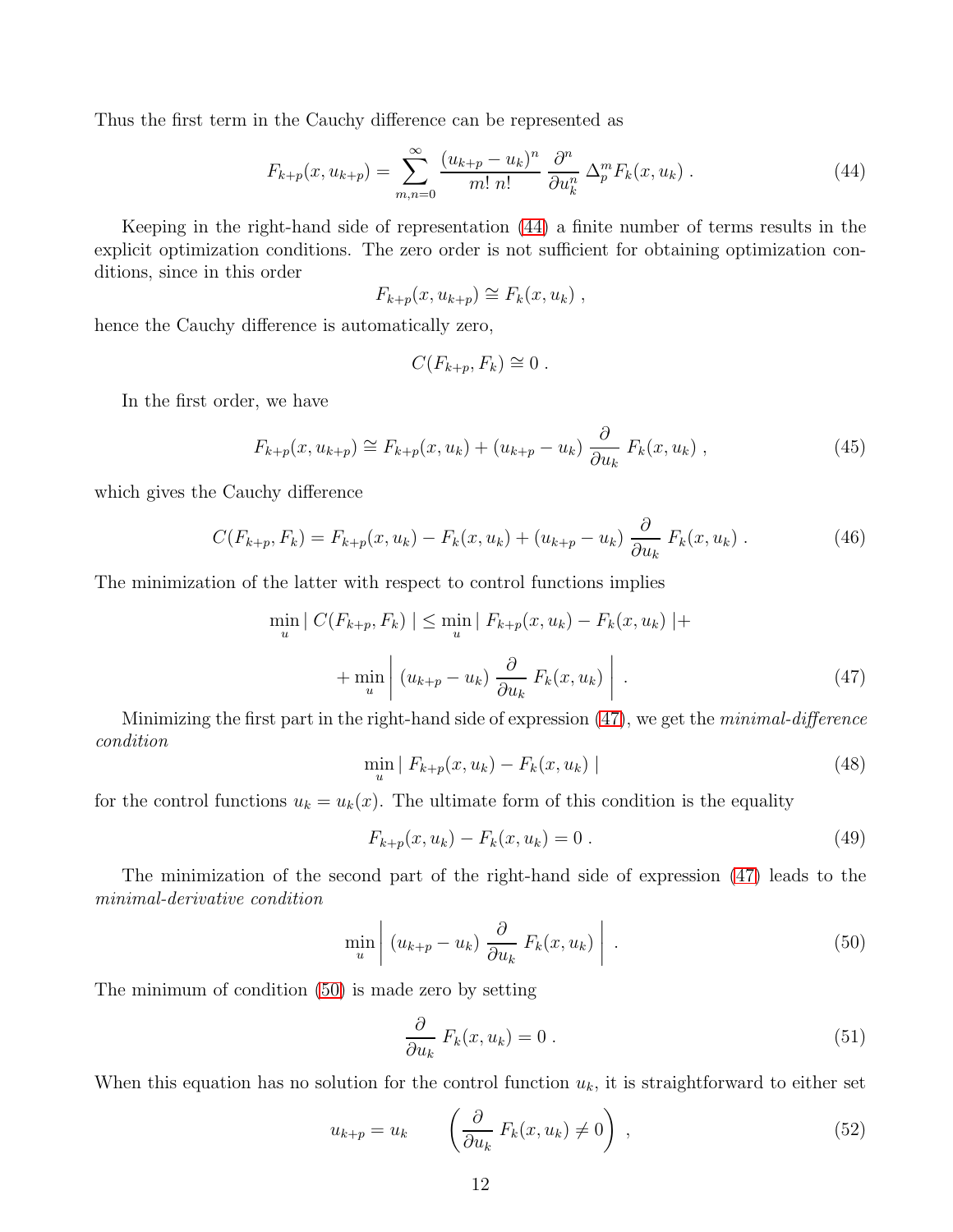or to look for the minimum of the derivative

$$
\min_{u} \left| \frac{\partial}{\partial u_k} F_k(x, u_k) \right| \qquad (u_{k+p} \neq u_k). \tag{53}
$$

In this way, control functions are defined by one of the above optimization conditions. It is admissible to consider higher orders of expression [\(44\)](#page-11-0) obtaining higher orders of optimization conditions [\[27\]](#page-55-4).

Control functions can also be defined if some additional information on the sought function  $f(x)$  is available. For instance, when the asymptotic behavior of  $f(x)$ , as  $x \to x_0$ , is known, where

$$
f(x) \simeq f_{as}(x) \qquad (x \to x_0) , \qquad (54)
$$

then the control functions  $u_k(x)$  can be defined from the *asymptotic condition* 

$$
F_k(x, u_k) = \hat{T}[u] f_k(x) \simeq \hat{T}[u] f_{as}(x) \qquad (x \to x_0).
$$
 (55)

## 7 Thermodynamic Potential

As an illustration of using the optimized perturbation theory, let us consider the thermodynamic potential

<span id="page-12-0"></span>
$$
f(g) = -\ln\ Z(g) \tag{56}
$$

of the so-called zero-dimensional anharmonic oscillator model with the statistical sum

<span id="page-12-1"></span>
$$
Z(g) = \frac{1}{\sqrt{\pi}} \int_{-\infty}^{\infty} \exp(-H[\varphi]) d\varphi \tag{57}
$$

and the Hamiltonian

$$
H[\varphi] = \varphi^2 + g\varphi^4 \qquad (g > 0) \ . \tag{58}
$$

Taking for the initial approximation the quadratic Hamiltonian

<span id="page-12-2"></span>
$$
H_0[\varphi] = \omega^2 \varphi^2 \,, \tag{59}
$$

in which  $\omega$  is a control parameter, we define

<span id="page-12-3"></span>
$$
H_{\varepsilon}[\varphi] = H_0[\varphi] + \varepsilon \Delta H \qquad (\varepsilon \to 1) , \qquad (60)
$$

where the perturbation term is

$$
\Delta H = H - H_0 = (1 - \omega^2)\varphi^2 + g\varphi^4 \,. \tag{61}
$$

Employing perturbation theory with respect to the dummy parameter  $\varepsilon$ , and setting  $\varepsilon = 1$ , leads to the sequence of the approximants

<span id="page-12-4"></span>
$$
F_k(g,\omega) = -\ln Z_k(g,\omega) \,. \tag{62}
$$

Control functions for the approximations of odd orders are found from the minimal derivative condition

<span id="page-12-5"></span>
$$
\frac{\partial F_k(g,\omega_k)}{\partial \omega_k} = 0 \qquad (k = 1, 3, \ldots) \; . \tag{63}
$$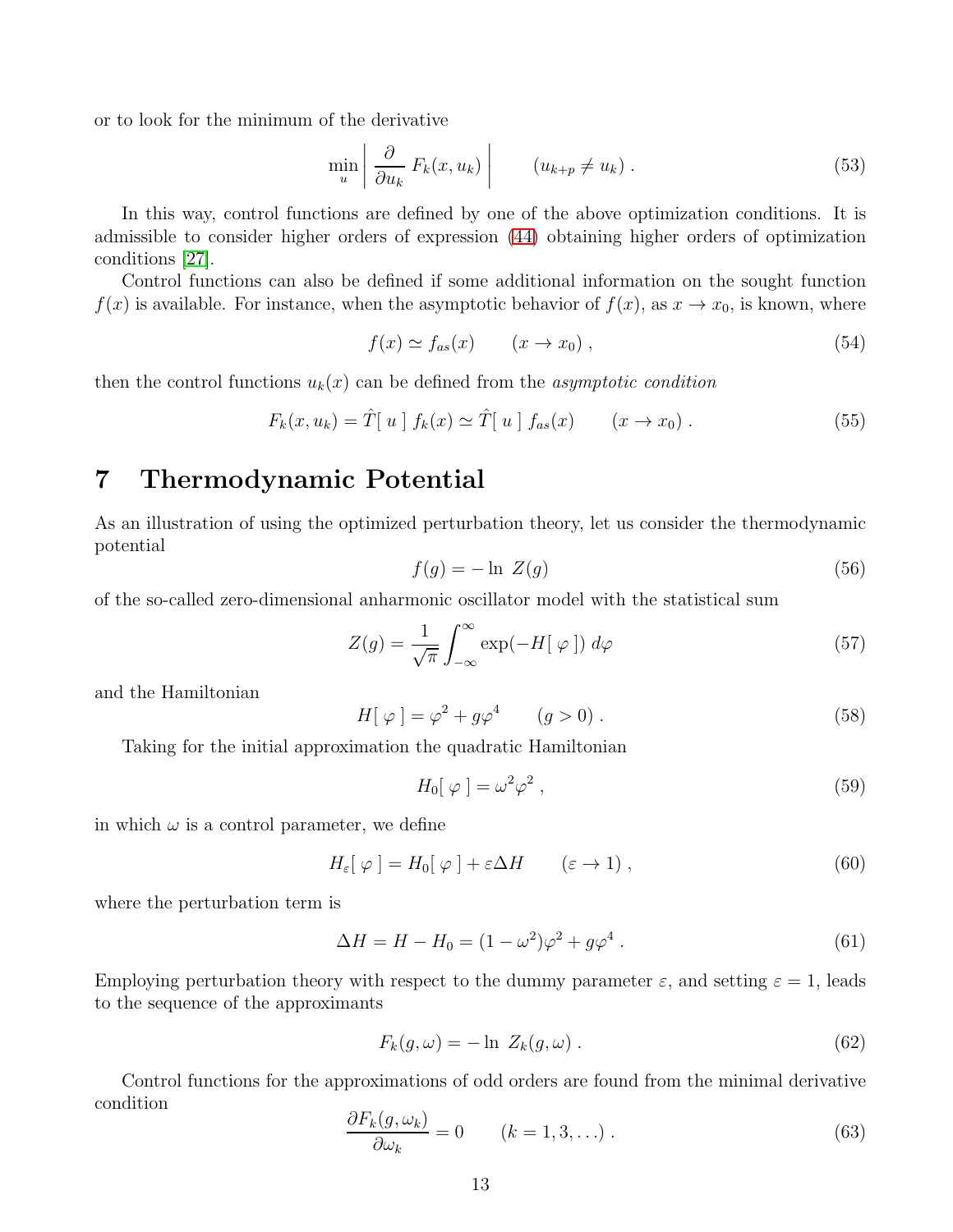For even orders, the above equation does not possess real-valued solutions, because of which we set

<span id="page-13-0"></span>
$$
\omega_k = \omega_{k-1}(g) \qquad (k = 2, 4, \ldots) \tag{64}
$$

Thus we obtain the optimized approximants

$$
\overline{f}_k(g) = F_k(g, \omega_k(g)) . \tag{65}
$$

Their accuracy can be characterized by the maximal percentage error

$$
\varepsilon_k = \sup_g \left| \frac{\overline{f}_k(g) - f(g)}{f(g)} \right| \times 100\%,\tag{66}
$$

comparing the optimized approximants with the exact expression [\(56\)](#page-12-0). These maximal errors are

$$
\varepsilon_1 = 7\%,
$$
  $\varepsilon_2 = 4\%,$   $\varepsilon_3 = 0.2\%,$   $\varepsilon_4 = 0.2\%.$ 

As we see, with just a few terms, we get quite good accuracy, while the bare perturbation theory in powers of the coupling parameter g is divergent. Details can be found in review [\[27\]](#page-55-4).

This simple model allows for explicitly studying the convergence of the sequence of the optimized approximants. It has been proved [\[40,](#page-56-0) [41\]](#page-56-1) that this sequence converges for both ways of defining control functions, either from the minimal derivative or minimal-difference conditions.

### 8 Eigenvalue Problem

Another typical example is the calculation of the eigenvalues of Schrödinger operators, defined by the eigenproblem

$$
H\psi_n = E_n \psi_n \tag{67}
$$

Let us consider a one-dimensional anharmonic oscillator with the Hamiltonian

$$
H = -\frac{1}{2}\frac{d^2}{dx^2} + \frac{1}{2}x^2 + gx^4\,,\tag{68}
$$

in which  $x \in (-\infty, \infty)$  and  $q > 0$ .

For the initial approximation, we take the harmonic oscillator model

$$
H_0 = -\frac{1}{2}\frac{d^2}{dx^2} + \frac{\omega^2}{2}x^2\tag{69}
$$

with a control parameter  $\omega$ . Following the approach, we define

$$
H_{\varepsilon} = H_0 + \varepsilon \Delta H \qquad (\varepsilon \to 1) , \qquad (70)
$$

where

$$
\Delta H = H - H_0 = \frac{1 - \omega^2}{2} x^2 + g x^4 \,. \tag{71}
$$

Employing the Rayleigh-Schrödinger perturbation theory with respect to the dummy parameter  $\varepsilon$ , we obtain the spectrum  $E_{kn}(g,\omega)$ , where k enumerates the approximation order and  $n = 0, 1, 2, \ldots$  is the quantum number labeling the states. The zero-order eigenvalue is

$$
E_{0n}(g,\omega) = \left(n + \frac{1}{2}\right)\omega.
$$
\n(72)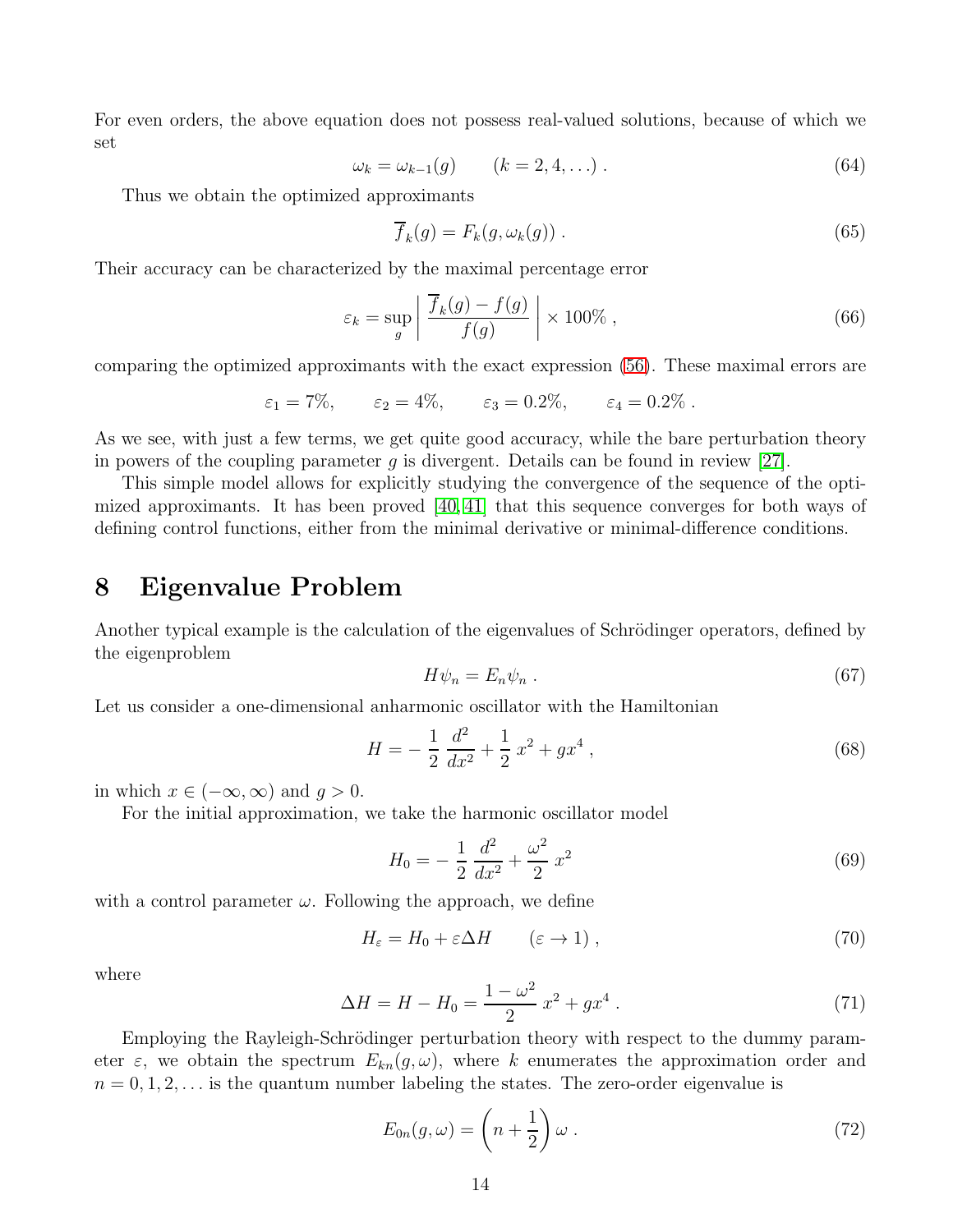For odd orders, control functions can be found from the optimization condition

$$
\frac{\partial}{\partial \omega_k} E_{kn}(g, \omega_k) = 0 \qquad (k = 1, 3, \ldots) \,. \tag{73}
$$

For even orders, the above equation does not possess real-valued solutions, because of which we set

$$
\omega_k = \omega_{k-1}(g) \qquad (k = 2, 4, \ldots) \tag{74}
$$

Using optimized perturbation theory results in the eigenvalues

$$
\overline{E}_{kn}(g) = E_{kn}(g, \omega_k(g)) . \tag{75}
$$

Comparing these with the numerically found eigenvalues  $E_n(g)$  [\[42\]](#page-56-2), we define the percentage errors

$$
\varepsilon_{kn}(g) = \left| \frac{\overline{E}_{kn}(g) - E_n(g)}{E_n(g)} \right| \times 100\% . \tag{76}
$$

Then we can find the maximal error of the k-th order approximation

$$
\varepsilon_k = \sup_{n,g} \varepsilon_{kn}(g) \;, \tag{77}
$$

which gives

 $\varepsilon_1 = 2\%, \quad \varepsilon_2 = 0.8\%, \quad \varepsilon_3 = 0.8\%, \quad \varepsilon_4 = 0.5\%$ .

The maximal errors

$$
\varepsilon_k^0 \equiv \sup_g \varepsilon_{k0}(g) \tag{78}
$$

for the ground state are

 $\varepsilon_1^0 = 2\%, \qquad \varepsilon_2^0 = 0.8\%, \qquad \varepsilon_3^0 = 0.04\%, \qquad \varepsilon_4^0 = 0.03\%$ .

Again we observe good accuracy and numerical convergence. Recall that the bare perturbation theory in powers of the anharmonicity parameter  $g$  diverges for any finite  $g$ . The convergence of the sequence of the optimized approximants can be proved analytically [\[43,](#page-56-3) [44\]](#page-56-4). More details can be found in Ref. [\[27\]](#page-55-4).

### 9 Nonlinear Schrödinger Equation

The method can be applied to strongly nonlinear systems. Let us illustrate this by considering the eigenvalue problem

$$
H[\psi]\psi(\mathbf{r}) = E\psi(\mathbf{r})\,,\tag{79}
$$

with the nonlinear Hamiltonian

$$
H[\psi] = -\frac{\nabla^2}{2m} + U(\mathbf{r}) + N\Phi_0 |\psi|^2.
$$
 (80)

Here  $N$  is the number of trapped atoms, the potential

$$
U(\mathbf{r}) = \frac{m}{2} \omega_{\perp}^2 \left( x^2 + y^2 + \alpha^2 z^2 \right) \tag{81}
$$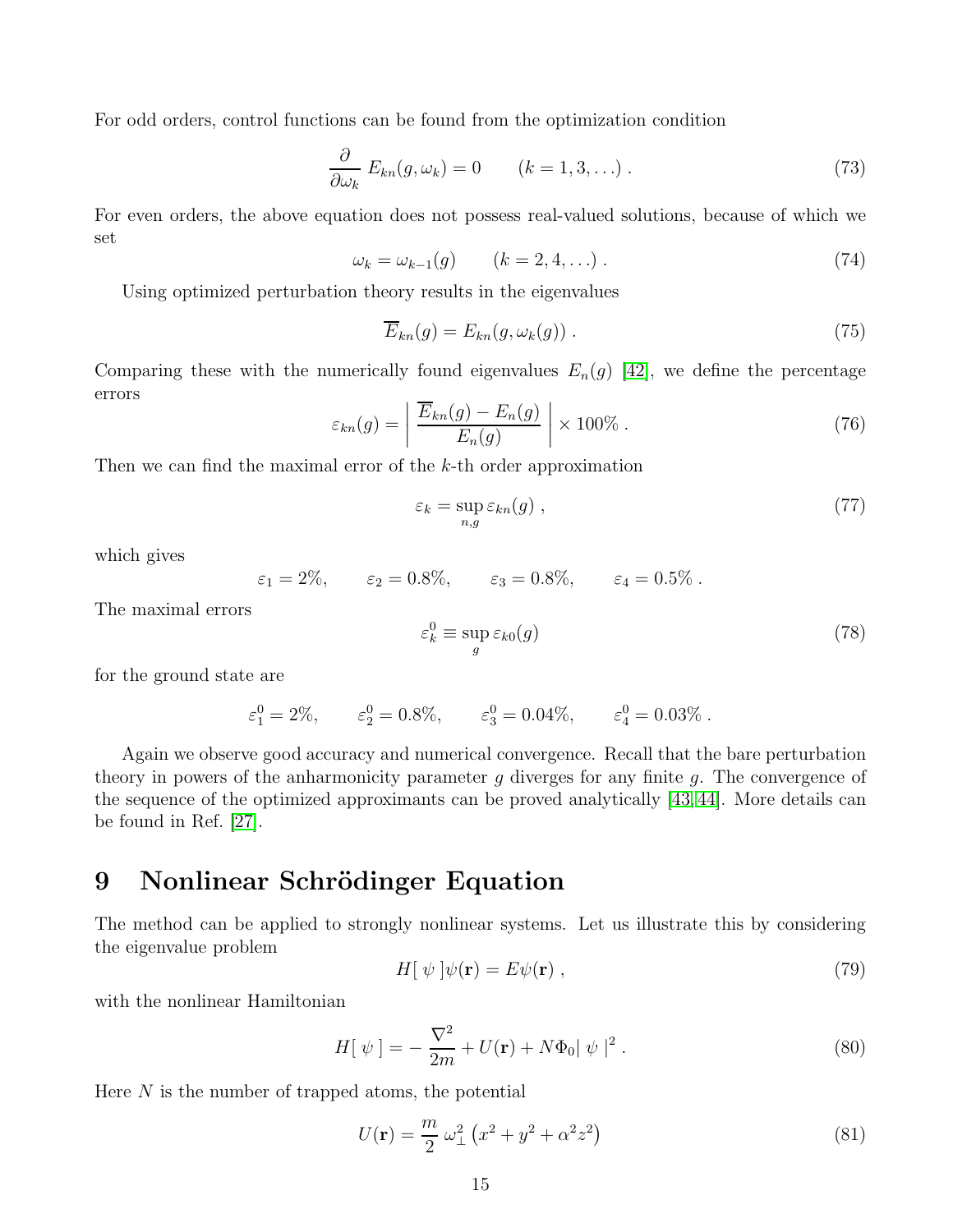is an external potential trapping atoms whose interactions are measured by the parameter

$$
\Phi_0 = 4\pi \, \frac{a_s}{m} \,,\tag{82}
$$

where  $a_s$  is a scattering length. This problem is typical for trapped atoms in Bose-Einstein condensed state [\[45](#page-56-5)[–52\]](#page-56-6).

The trap anisotropy is characterized by the trap aspect ratio

$$
\alpha \equiv \frac{\omega_z}{\omega_\perp} = \left(\frac{l_\perp}{l_z}\right)^2 \qquad \left(l_\perp \equiv \frac{1}{\sqrt{m\omega_\perp}}, \ l_z \equiv \frac{1}{\sqrt{m\omega_z}}\right) \,. \tag{83}
$$

It is convenient to introduce the dimensionless coupling parameter

$$
g \equiv 4\pi \frac{a_s}{l_\perp} N \ . \tag{84}
$$

Measuring energy in units of  $\omega_{\perp}$  and lengths in units of  $l_{\perp}$ , we can pass to dimensionless units and write the nonlinear Hamiltonian as

$$
H[\psi] = -\frac{\nabla^2}{2} + \frac{1}{2} (r^2 + \alpha^2 z^2) + g|\psi|^2 , \qquad (85)
$$

with a dimensionless wave function  $\psi$ .

Applying optimized perturbation theory for the nonlinear Hamiltonian [\[53,](#page-56-7)[54\]](#page-56-8), we take for the initial approximation the oscillator Hamiltonian

$$
H_0[\psi] = -\frac{\nabla^2}{2} + \frac{1}{2} \left( u^2 r^2 + v^2 z^2 \right) , \qquad (86)
$$

in which  $u$  and  $v$  are control parameters. The zero-order spectrum is given by the expression

$$
E_{nmj}^{(0)} = (2n + |m| + 1)u + \left(\frac{1}{2} + j\right)v,
$$
\n(87)

with the radial quantum number  $n = 0, 1, 2, \ldots$ , azimuthal quantum number  $m = 0, \pm 1, \pm 2, \ldots$ , and the axial quantum number  $j = 0, 1, 2, \ldots$  The related wave functions are the Laguerre-Hermite modes. The system Hamiltonian takes the form

$$
H_{\varepsilon} = H_0[\ \psi \ ] + \varepsilon \Delta H \qquad (\varepsilon \to 1) \ , \tag{88}
$$

where the perturbation term is

$$
\Delta H \equiv H[\psi] - H_0[\psi] = \frac{1}{2} (1 - u^2) r^2 + \frac{1}{2} ( \alpha^2 - v^2) z^2 + g |\psi|^2.
$$
 (89)

Perturbation theory with respect to the dummy parameter  $\varepsilon$  gives the energy levels  $E_{nmj}^{(k)}$ . The control functions are defined by the optimization conditions

$$
\frac{\partial}{\partial u_k} E_{nmj}^{(k)}(g, u_k, v_k) = 0 , \qquad \frac{\partial}{\partial v_k} E_{nmj}^{(k)}(g, u_k, v_k) = 0
$$
\n(90)

yielding  $u_k = u_k(g)$  and  $v_k = v_k(g)$ . Applications to trapped atoms are discussed in Refs. [\[53,](#page-56-7)[54\]](#page-56-8).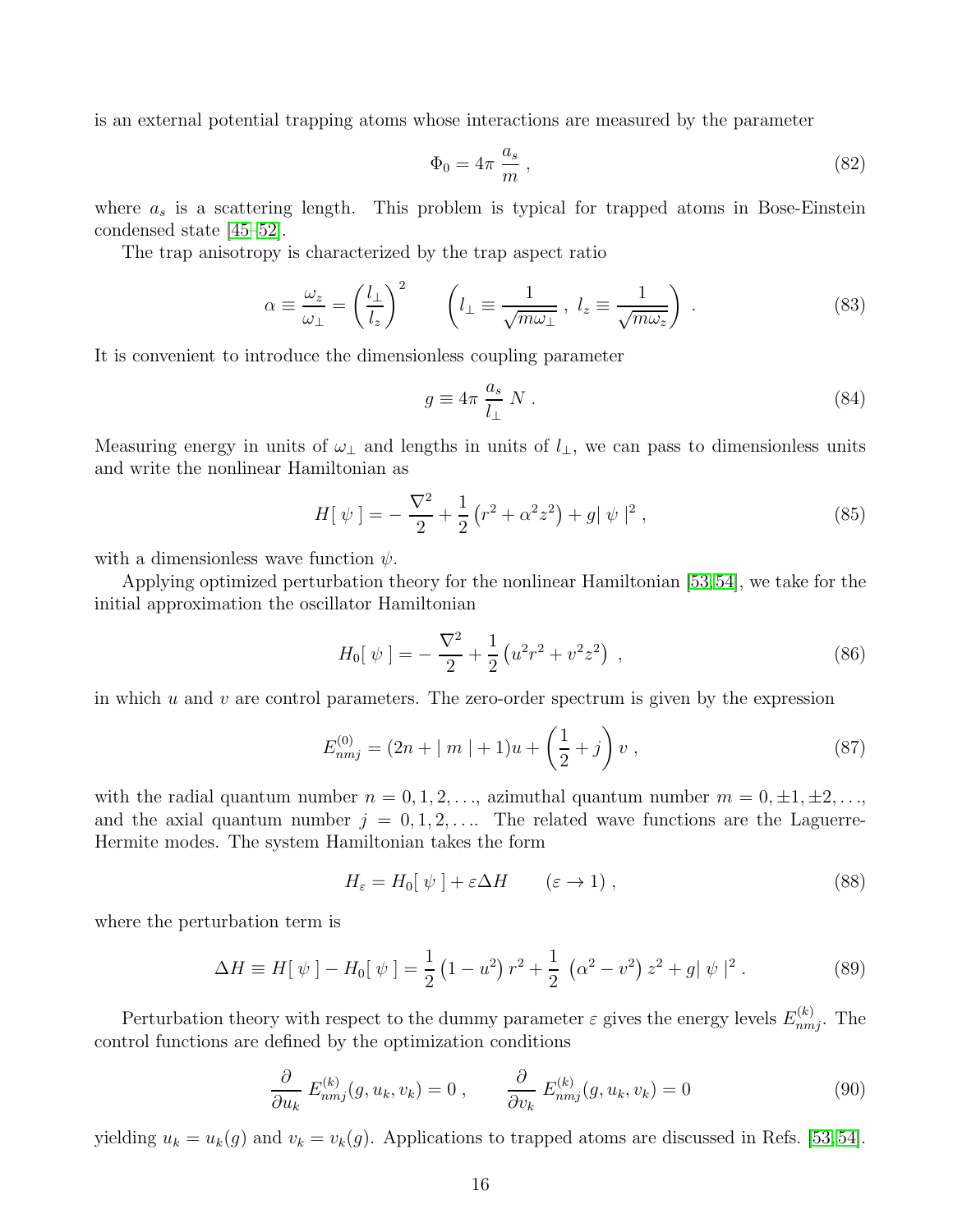### 10 Hamiltonian Envelopes

When choosing for the initial approximation a Hamiltonian, one confronts the problem of combining two conditions often contradicting each other. From one side, the initial approximation has to possess the properties imitating the studied problem. From the other side, it has to be exactly solvable, providing tools for the explicit calculation of the terms of perturbation theory. If the studied Hamiltonian and the Hamiltonian of the initial approximation are too much different, perturbation theory, even being optimized, may be poorly convergent. In such a case, it is possible to invoke the method of Hamiltonian envelopes [\[27,](#page-55-4) [55\]](#page-56-9).

#### 10.1 General Idea

Suppose we take as an initial approximation a Hamiltonian  $H_0$  that, however, is very different from the considered Hamiltonian  $H$ . The difficulty is that the set of exactly solvable problems is very limited, so that sometimes it is impossible to find another Hamiltonian that would be close to the studied form H and at the same time solvable. In that case, we can proceed as follows. Notice that, if a Hamiltonian  $H_0$  defines the eigenproblem

$$
H_0 \psi_n = E_n \psi_n \t{91}
$$

then a function  $h(H_0)$  satisfies the eigenproblem

<span id="page-16-0"></span>
$$
h(H_0)\psi_n = h(E_n)\psi_n \tag{92}
$$

enjoying the same eigenfunctions. The function  $h(H)$  can be called the *Hamiltonian envelope* [\[27,](#page-55-4) [55\]](#page-56-9). Note that, because of the property  $(92)$ ,  $h(H_0)$  can be any real function.

Accepting  $h(H_0)$  as an initial Hamiltonian, we obtain the system Hamiltonian

$$
H_{\varepsilon} = h(H_0) + \varepsilon \Delta H \qquad (\varepsilon \to 1) , \qquad (93)
$$

with the perturbation term

$$
\Delta H = H - h(H_0) \tag{94}
$$

If we find a function  $h(H_0)$  that better imitates the studied system than the bare  $H_0$ , then the convergence of the sequence of approximations can be improved.

The general idea in looking for the function  $h(H_0)$  is as follows. Let the system Hamiltonian be

$$
H = -\frac{\nabla^2}{2m} + V(\mathbf{r}) \,. \tag{95}
$$

And let the eigenproblem for a Hamiltonian

$$
H_0 = -\frac{\nabla^2}{2m} + V_0(\mathbf{r})\tag{96}
$$

enjoys exact solutions, although poorly approximating the given system.

Looking for the function  $h(H_0)$ , we keep in mind that the most influence on the behavior of wave functions is produced by the region, where the system potential  $V(\mathbf{r})$  displays singular behavior tending to  $\pm \infty$ . Suppose this happens at the point  $\mathbf{r}_s$ . Then the function  $h(H_0)$  has to be chosen such that

<span id="page-16-1"></span>
$$
0 < \lim_{\mathbf{r} \to \mathbf{r}_s} \frac{h(V_0(\mathbf{r}))}{V(\mathbf{r})} < \infty \,, \tag{97}
$$

that is the function  $h(H_0)$  needs to possess the same type of singularity as the potential of the studied system. Below we illustrate how this choice is done for concrete examples.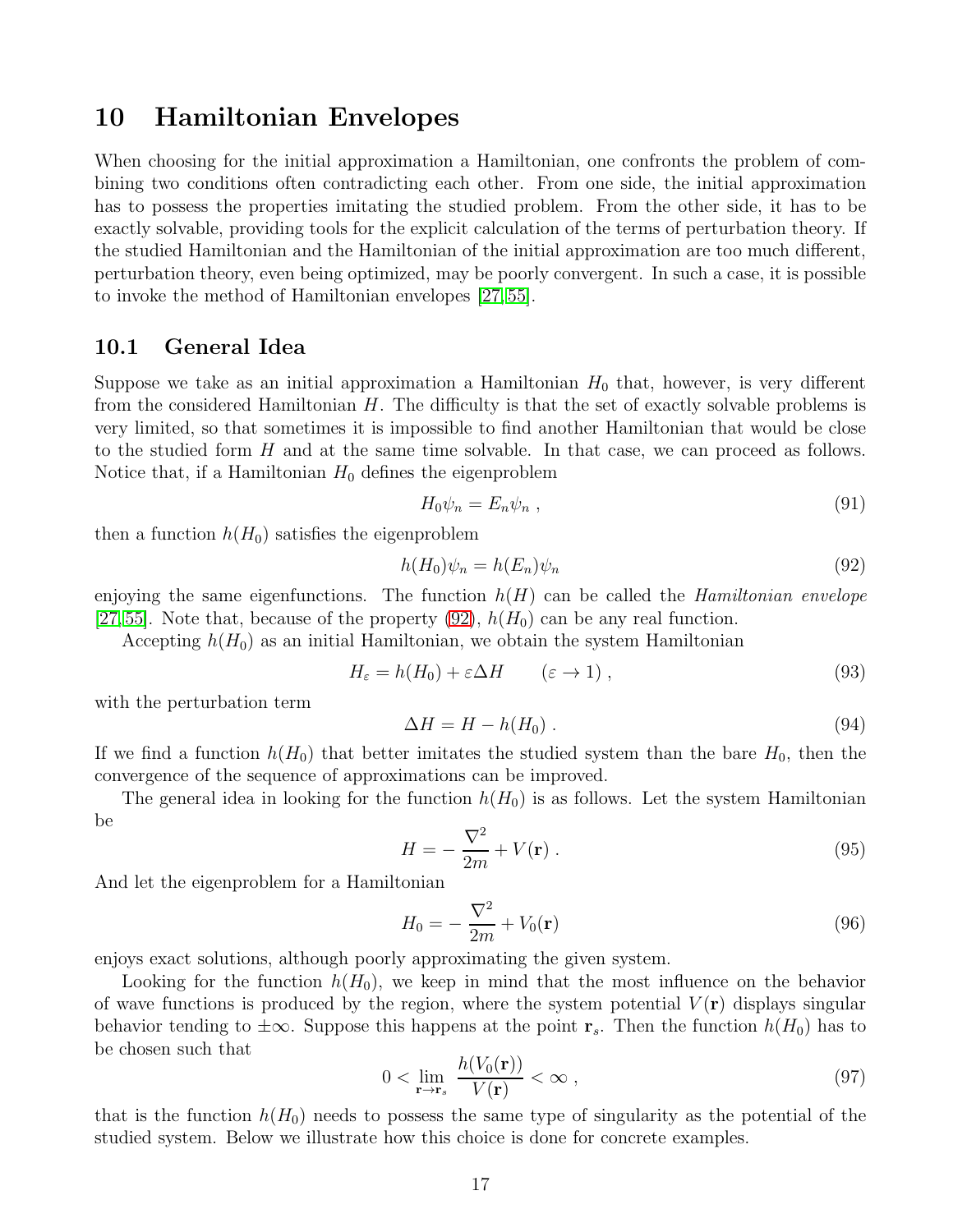#### 10.2 Power-Law Potentials

Let us consider the Hamiltonian with a power-law potential

$$
H = -\frac{1}{2m} \frac{d^2}{dx^2} + \frac{m\omega_0^2}{2} x^2 + Ax^{\nu} \qquad (\nu > 0) ,
$$
 (98)

in which  $x \in (-\infty, \infty)$ ,  $\omega_0 > 0$ ,  $A > 0$ , and  $\nu > 0$ . To pass to dimensionless units, we scale the energy and length quantities as

$$
\overline{H} = \frac{H}{\omega_0}, \qquad \overline{x} = \sqrt{m\omega_0} x. \tag{99}
$$

The dimensionless coupling parameter is

$$
g \equiv \frac{A}{\omega_0} \left( m \omega_0 \right)^{\nu/2} . \tag{100}
$$

In what follows, in order not to complicate notation, we omit the bars above dimensionless quantities. In dimensionless units, we get the Hamiltonian

$$
H = -\frac{1}{2}\frac{d^2}{dx^2} + \frac{x^2}{2} + gx^{\nu} \,. \tag{101}
$$

In order to return to the dimensional form, it is sufficient to make the substitution

$$
H \longmapsto \frac{H}{\omega_0} , \qquad x \longmapsto \sqrt{m\omega_0} \; x \; .
$$

Taking for  $H_0$  the Hamiltonian

$$
H_0 = -\frac{1}{2} \frac{d^2}{dx^2} + \frac{u^2}{2} x^2 , \qquad (102)
$$

we compare the potentials

$$
V(x) = \frac{x^2}{2} + gx^{\nu} , \qquad V_0(x) = \frac{u^2}{2} x^2 . \qquad (103)
$$

As is evident, the singular point here is  $x_s = \infty$ . To satisfy condition [\(97\)](#page-16-1) for  $\nu < 2$ , we have to take

$$
h(V_0) = V_0 \qquad (0 < \nu < 2) \tag{104}
$$

since

$$
\lim_{x \to \infty} \frac{h(V_0(x))}{V(x)} = u^2 \qquad (\nu < 2) ,
$$

while for  $\nu > 2$ , we need to accept

$$
h(V_0) = V_0^{\nu/2} \qquad (\nu > 2) \; , \tag{105}
$$

since now

$$
\lim_{x \to \infty} \frac{h(V_0(x))}{V(x)} = \frac{1}{g} \left(\frac{u^2}{2}\right)^{\nu/2} \qquad (\nu > 2) .
$$

In that way, the Hamiltonian envelope is given by the function

$$
h(H_0) = \begin{cases} H_0, & 0 < \nu \le 2 \\ H_0^{\nu/2}, & \nu \ge 2 \end{cases}.
$$
 (106)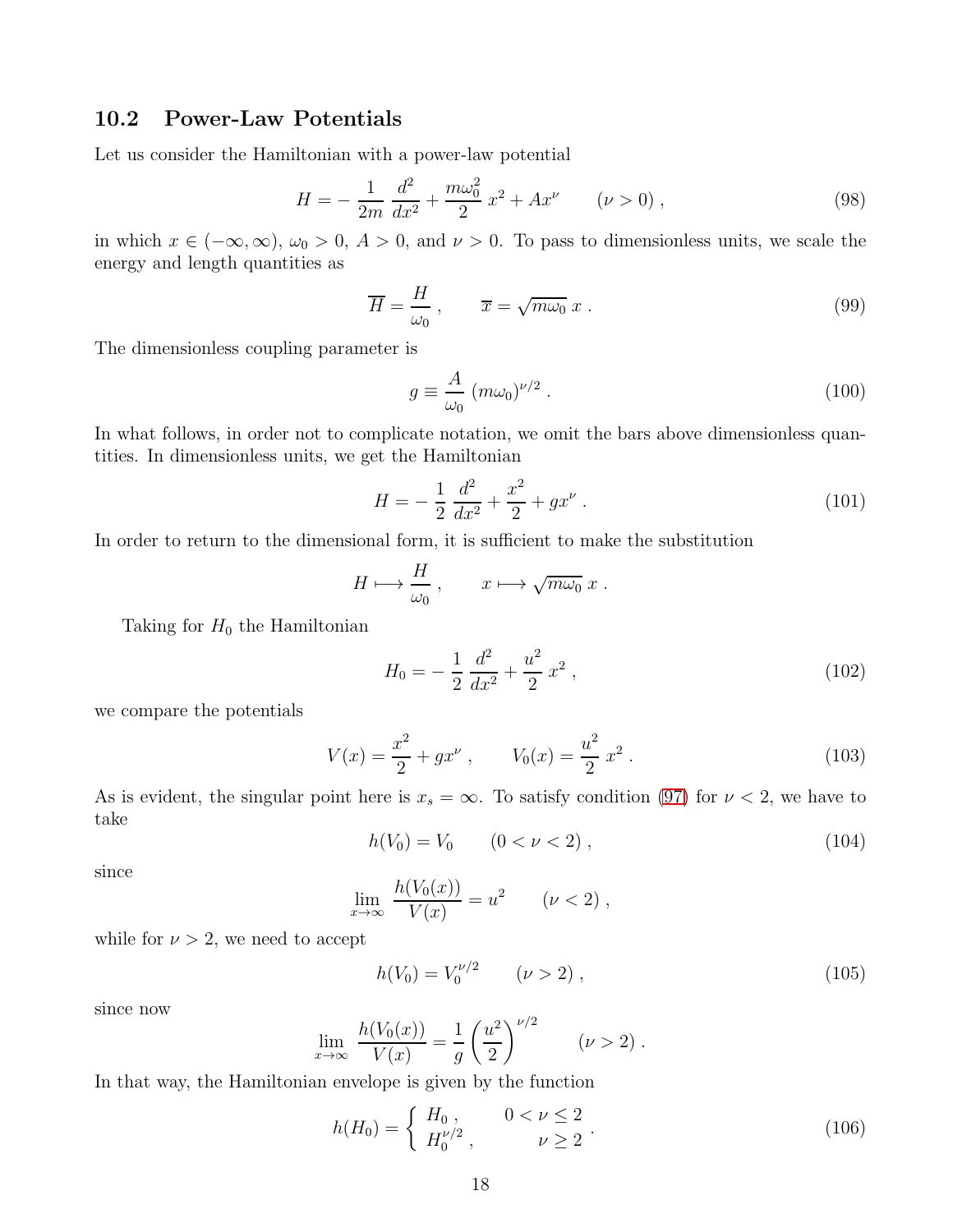#### 10.3 Inverse Power-Law Potentials

The radial Hamiltonian with an inverse power-law potential has the form

$$
H = -\frac{1}{2m} \frac{d^2}{dr^2} + \frac{l(l+1)}{2mr^2} - \frac{A}{r^{\nu}},
$$
\n(107)

in which  $\mathbf{r} \geq 0$ ,  $l = 0, 1, 2, \ldots, A > 0$ , and  $\nu > 0$ . Again we can introduce the dimensionless quantities

$$
\overline{H} \equiv \frac{H}{\omega}, \qquad \overline{r} \equiv \sqrt{m\omega} \, r \,, \tag{108}
$$

and the dimensionless coupling parameter

$$
g \equiv \frac{A}{\omega} \left( m\omega \right)^{\nu/2},\tag{109}
$$

where  $\omega$  is arbitrary. Since  $\omega$  is arbitrary, it can be chosen such that the coupling parameter be unity,

$$
g = 1 , \qquad \omega^{2-\nu} = m^{\nu} A^2 . \tag{110}
$$

In dimensionless units the Hamiltonian becomes

$$
H = -\frac{1}{2}\frac{d^2}{dr^2} + \frac{l(l+1)}{2r^2} - \frac{1}{r^{\nu}}.
$$
\n(111)

This reminds us the Coulomb problem with the Hamiltonian

$$
H_0 = -\frac{1}{2} \frac{d^2}{dr^2} + \frac{l(l+1)}{2r^2} - \frac{u}{r}.
$$
 (112)

Here  $u$  is a control parameter. Comparing the potentials

$$
V(r) = -\frac{1}{r^{\nu}} , \qquad V_0(r) = -\frac{u}{r} , \qquad (113)
$$

we see that to satisfy condition [\(97\)](#page-16-1) we have to take the envelope function as

$$
h(V_0) = -|V_0|^\nu , \qquad (114)
$$

as far as

$$
\frac{h(V_0(r))}{V(r)} = u^{\nu}
$$

.

Then the Hamiltonian envelope reads as

$$
h(H_0) = -|H_0|^\nu \qquad (\nu > 0) \ . \tag{115}
$$

#### 10.4 Logarithmic Potential

As one more example, let us take the radial Hamiltonian of arbitrary dimensionality with the logarithmic potential

$$
H = -\frac{1}{2m} \frac{d^2}{dr^2} + \frac{l_d(l_d+1)}{2mr^2} + B \ln \frac{r}{b} , \qquad (116)
$$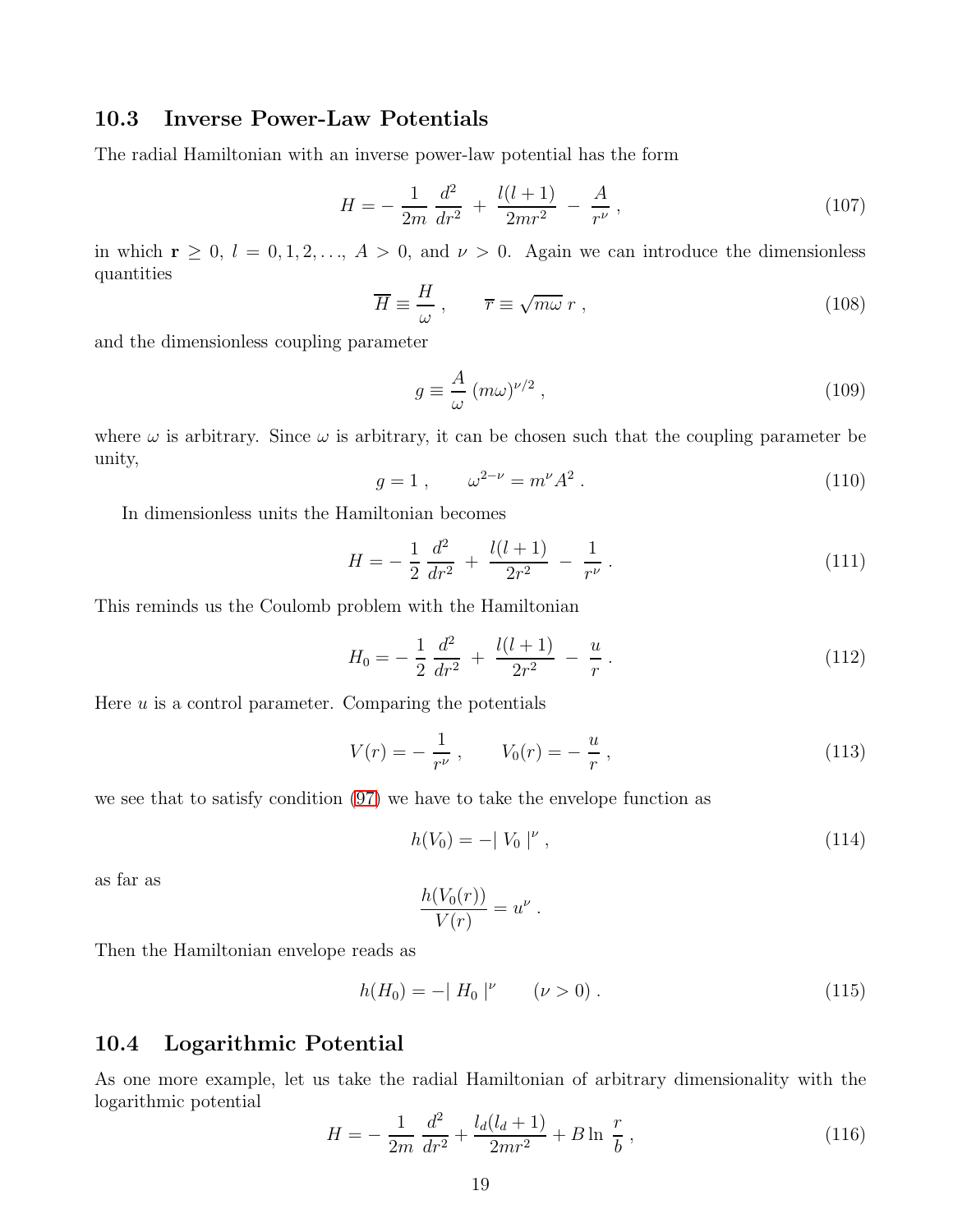where  $r > 0$ ,  $B > 0$ ,  $b > 0$ , and the effective radial quantum number is

$$
l_d \equiv l + \frac{d-3}{2} \tag{117}
$$

Again, we need to work with dimensionless quantities, defining

$$
\overline{H} = mb^2 H , \qquad \overline{r} = \frac{r}{b} , \qquad (118)
$$

and the dimensionless coupling parameter

$$
g \equiv mb^2 B \tag{119}
$$

Then, for the simplicity of notation, we omit the bars over the letters and get the dimensionless Hamiltonian

$$
H = -\frac{1}{2}\frac{d^2}{dr^2} + \frac{l_d(l_d+1)}{2r^2} + g\ln r \ . \tag{120}
$$

Accepting at the starting step the oscillator Hamiltonian

$$
H_0 = -\frac{1}{2} \frac{d^2}{dr^2} + \frac{l_d(l_d+1)}{2r^2} + \frac{u^2}{2}r^2 ,\qquad (121)
$$

we have to compare the potentials

$$
V(r) = g \ln r , \qquad V_0(r) = \frac{u^2}{2} r^2 . \qquad (122)
$$

Now the singular points are  $r_s = 0$  and  $r_s = \infty$ . This dictates the choice of the envelope function

$$
h(V_0) = \ln V_0, \t\t(123)
$$

since

$$
\lim_{r \to 0} \frac{h(V_0(r))}{V(r)} = \lim_{r \to \infty} \frac{h(V_0(r))}{V(r)} = \frac{2}{g}.
$$

Some explicit calculations can be found in Refs. [\[27,](#page-55-4) [55\]](#page-56-9).

Optimized perturbation theory, whose main points are expounded above, has been applied to a great variety of problems in statistical physics, condensed matter physics, chemical physics, quantum field theory, etc, as is reviewed in Ref. [\[27\]](#page-55-4).

### 11 Optimized Expansions: Summary

As is explained above, the main idea of optimized perturbation theory is the introduction of control parameters that generate order-dependent control functions controlling the convergence of the sequence of optimized approximants. Control functions can be incorporated in the perturbation theory in three main ways: by choosing an initial approximation containing control parameters, by making a change of variables and resorting to a reexpansion trick, or by accomplishing a transformation of the given perturbation sequence. Control functions are defined by optimization conditions. Of course, there are different variants of implanting control functions and choosing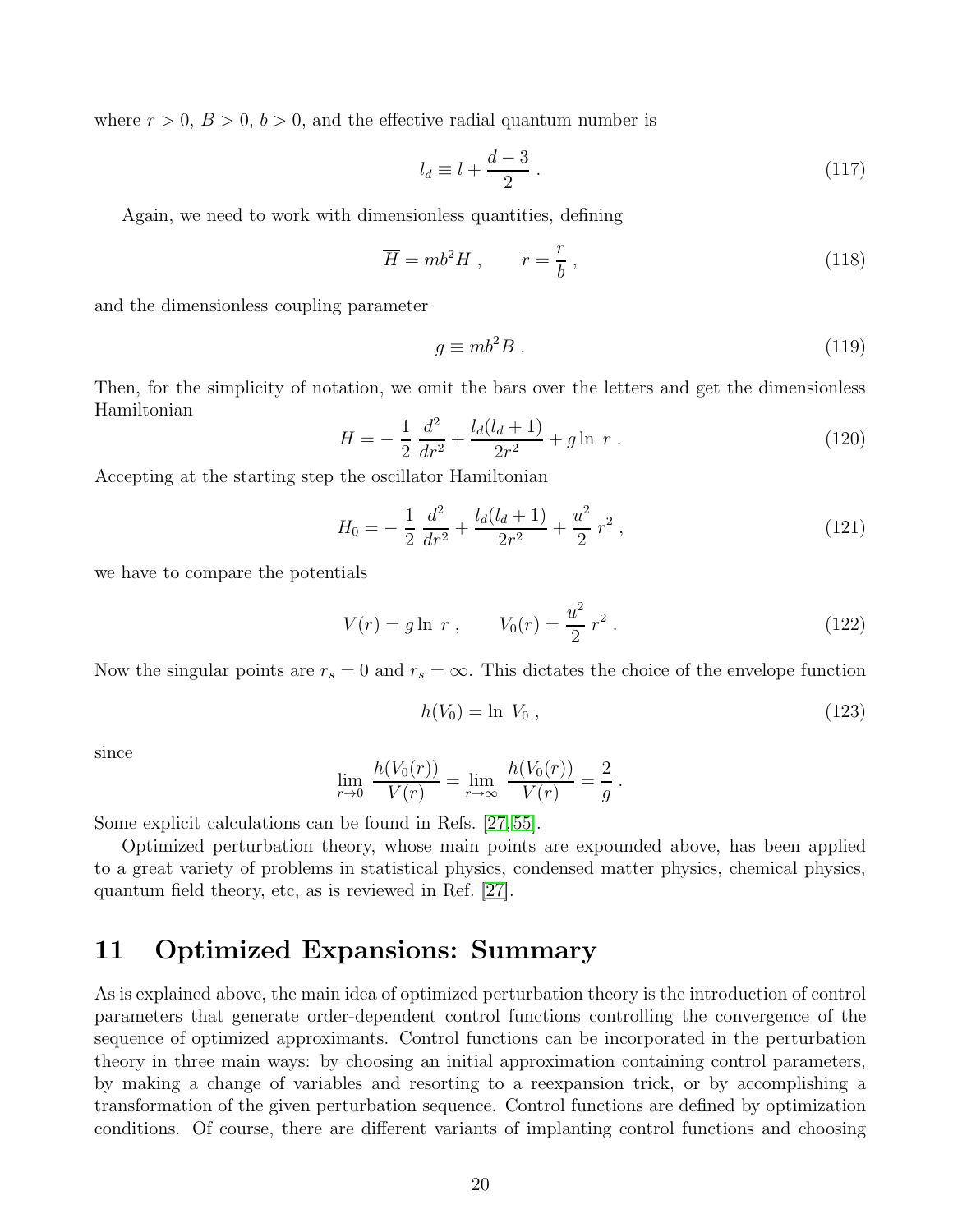the appropriate variables. In some cases, control functions  $u_k(x)$  can become control parameters  $u_k$ , since constants are just a particular example of functions.

Below we summarize the main ideas shedding light on the common points for choosing control functions, the variables for expansions, on the convergence of the sequence of optimized approximants, and on the examples when control functions can be reduced to control parameters. Also, we shall compare several methods of optimization. To make the discussion transparent, we shall illustrate the ideas on the example of a partition function for a zero-dimensional  $\varphi^4$  field theory and on the model of one-dimensional anharmonic oscillator.

#### 11.1 Expansion over Dummy Parameters

The standard and often used scheme of optimized perturbation theory is based on the incorporation of control functions through initial approximations, as is mentioned in Sec. 4.1. Suppose we deal with a Hamiltonian  $H(q)$  containing a physical parameter q, say coupling parameter. When the problem cannot be solved exactly, one takes a trial Hamiltomian  $H_0(u)$  containing control parameters denoted through  $u$ . One introduces the Hamiltonian

<span id="page-20-0"></span>
$$
H_{\varepsilon}(g, u) = H_0(u) + \varepsilon [ H(g) - H_0(u) ], \qquad (124)
$$

in which  $\varepsilon$  is a dummy parameter. One calculates the quantity of interest  $F_k(g, u, \varepsilon)$  by means of perturbation theory in powers of the dummy parameter  $\varepsilon$ ,

$$
F_k(g, u, \varepsilon) = \sum_{n=0}^k c_n(g, u) \varepsilon^n , \qquad (125)
$$

after which sends this parameter to one,  $\varepsilon \to 1$ .

Employing one of the optimization conditions discussed in Sec. 6, one finds the control functions  $u_k(g)$ . The most often used optimization conditions are the minimal-difference condition

$$
F_k(g, u, 1) - F_{k-1}(g, u, 1) = 0, \qquad u = u_k(g) \tag{126}
$$

and the minimal-derivative condition

$$
\frac{\partial}{\partial u} F_k(g, u, 1) = 0 , \qquad u = u_k(g) . \qquad (127)
$$

Substituting the found control functions  $u_k(g)$  into  $F_k(g, u_k(g), 1)$  results in the optimized approximants

$$
F_k(g) = F_k(g, u_k(g), 1) \tag{128}
$$

This scheme of optimized perturbation theory was suggested and employed in Refs. [\[18–](#page-54-15)[23\]](#page-55-11) and in numerous following publications, as can be inferred from the review works [\[26](#page-55-3)[–30\]](#page-55-6). As is evident, the same scheme can be used dealing with Lagrangians or action functionals.

Instead of the notation  $\varepsilon$  for the dummy parameter, it is admissible to use any other letter, which, as is clear, is of no importance. Sometimes one denotes the dummy parameter as  $\delta$  and, using the same standard scheme, one calls it delta expansion. However, using a different notation does not compose a different method.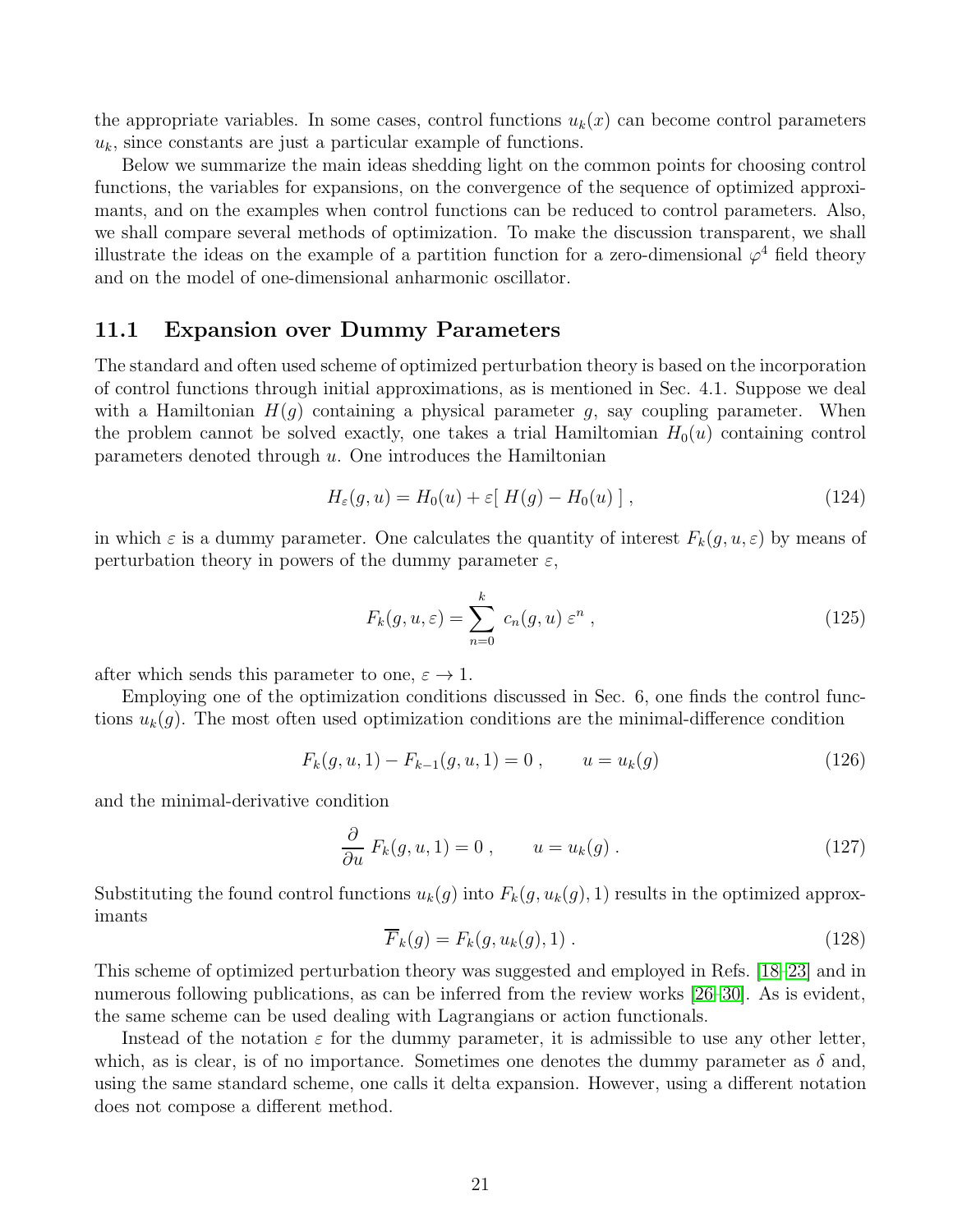#### 11.2 Scaling Relations: Partition Function

The choice of variables for each particular problem is the matter of convenience. Often it is convenient to use the combinations of parameters naturally occurring in the considered case. These combinations can be found from the scaling relations available for the considered problem.

Let us start with the simple, but instructive, case of the integral representing the partition function (or generating functional) of the so-called zero-dimensional  $\varphi^4$  field theory

<span id="page-21-0"></span>
$$
Z(g,\omega_0) = \frac{1}{\sqrt{\pi}} \int_{-\infty}^{\infty} \exp(-H[\varphi]) d\varphi , \qquad (129)
$$

with the Hamiltonian

<span id="page-21-1"></span>
$$
H[\varphi] = \omega_0^2 \varphi^2 + g\varphi^4 , \qquad (130)
$$

where  $q > 0$ .

Invoking the scaling  $\varphi \mapsto \lambda \varphi$  leads to the relation

$$
Z(g,\omega_0) = \lambda Z\left(\lambda^4 g, \lambda^2 \omega_0\right) \tag{131}
$$

By setting  $\lambda = g^{-1/4}$  yields the equality

$$
Z(g,\omega_0) = \frac{1}{g^{1/4}} Z\left(1, \frac{\omega_0}{\sqrt{g}}\right) . \tag{132}
$$

And setting  $\lambda = \omega_0^{-1/2}$  $_0$ <sup>-1/2</sup> gives

$$
Z(g,\omega_0) = \frac{1}{\sqrt{\omega_0}} Z\left(\frac{g}{\omega_0^2}, 1\right) . \tag{133}
$$

These relations show that at large coupling constant the expansion is realized over the combination  $\omega_0/\sqrt{g}$ , while at small coupling constant the natural expansion is over  $g/\omega_0^2$ .

#### 11.3 Scaling Relations: Anharmonic Oscillator

The other typical example frequently treated for demonstrational purposes is the one-dimensional anharmonic oscillator with the Hamiltonian

<span id="page-21-2"></span>
$$
H = -\frac{1}{2}\frac{\partial^2}{\partial x^2} + \frac{\omega_0^2}{2}x^2 + gx^p \qquad (p > 0) ,
$$
 (134)

where  $g > 0$ . Let the energy levels  $E(g, \omega_0)$  of the Hamiltonian be of interest.

By scaling the spatial variable  $x \mapsto \lambda x$  results in the relation

$$
E(g,\omega_0) = \lambda^{-2} E\left(\lambda^{p+2}g, \lambda^2 \omega_0\right) . \tag{135}
$$

Setting  $\lambda = g^{-1/(1+p/2)}$  gives

$$
E(g,\omega_0) = g^{1/(1+p/2)} E\left(1, \frac{\omega_0}{g^{1/(1+p/2)}}\right) ,
$$
\n(136)

while for  $\lambda = \omega_0^{-1/2}$  we get the relation

$$
E(g,\omega_0) = \omega_0 E\left(\frac{g}{\omega_0^{1+p/2}}, 1\right) \tag{137}
$$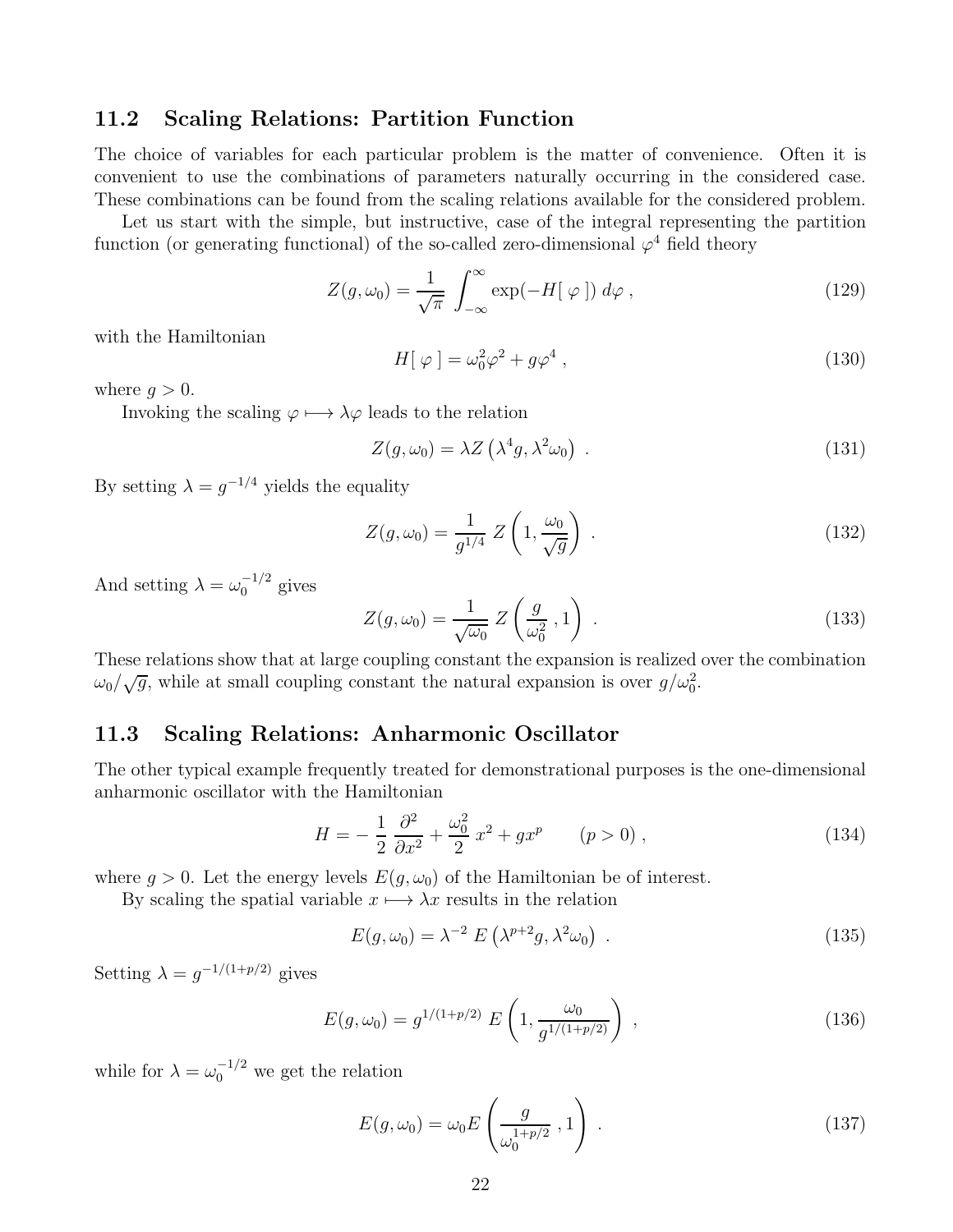In particular, for the quartic anharmonic oscillator, with  $p = 4$ , we have

$$
E(g,\omega_0) = g^{1/3} E\left(1, \frac{\omega_0}{g^{1/3}}\right)
$$
\n(138)

and

$$
E(g,\omega_0) = \omega_0 \ E\left(\frac{g}{\omega_0^3}, 1\right) \qquad (p=4).
$$
 (139)

Again these relations suggest what are the natural variables for expansions over large or small coupling constants.

#### 11.4 Optimized Expansion: Partition Function

The standard scheme of the optimized perturbation theory has been applied to the model [\(129\)](#page-21-0) many times, accepting as an initial Hamiltonian the form

$$
H_0 = \omega^2 \varphi^2 \,,\tag{140}
$$

in which  $\omega$  is a control parameter. Then Hamiltonian [\(124\)](#page-20-0) becomes

<span id="page-22-0"></span>
$$
H_{\varepsilon} = \omega^2 \varphi^2 + \varepsilon \left[ \left( \omega_0^2 - \omega^2 \right) \varphi^2 + g \varphi^4 \right] \,. \tag{141}
$$

Note that Hamiltonian [\(130\)](#page-21-1) transforms into [\(141\)](#page-22-0) by means of the replacement

<span id="page-22-2"></span>
$$
\omega_0^2 \longmapsto \omega^2 + \varepsilon (\omega_0^2 - \omega^2) , \qquad g \longmapsto \varepsilon g . \tag{142}
$$

Following the standard scheme of optimized perturbation theory for the partition function, and using the optimization conditions for defining control functions, it was found [\[40,](#page-56-0) [41,](#page-56-1) [44\]](#page-56-4) that at large orders the control functions behave as

$$
\omega_k(g) \simeq \alpha \omega_0(gk)^{1/4} \qquad (k \to \infty) \ . \tag{143}
$$

The minimal-difference and minimal-derivative conditions give  $\alpha = 1.0729855$ . It was proved [\[40,](#page-56-0) [41\]](#page-56-1) that this scheme results in the sequence of optimized approximants for the partition function that converges to the exact numerical value. The convergence occurs for any  $\alpha > \alpha_c =$ 0.9727803.

#### 11.5 Optimized Expansion: Anharmonic Oscillator

The one-dimensional quartic anharmonic oscillator with the Hamiltonian [\(134\)](#page-21-2), where  $p = 4$ and  $q > 0$ , also serves as a typical touchstone for testing approximation methods. The initial approximation is characterized by the harmonic oscillator

$$
H_0 = -\frac{1}{2} \frac{\partial^2}{\partial x^2} + \frac{\omega^2}{2} x^2 , \qquad (144)
$$

in which  $\omega$  is a control parameter. The Hamiltonian [\(124\)](#page-20-0) takes the form

<span id="page-22-1"></span>
$$
H_{\varepsilon} = -\frac{1}{2} \frac{\partial^2}{\partial x^2} + \frac{\omega^2}{2} x^2 + \varepsilon \left[ \frac{1}{2} \left( \omega_0^2 - \omega^2 \right) x^2 + g x^4 \right]. \tag{145}
$$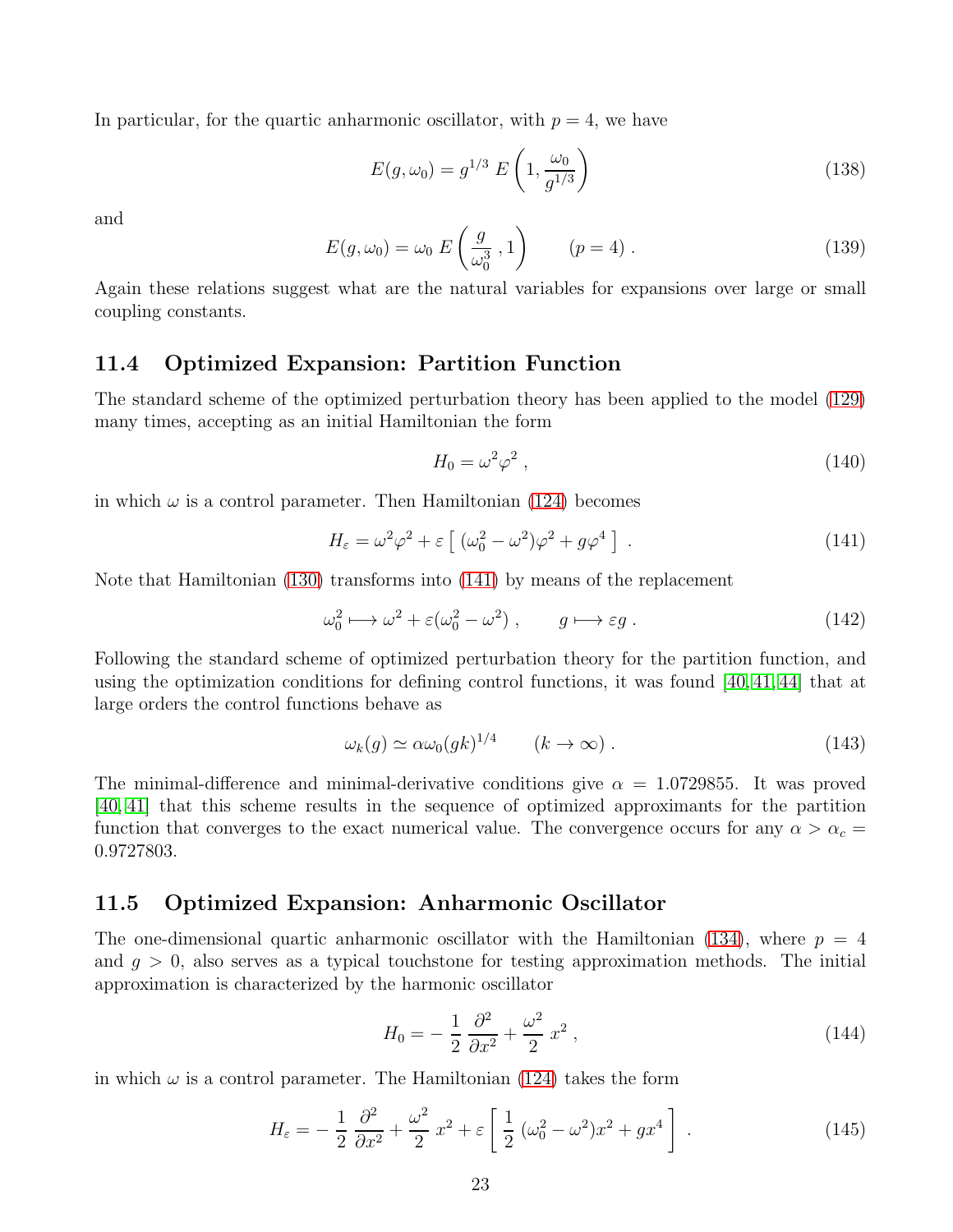As is seen, the transformation from [\(134\)](#page-21-2) to [\(145\)](#page-22-1) is realized by the same substitution [\(142\)](#page-22-2), with the substitution for  $\omega_0$  that can be represented as

<span id="page-23-5"></span>
$$
\omega_0^2 \longmapsto \omega^2 \left[ 1 - \varepsilon \left( 1 - \frac{\omega_0^2}{\omega^2} \right) \right] \,. \tag{146}
$$

This shows the appearance of the characteristic combination  $1 - (\omega_0/\omega)^2$  that will be used below.

Calculating the energy eigenvalues following the standard scheme, one finds [\[43,](#page-56-3)[44\]](#page-56-4) the control function

$$
\omega_k(g) \simeq \alpha \omega_0(gk)^{1/3} \qquad (k \to \infty) , \qquad (147)
$$

with  $\alpha \approx 1$  for both the minimal-difference and minimal-derivative conditions. The convergence of the sequence of optimized approximants to the exact numerical values [\[42\]](#page-56-2), found from the solution of the Schrödinger equation, takes place for  $\alpha > \alpha_c = 0.9062077$ .

# 12 Order-Dependent Mapping

Sometimes the procedure can be simplified by transforming the initial expansion, say in powers of a coupling constant, into expansions in powers of other parameters. By choosing the appropriate change of variables, it can be possible to reduce the problem to the form where control functions  $u_k(g)$  are downgraded to control parameters  $u_k$ . The change of variables depends on the approximation order, because of which it is called the order-dependent mapping [\[56\]](#page-56-10).

#### 12.1 Change of Variables

Let us be given an expansion in powers of a variable  $q$ ,

<span id="page-23-1"></span>
$$
f_k(g) = \sum_{n=0}^{k} a_n g^n
$$
 (148)

By analyzing the properties of the considered problem, such as its scaling relations and the typical combinations of parameters arising in the process of deriving perturbative series, it is possible to notice that it is convenient to denote some parameter combinations as new variables. Then one introduces the change of variables

<span id="page-23-0"></span>
$$
g = g(z, u) = uy(z) , \qquad (149)
$$

where

<span id="page-23-2"></span>
$$
u = \frac{g}{y(z)} = u(g, z)
$$
 (150)

is treated as a control parameter. By substituting [\(149\)](#page-23-0) into [\(148\)](#page-23-1) gives the function  $f_k(g(z, u))$ , which has to be expanded in powers of z up to order  $k$ , leading to the series

<span id="page-23-3"></span>
$$
F_k(z, u) = \sum_{n=0}^{k} b_n(u) z^n .
$$
 (151)

The minimal-difference condition

<span id="page-23-4"></span>
$$
F_k(z, u) - F_{k-1}(z, u) = 0
$$
\n(152)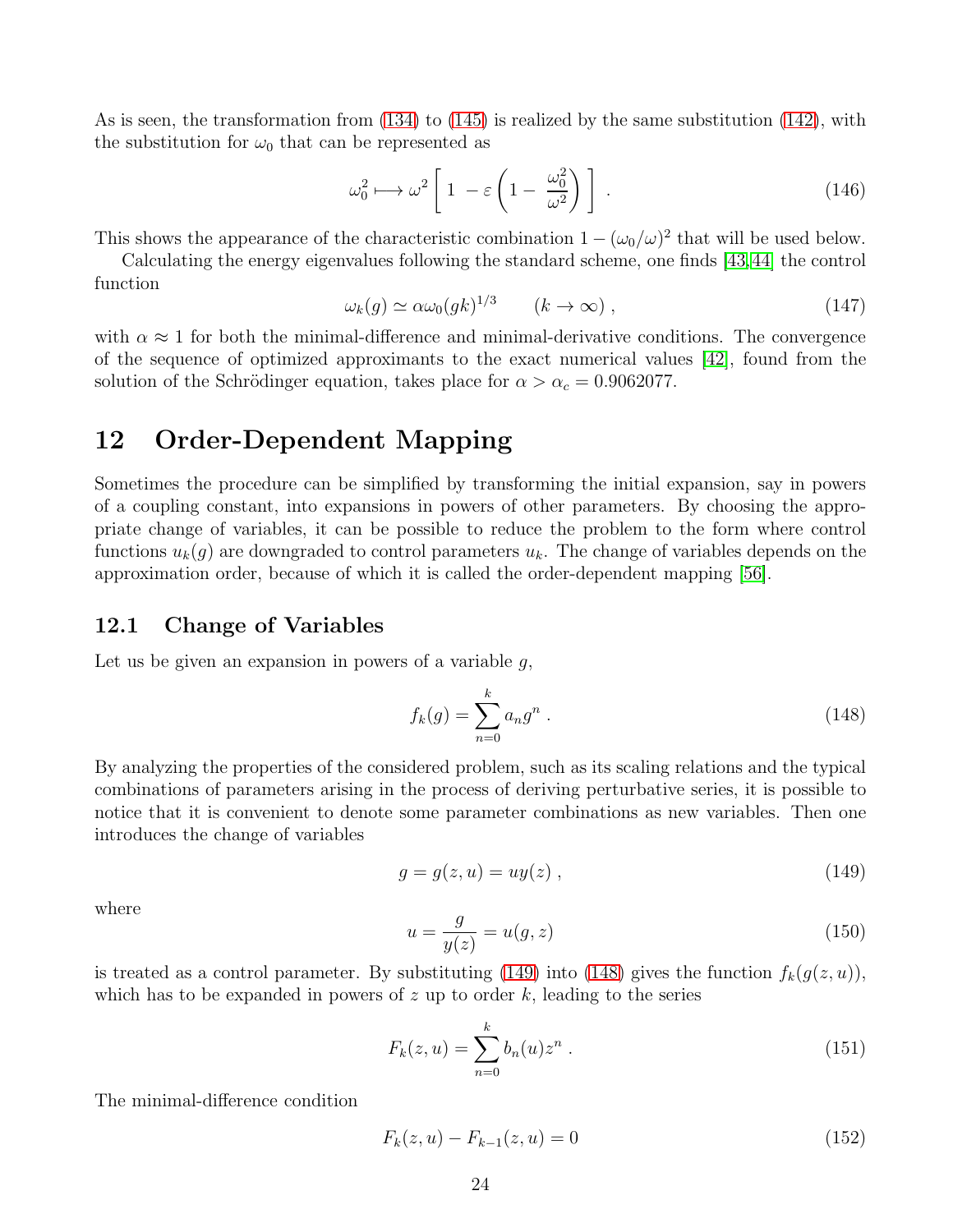yields the equation

$$
b_k(u) = 0, \qquad u = u_k \tag{153}
$$

defining the control parameters  $u_k$ . Since, according to [\(150\)](#page-23-2), the value  $u_k$  denotes the combination of parameters  $u_k = u_k(g, z)$ , hence it determines the control functions  $z_k(g)$ . The pair  $u_k$  and  $z_k(g)$ , being substituted into [\(151\)](#page-23-3), results in the optimized approximants

$$
\overline{F}_k(g) = F_k(z_k(g), u_k) \tag{154}
$$

Thus, the convenience of the chosen change of variables is in the possibility of dealing at the intermediate step with control parameters instead of control functions that appear at a later stage.

#### 12.2 Partition Function

To illustrate the method, let us consider the partition function [\(129\)](#page-21-0) following the described scheme [\[56\]](#page-56-10). From the substitution [\(142\)](#page-22-2) it is clear that natural combinations of parameters appearing in perturbation theory with respect to the term with  $\varepsilon$  in the Hamiltonian [\(141\)](#page-22-0) are

<span id="page-24-1"></span>
$$
z = \frac{\omega^2 - \omega_0^2}{\omega^2} = 1 - \frac{\omega_0^2}{\omega^2}
$$
 (155)

and

$$
y(z) = \frac{\omega^2(\omega^2 - \omega_0^2)}{\omega_0^4} = \frac{z}{(1 - z)^2}.
$$
 (156)

Then the combination of parameters [\(150\)](#page-23-2) reads as

<span id="page-24-0"></span>
$$
u = \frac{g}{z} (1 - z)^2 = \frac{g\omega_0^4}{\omega^2(\omega^2 - \omega_0^2)}
$$
(157)

In order to simplify the notation, it is possible to notice that the parameter  $\omega$  always enters the equations being divided by  $\omega_0$ . Therefore, measuring  $\omega$  in units of  $\omega_0$  is equivalent to setting  $\omega_0 \rightarrow 1$ . In these units,

$$
z = 1 - \frac{1}{\omega^2}
$$
,  $u = \frac{g}{\omega^2(\omega^2 - 1)}$ .

Finding from the minimal-difference condition [\(152\)](#page-23-4) the control parameter  $u_k$  and using definition [\(157\)](#page-24-0) gives the control function

$$
z_k(g) = 1 - \frac{\sqrt{u_k^2 + 4gu_k} - u_k}{2g} \,. \tag{158}
$$

Then relation [\(155\)](#page-24-1) results in the control function

$$
\omega_k(g) = \frac{1}{\sqrt{1 - z_k(g)}} = \frac{1}{\sqrt{2}} \left( 1 + \sqrt{1 + \frac{4g}{u_k}} \right)^{1/2} . \tag{159}
$$

Finally, one gets the partition function  $Z_k(z_k(g), u_k)$ .

This procedure, with the change of variables used above, has been shown [\[57\]](#page-56-11) to be equivalent to the standard scheme of optimized perturbation theory resulting in optimized approximants  $Z_k(g)$ .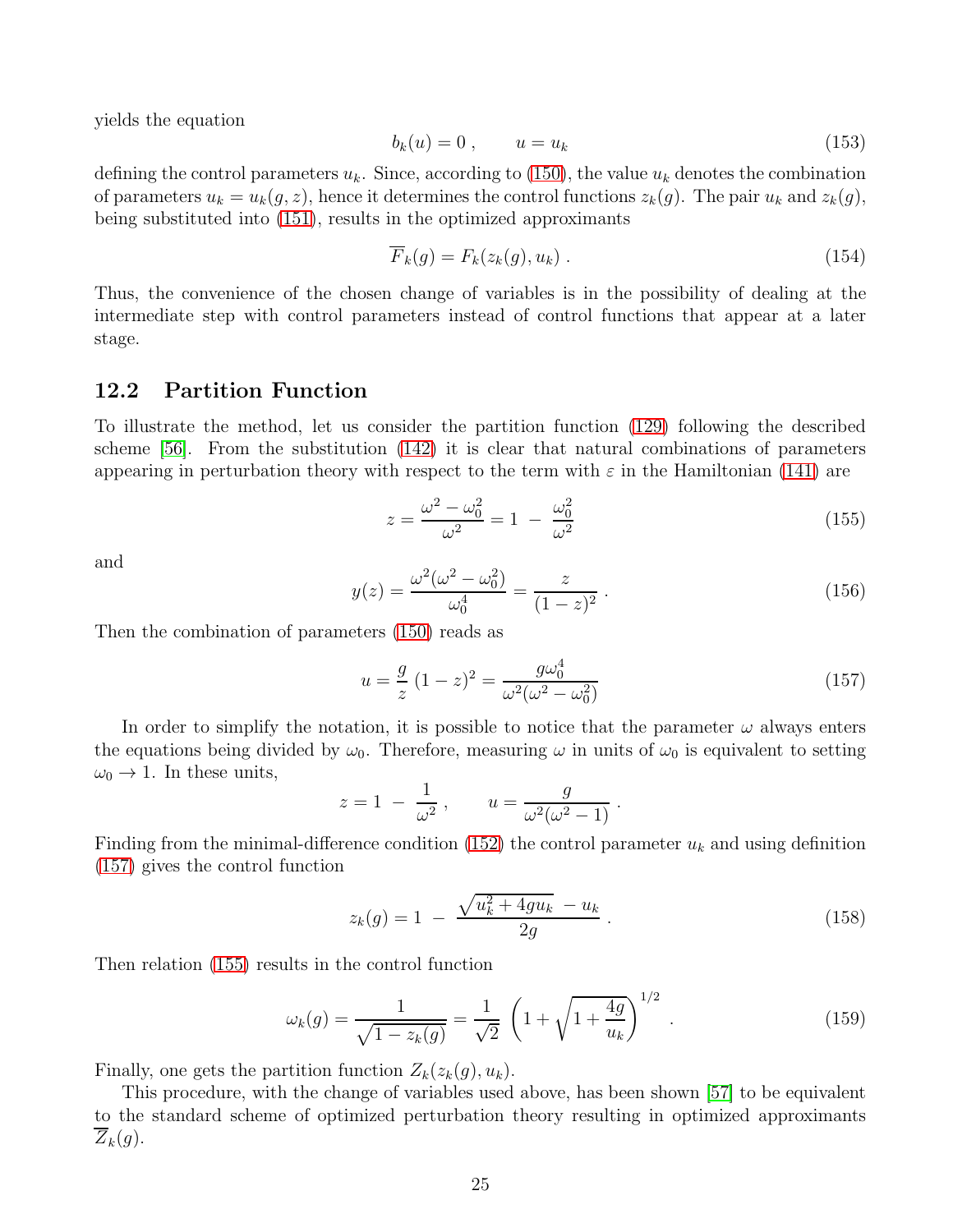#### 12.3 Anharmonic Oscillator

Again using the dimensionless units, as in the previous section, one sets the notations

$$
y(z) = \frac{z}{(1-z)^{3/2}}, \qquad z = 1 - \frac{1}{\omega^2}.
$$
 (160)

Then the combination [\(150\)](#page-23-2) becomes

<span id="page-25-0"></span>
$$
u = \frac{g}{\omega(\omega^2 - 1)} = \frac{g}{z} (1 - z)^{3/2} . \tag{161}
$$

Similarly to the previous section, one finds the control parameter  $u_k$  and from [\(161\)](#page-25-0) one obtains the control functions  $z_k(g)$  and  $\omega_k(g)$ . The resulting energy levels  $E_k(z_k(g), u_k)$  coincide with the optimized approximants  $\overline{E}_k(g)$ , as has been proved in [\[57\]](#page-56-11).

### 13 Variational Expansions

The given expansion over the coupling constant [\(148\)](#page-23-1) can be reexpanded with respect to other variables in several ways. One of the possible reexpansions has been termed variational perturbation theory [\[31\]](#page-55-7). Below it is illustrated by the example of the anharmonic oscillator in order to compare this type of a reexpansion with other methods.

Let us consider the energy levels of the anharmonic oscillator with the Hamiltonian  $(134)$  with  $p = 4$ . As is clear from the scaling relations of Sec. 11, the energy can be represented as an expansion

<span id="page-25-2"></span>
$$
E_k(g,\omega_0) = \omega_0 \sum_{n=0}^k c_n \left(\frac{g}{\omega_0^3}\right)^n . \tag{162}
$$

We have the identity

<span id="page-25-1"></span>
$$
\omega_0^2 = \omega^2 + \omega_0^2 - \omega^2 \tag{163}
$$

that is a particular case of the substitution [\(142\)](#page-22-2) with the control parameter  $\omega$  and  $\varepsilon = 1$ . Employing the notation

$$
z = 1 - \frac{\omega_0^2}{\omega^2} = \frac{g\omega_0^3}{\omega^3 u},
$$
\n(164)

where

<span id="page-25-3"></span>
$$
u = \frac{g\omega_0^3}{\omega^3 z} = \frac{g\omega_0^3}{\omega(\omega^2 - \omega_0^2)} = \frac{g}{z} (1 - z)^{3/2}, \qquad (165)
$$

it is straightforward to rewrite the identity [\(163\)](#page-25-1) in the form

$$
\omega_0 = \omega \sqrt{1 - z} = \omega \sqrt{1 - \frac{g}{\omega^3 u}}.
$$
\n(166)

This form is substituted into expansion [\(162\)](#page-25-2), which then is reexpanded in powers of the new variable  $g/\omega^3$ , while keeping u untouched and setting  $\omega_0$  to one. The reexpanded series is truncated at order k. Comparing this step with the expansion in Sec. 11, it is evident that this is equivalent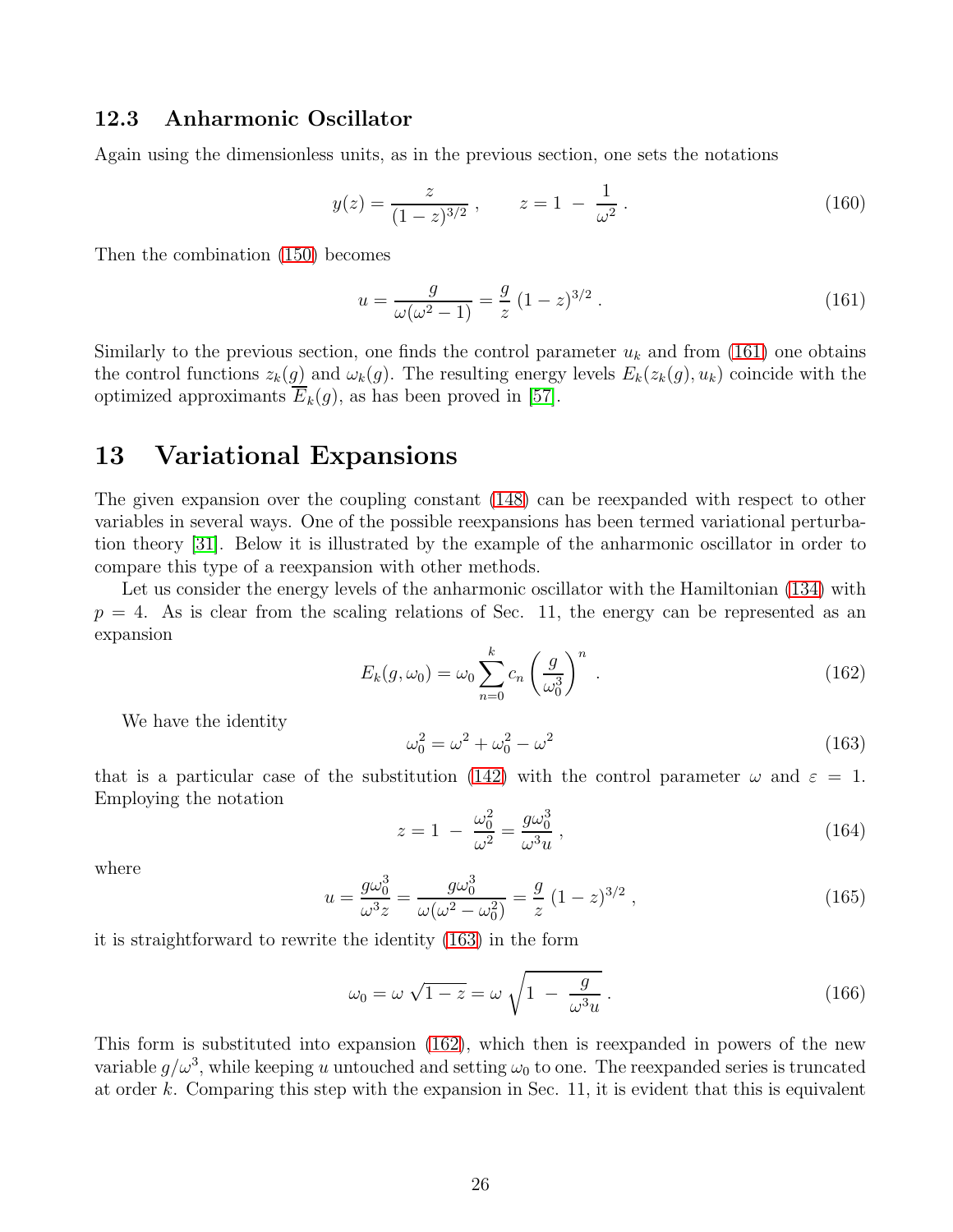to the expansion over the dummy parameter  $\varepsilon$ . And comparing the expansion over  $g/\omega^3$  with the expansion over  $z$  in Sec. 12, we see that they are also equivalent. Thus we come to the expansion

$$
E_k(g,\omega) = \omega \sum_{n=0}^k d_n(u) \left(\frac{g}{\omega^3}\right)^n , \qquad (167)
$$

.

where

$$
d_n(u) = \sum_{j=0}^n C_{nj} \left( -\frac{1}{u} \right)^{n-j}
$$

Then one substitutes back the expression [\(165\)](#page-25-3) for  $u = u(q, \omega)$ .

The control function  $\omega_k(g)$  is defined by the minimal derivative condition, or, when the latter does not have real solutions, by the zero second derivative over  $\omega$  of the energy  $E_k(q,\omega)$ . The found control function  $\omega_k(g)$  is substituted into  $E_k(g,\omega)$ , thus giving the optimized approximant

$$
\overline{E}_k(g) = E_k(g, \omega_k(g)) . \tag{168}
$$

The equivalence of the above expansion in powers of  $g/\omega^3$  to the expansions with respect to the dummy parameter  $\varepsilon$ , or with respect to the parameter z, becomes evident if we use the notation of the present section and notice that the substitution [\(146\)](#page-23-5) can be written as

<span id="page-26-0"></span>
$$
\omega_0 \mapsto \omega \sqrt{1 - \varepsilon z} = \omega \sqrt{1 - \frac{\varepsilon g}{\omega^3 u}}.
$$
\n(169)

This makes it immediately clear that the expansion over  $g/\omega^3$ , with keeping u untouched, is identical to the expansion over the dummy parameter  $\varepsilon$ .

### 14 Control Functions and Control Parameters

It is important to remark that it is necessary to be cautious introducing control functions through the change of variables and reexpansion. Strictly speaking, such a change cannot be postulated arbitrarily. When the change of variables is analogous to the procedure of using the substitutions, such as [\(142\)](#page-22-2), [\(146\)](#page-23-5) or [\(169\)](#page-26-0), naturally arising in perturbation theory, as in Sec. 4, then the results of these variants will be close to each other. However, if the change of variables is arbitrary, the results can be not merely inaccurate, but even qualitatively incorrect [\[27,](#page-55-4) [58\]](#page-57-0).

It is also useful to mention that employing the term control functions, we keep in mind that in particular cases they can happen to become parameters, although order-dependent. Then instead of functions  $u_k(x)$  we can have parameters  $u_k$ . There is nothing wrong in this, as far as parameters are a particular example of functions. The reduction of control functions to control parameters can occur in the following cases.

It may happen that in the considered problem there exists such a combination of characteristics that compose the quantities  $u_k$  depending only on the approximation order but not depending on the variable  $x$ . For instance, this happens in the mapping of Sec. 12, where the combinations  $u_k = u_k(g, \omega_k(g))$  play the role of control parameters. In the case of the partition function, this is the combination [\(157\)](#page-24-0) and for the anharmonic oscillator, it is the combination [\(161\)](#page-25-0).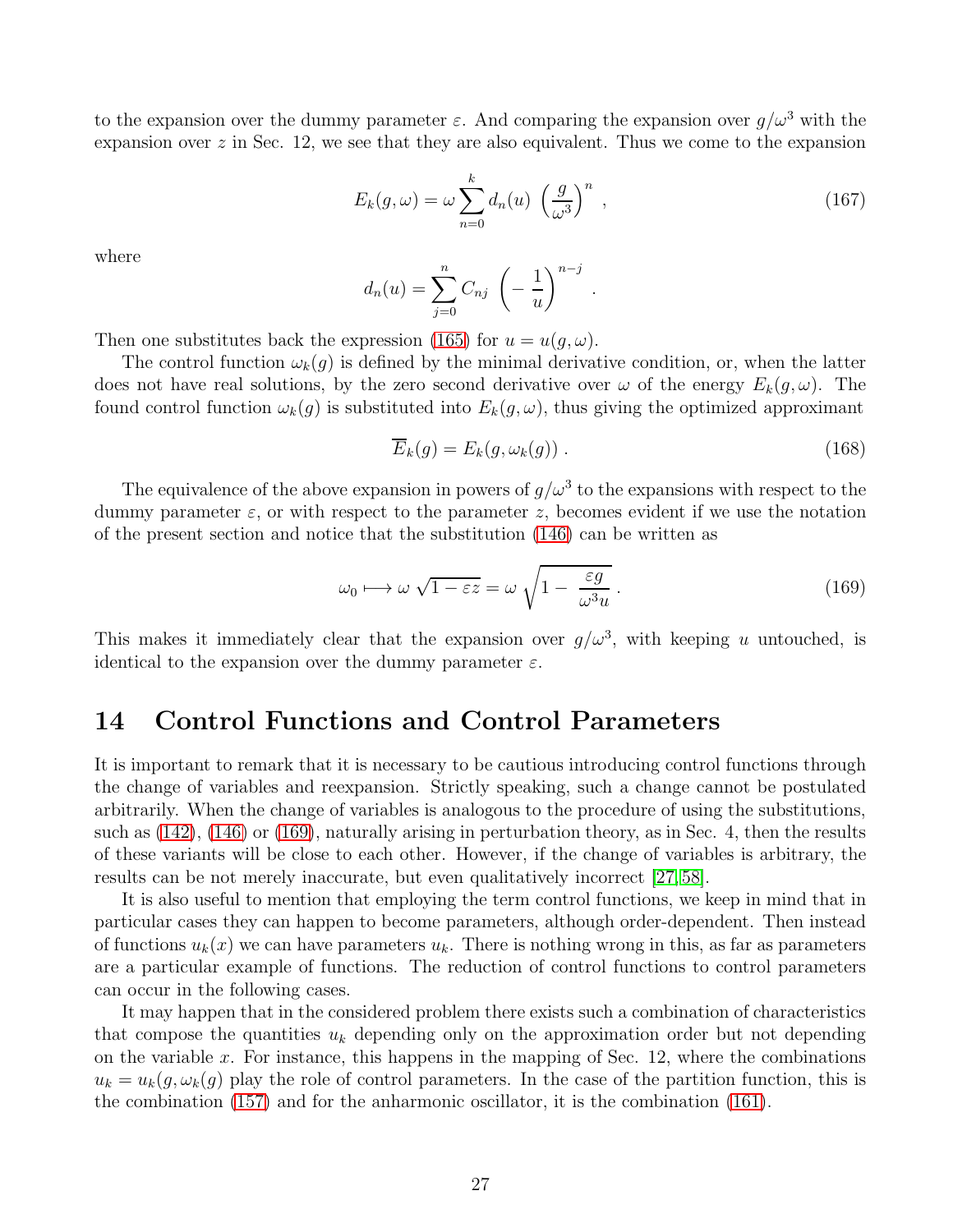The other example is the existence in the applied optimization of several conditions restricting the choice of control parameters. The typical situation is when the optimization condition consists in the comparison of asymptotic expansions of the sought function and of the approximant. Suppose that, in addition to the small-variable expansion

<span id="page-27-0"></span>
$$
f_k(x) = \sum_{n=0}^{k} a_n x^n \qquad (x \to 0) ,
$$
 (170)

we know the large-variable expansion of the sought function

<span id="page-27-1"></span>
$$
f(x) \simeq \sum_{n=0}^{p} b_n \frac{1}{x^n} \qquad (x \to \infty) \ . \tag{171}
$$

Let us assume that we have found the optimized approximant  $F_k(x, u_k(x))$ , where the control functions  $u_k(x)$  are defined by one of the optimization conditions of Sec. 6. These conditions provide a uniform approximation of the sought function on the whole interval of its definition. However the resulting approximants  $F_k(x, u_k(x))$  are not required to give exact coefficients of asymptotic expansions either at small or at large variable  $x$ . If we wish that these asymptotic coefficients would exactly coincide with the coefficients of the known asymptotic expansions [\(170\)](#page-27-0) and [\(171\)](#page-27-1), then we have to implant additional control parameters and impose additional asymptotic conditions. This can be done by using the method of corrected Padé approximants  $[27,59-62]$  $[27,59-62]$ . To this end, we define the optimized approximant as

<span id="page-27-2"></span>
$$
\overline{f}_k(x) = F_k(x, u_k(x)) P_{N/N}(x) , \qquad (172)
$$

where

$$
P_{N/N}(x) = \frac{a_0 + \sum_{n=1}^{N} c_n x^n}{1 + \sum_{n=1}^{N} d_n x^n}
$$
\n(173)

is a diagonal Padé approximant, whose coefficients  $c_n$  and  $d_n$ , playing the role of control parameters, are prescribed by the accuracy-through-order procedure, so that the asymptotic expansions of  $(172)$  would coincide with the given asymptotic expansions of the sought function at small x,

<span id="page-27-3"></span>
$$
\overline{f}_k(x) \simeq \sum_{n=0}^k a_n x^n \qquad (x \to 0)
$$
\n(174)

and at large x,

<span id="page-27-4"></span>
$$
\overline{f}_k(x) \simeq \sum_{n=0}^p b_n \frac{1}{x^n} \qquad (x \to \infty) \ . \tag{175}
$$

The number of the parameters in the Padé approximant is such that to satisfy the imposed asymptotic conditions [\(174\)](#page-27-3) and [\(175\)](#page-27-4).

### 15 Self-Similar Approximation Theory

As has been emphasized above, the idea of introducing control functions for the purpose of governing the convergence of a sequence stems from the optimal control theory, where one introduces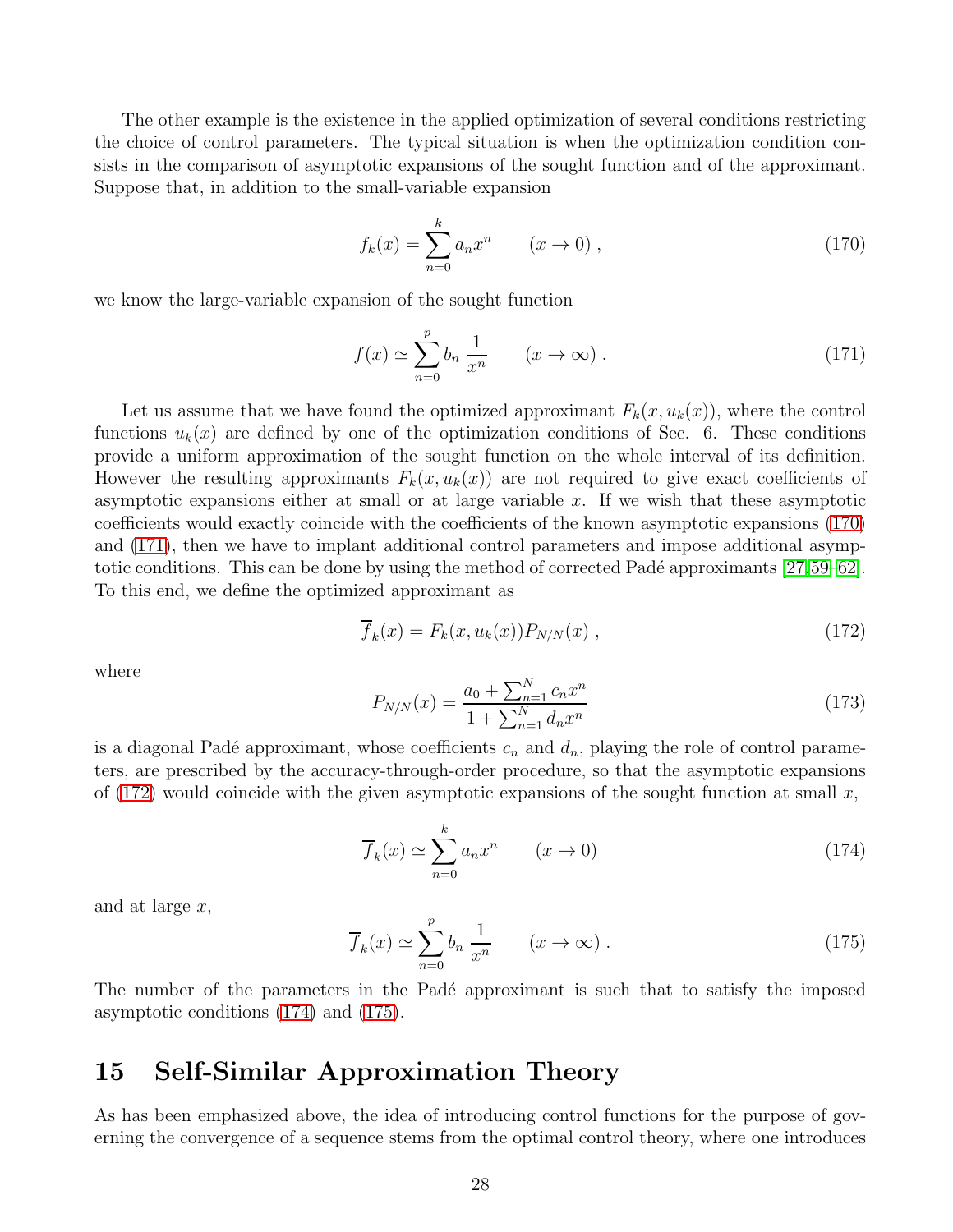control functions in order to regulate the trajectory of a dynamical system, for instance so that to force the trajectory to converge to a desired point. The analogy between perturbation theory and the theory of dynamical systems has been strengthened even more in the self-similar approximation theory [\[26,](#page-55-3) [27,](#page-55-4) [63–](#page-57-3)[67\]](#page-57-4). The idea of this theory is to consider the transfer from one approximation to another as the motion on the manifold of approximants, where the approximation order plays the role of discrete time.

Suppose, after implanting control functions, as explained in Sec.4, we have the sequence of approximants  $F_k(x, u_k)$ . Recall that the control functions can be defined in different ways, as has been discussed above. Therefore we, actually, have the manifold of approximants associated with different control functions,

<span id="page-28-0"></span>
$$
\mathbb{A} = \{F_k(x, u_k): \ \mathbb{R} \times \mathbb{R} \longmapsto \mathbb{R}; \ k = 0, 1, 2, \ldots\} \ .
$$
 (176)

This will be called the *approximation manifold*. Generally, it could be possible to define a space of approximants. However the term approximation space is used in mathematics in a different sense [\[68\]](#page-57-5). So, we shall deal with the approximation manifold. The transfer from an approximant  $F_k$  to another approximant  $F_{k+p}$  can be understood as the motion with respect to the discrete time, whose role is played by the approximation order k. The sequence of approximants  $F_k(x, u_k)$ with a fixed choice of control functions  $u_k = u_k(x)$  defines a trajectory on the approximation manifold [\(176\)](#page-28-0).

Let us fix the rheonomic constraint

<span id="page-28-3"></span>
$$
F_0(x, u_k(x)) = f , \t x = x_k(f) , \t (177)
$$

defining the expansion function  $x_k(f)$ . Recall that in the theory of dynamical systems a rheonomic constraint is that whose constraint equations explicitly contain or are dependent upon time. In our case, time is the approximation order  $k$ . The inverse constraint equation is

$$
x_k(F_0(x, u_k(x))) = x . \t(178)
$$

Let us introduce the endomorphism

$$
y_k(f): \mathbb{Z}_+ \times \mathbb{R} \longmapsto \mathbb{R} \,, \tag{179}
$$

by the definition acting as

<span id="page-28-4"></span>
$$
y_k(f) \equiv F_k(x_k(f), u_k(x_k(f))) \tag{180}
$$

This endomorphism and the approximants are connected by the equality

<span id="page-28-2"></span>
$$
y_k(F_0(x, u_k(x))) = F_k(x, u_k(x)) . \t(181)
$$

The set of endomorphisms forms a dynamical system in discrete time

<span id="page-28-1"></span>
$$
\{y_k(f): \mathbb{Z}_+ \times \mathbb{R} \longmapsto \mathbb{R}\},\qquad(182)
$$

with the initial condition

$$
y_0(f) = f \tag{183}
$$

By this construction, the sequence of endomorphisms  $\{y_k(f)\}\$ , forming the dynamical system trajectory, is bijective to the sequence of approximants  $\{F_k(x, u_k(x))\}$ . Since control functions, by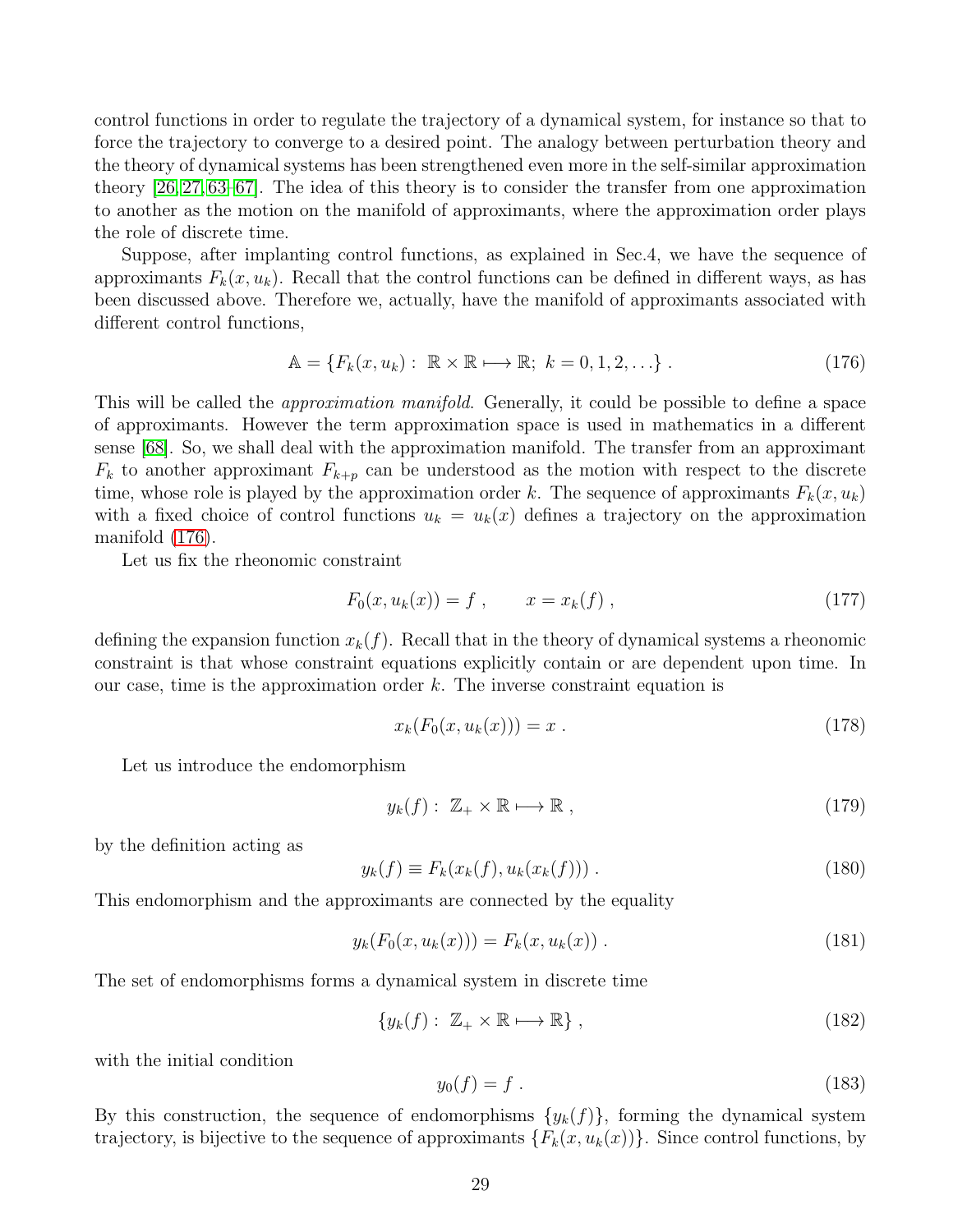default, make the sequence of approximants  $F_k(x, u_k(x))$  convergent, this means that there exists a limit

$$
F^*(x) = \lim_{k \to \infty} F_k(x, u_k(x)) \tag{184}
$$

And as far as the sequence of approximants is bijective to the trajectory of the dynamical system, there should exist the limit

<span id="page-29-0"></span>
$$
y^*(f) = \lim_{k \to \infty} y_k(f).
$$
 (185)

This limit, being the final point of the trajectory, implies that it is a fixed point, for which

<span id="page-29-1"></span>
$$
y_p(y^*(f)) = y^*(f) \qquad (p \ge 0).
$$
 (186)

Thus to find the limit of an approximation sequence is equivalent to determining the fixed point of the dynamical system trajectory.

We may notice that for large  $p$ , the self-similar relation holds:

$$
y_{k+p}(f) \simeq y_k(y_p(f)) \qquad (p \to \infty) , \qquad (187)
$$

which follows from conditions [\(185\)](#page-29-0) and [\(186\)](#page-29-1). As far as in the real situations it is usually impossible to reach the limit of infinite approximation order, we assume the validity of the selfsimilar relation for finite approximation orders:

$$
y_{k+p}(f) = y_k(y_p(f)).
$$
\n(188)

This relation implies the semi-group property

$$
y_k \cdot y_p = y_{k+p} \,, \qquad y_0 = 1 \,. \tag{189}
$$

The dynamical system in discrete time [\(182\)](#page-28-1) with the above semi-group property is called cascade (semicascade). The theory of such dynamical systems is well developed [\[69,](#page-57-6) [70\]](#page-57-7). In our case, this is an approximation cascade [\[27\]](#page-55-4).

Since, as is said above, in realistic situations we are able to deal only with finite approximation orders, we can find not an exact fixed point  $y^*(f)$ , but an approximate fixed point  $y^*_k$  $_{k}^{*}(f)$ . The corresponding approximate limit of the considered sequence is

<span id="page-29-2"></span>
$$
F_k^*(x, u_k(x)) = y_k^*(F_k(x, u_k(x)))
$$
 (190)

If the form  $F_k(x, u_k)$  is obtained by means of a transformation

$$
F_k(x, u_k) = \hat{T}[u] f_k(x), \qquad (191)
$$

like in [\(27\)](#page-8-0), then the resulting self-similar approximant reads as

$$
f_k^*(x) = \hat{T}^{-1}[u] F_k^*(x, u_k(x)) .
$$
 (192)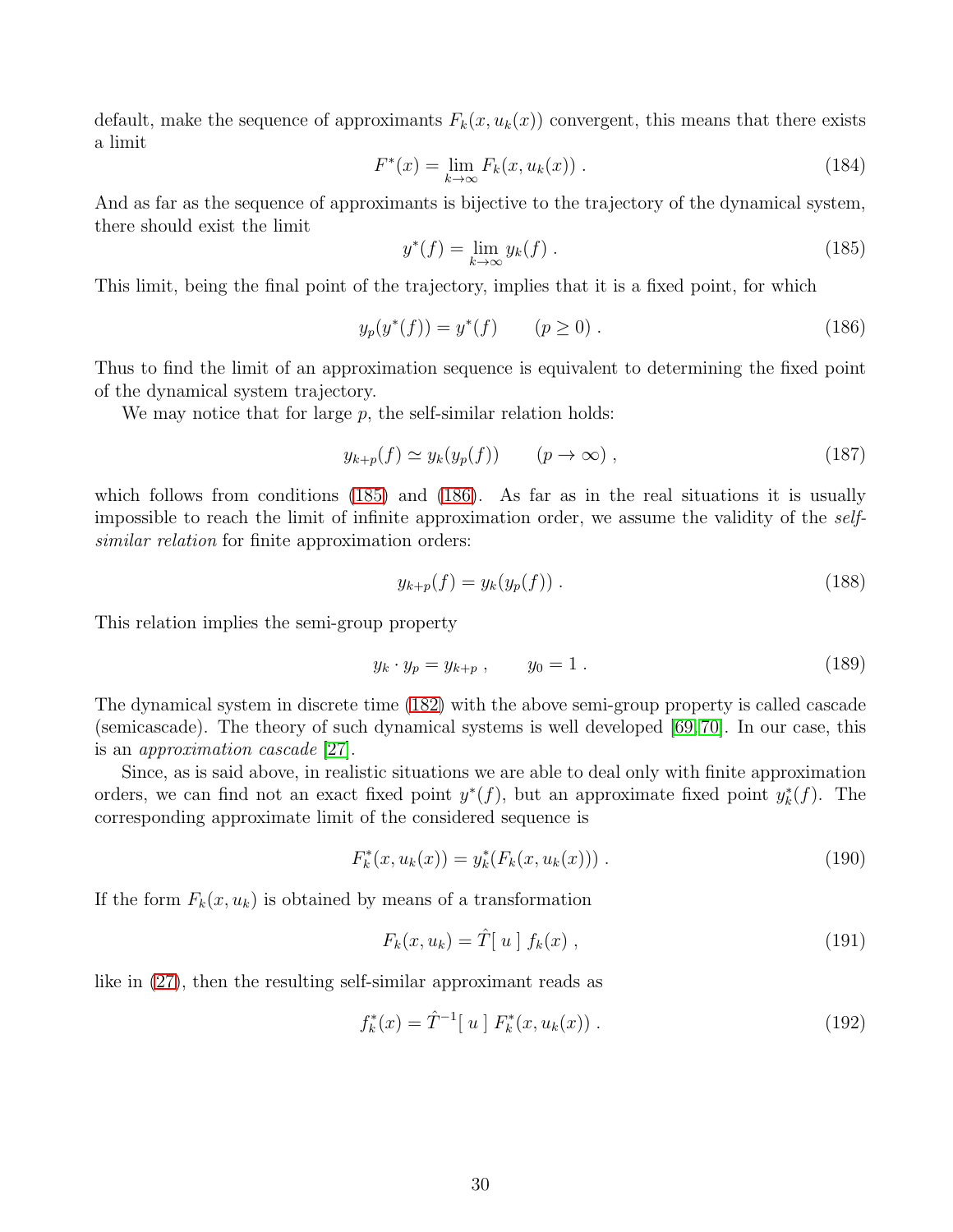### 16 Embedding Cascade into Flow

Usually, it is more convenient to deal with dynamical systems in continuous time than with systems in discrete time. For this purpose, it is possible to embed the approximation cascade into an approximation flow, which is denoted as

$$
\{y_k(f): \mathbb{Z}_+ \times \mathbb{R} \longmapsto \mathbb{R}\} \in \{y(t,f): \mathbb{R}_+ \times \mathbb{R} \longmapsto \mathbb{R}\}\tag{193}
$$

and implies that the endomorphism in continuous time enjoys the same group property as the endomorphism in discrete time,

<span id="page-30-0"></span>
$$
y(t + t', f) = y(t, y(t', f)),
$$
\n(194)

that the flow trajectory passes through all points of the cascade trajectory,

$$
y(t, f) = y_k(f) \qquad (t = k) , \qquad (195)
$$

and starts from the same initial point,

$$
y(0, f) = f . \t\t(196)
$$

The self-similar relation [\(194\)](#page-30-0) can be represented as the Lie equation

<span id="page-30-3"></span>
$$
\frac{\partial}{\partial t} y(t, f) = v(y(t, f)), \qquad (197)
$$

in which  $v(y(t, f))$  is a velocity field. Integrating the latter equation yields the evolution integral

$$
\int_{y_k}^{y_k^*} \frac{dy}{v(y)} = t_k , \qquad (198)
$$

where  $t_k$  is the time required for reaching the fixed point  $y_k^* = y_k^*$  $k(t)$  from the approximant  $y_k = y_k(f)$ . Using relations [\(181\)](#page-28-2) and [\(190\)](#page-29-2), this can be rewritten as

<span id="page-30-2"></span>
$$
\int_{F_k}^{F_k^*} \frac{df}{v_k(f)} = t_k \tag{199}
$$

where  $F_k = F_k(x, u_k(x))$  and  $F_k^* = F_k^*$  $k^*(x, u_k(x)).$ 

The velocity field can be represented resorting to the Euler discretization

<span id="page-30-1"></span>
$$
v_k(f) = y_{k+1}(f) - y_k(f).
$$
\n(200)

This is equivalent to the form

$$
v_k(f) = F_{k+1}(x_{k+1}, u_{k+1}) - F_k(x_k, u_k), \qquad (201)
$$

in which

$$
x_k = x_k(f) , \qquad u_k = u_k(x_k) = u_k(x_k(f)) .
$$

We may notice that the velocity field is directly connected with the Cauchy difference [\(39\)](#page-10-0), since

$$
v_k(f) = C(F_{k+1}, F_k) \tag{202}
$$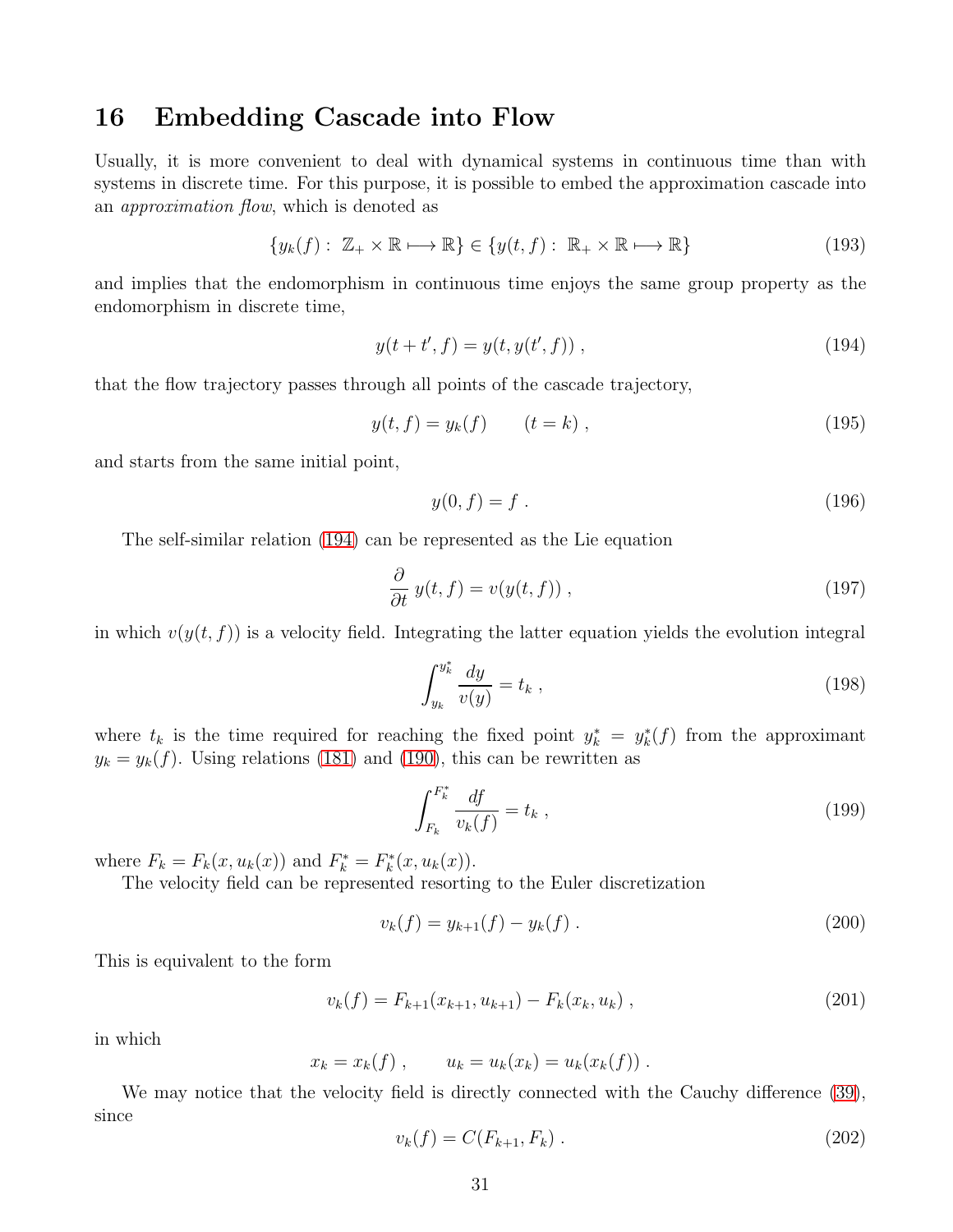As is explained in Sec. 6, the Cauchy difference of zero order equals zero, hence in that order the velocity is zero, and  $F_k^* = F_k$ . The Cauchy difference of first order is nontrivial, being given by expression [\(46\)](#page-11-3). In this order, the velocity field becomes

$$
v_k(f) = F_{k+1}(x_k, u_k) - F_k(x_k, u_k) + (u_{k+1} - u_k) \frac{\partial}{\partial u_k} F_k(x_k, u_k).
$$
 (203)

The smaller the velocity, the faster the fixed point is reached. Therefore control functions should be defined so that to make the velocity field minimal:

$$
\min_{u} | v_{k}(f) | = \min_{u} | C(F_{k+1}, F_{k}) |.
$$
\n(204)

Thus we return to the optimization conditions of optimized perturbation theory, discussed in Sec. 6. Opting for the optimization condition

$$
(u_{k+1} - u_k) \frac{\partial}{\partial u_k} F_k(x_k, u_k) = 0
$$
\n(205)

simplifies the velocity field to the form

$$
v_k(f) = F_{k+1}(x_k, u_k) - F_k(x_k, u_k).
$$
 (206)

### 17 Stability Conditions

The sequence  $\{y_k(f)\}\$  defines the trajectory of the approximation cascade that is a type of a dynamical system. The motion of dynamical systems can be stable or unstable. The stability of motion for the approximation cascade can be characterized [\[27,](#page-55-4)[67,](#page-57-4)[71\]](#page-57-8) similarly to the stability of other dynamical systems [\[69,](#page-57-6)[72,](#page-57-9)[73\]](#page-57-10). Dealing with real problems, one usually considers finite steps k. Therefore the motion stability can be defined only locally.

The local stability at the  $k$ -th step is described by the local map multiplier

<span id="page-31-0"></span>
$$
\mu_k(f) \equiv \frac{\delta y_k(f)}{\delta y_0(f)} = \frac{\partial y_k(f)}{\partial f} \,. \tag{207}
$$

The motion at the step k, starting from an initial point f, is stable when

$$
|\mu_k(f)| < 1\,. \tag{208}
$$

The maximal map multiplier

<span id="page-31-1"></span>
$$
\mu_k \equiv \sup_f |\mu_k(f)| \tag{209}
$$

defines the global stability with respect to  $f$ , provided that

<span id="page-31-2"></span>
$$
\mu_k < 1 \tag{210}
$$

The maximum is taken over all admissible values of f.

The image of the map multiplier  $(207)$  on the manifold of the variable x is

$$
m_k(x) = \mu_k(F_0(x, u_k(x)) . \tag{211}
$$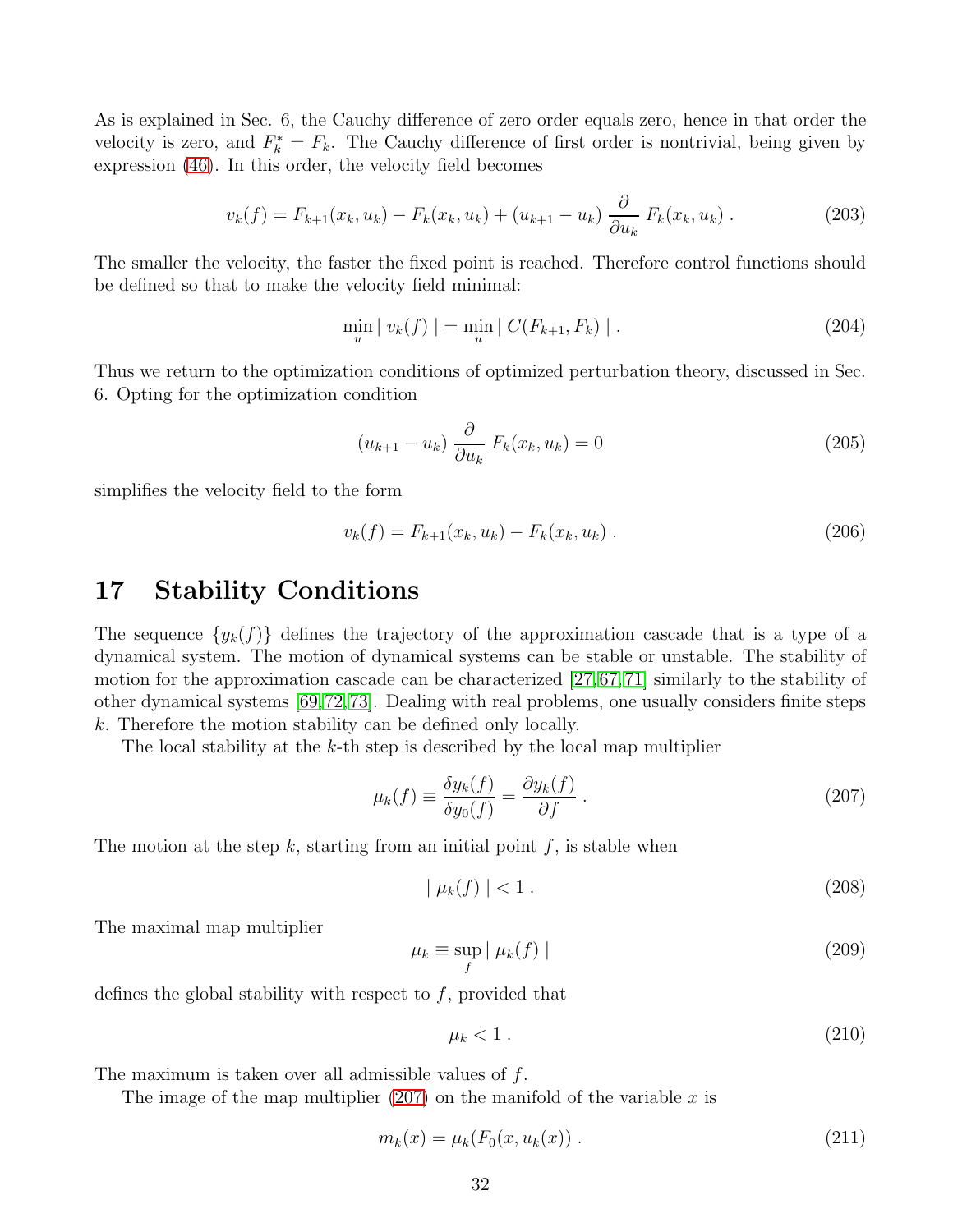The motion at the k-th step at the point x is stable if

$$
|m_k(x)| < 1. \tag{212}
$$

Respectively, the motion is globally stable with respect to the domain of  $x$  when the maximal map multiplier

$$
m_k \equiv \sup_x | m_k(x) | \tag{213}
$$

is such that

$$
m_k < 1 \tag{214}
$$

The map multiplier at the fixed point 
$$
y_k^*(f)
$$
 is

$$
\mu_k^*(f) \equiv \frac{\partial y_k^*(f)}{\partial f} \,. \tag{215}
$$

The fixed point is locally stable when

$$
|\mu_k^*(f)| < 1 \,,\tag{216}
$$

and it is globally stable with respect to  $f$  if the maximal multiplier

$$
\mu_k^* \equiv \sup_f |\mu_k^*(f)| \tag{217}
$$

satisfies the inequality

$$
\mu_k^* < 1 \tag{218}
$$

The above conditions of stability can be rewritten in terms of the local Lyapunov exponents

$$
\lambda_k(f) \equiv \frac{1}{k} \ln |\mu_k(f)| \,, \qquad \lambda_k^*(f) \equiv \frac{1}{k} \ln |\mu_k^*(f)| \,.
$$
 (219)

The motion at the k-th step is stable provided the Laypunov exponents are negative. The occurrence of local stability implies that the calculational procedure should be numerically convergent at the considered steps. Thus, even not knowing the exact solution of the problem and being unable to reach the limit of  $k \to \infty$ , we can be sure that the local numerical convergence for finite  $k$  is present.

#### 18 Free Energy

In order to demonstrate that the self-similar approximation theory improves the results of optimized perturbation theory, it is instructive to consider the same problem of calculating the free energy (thermodynamic potential) of the model discussed in Sec. 7,

<span id="page-32-0"></span>
$$
f(g) = -\ln Z(g) \qquad (g > 0) , \tag{220}
$$

with the statistical sum  $(57)$ .

Following Sec. 7, we accept the initial Hamiltonian [\(59\)](#page-12-2) and define Hamiltonian [\(60\)](#page-12-3). Ex-panding the free energy [\(220\)](#page-32-0) in powers of the dummy parameter  $\varepsilon$ , we have the sequence of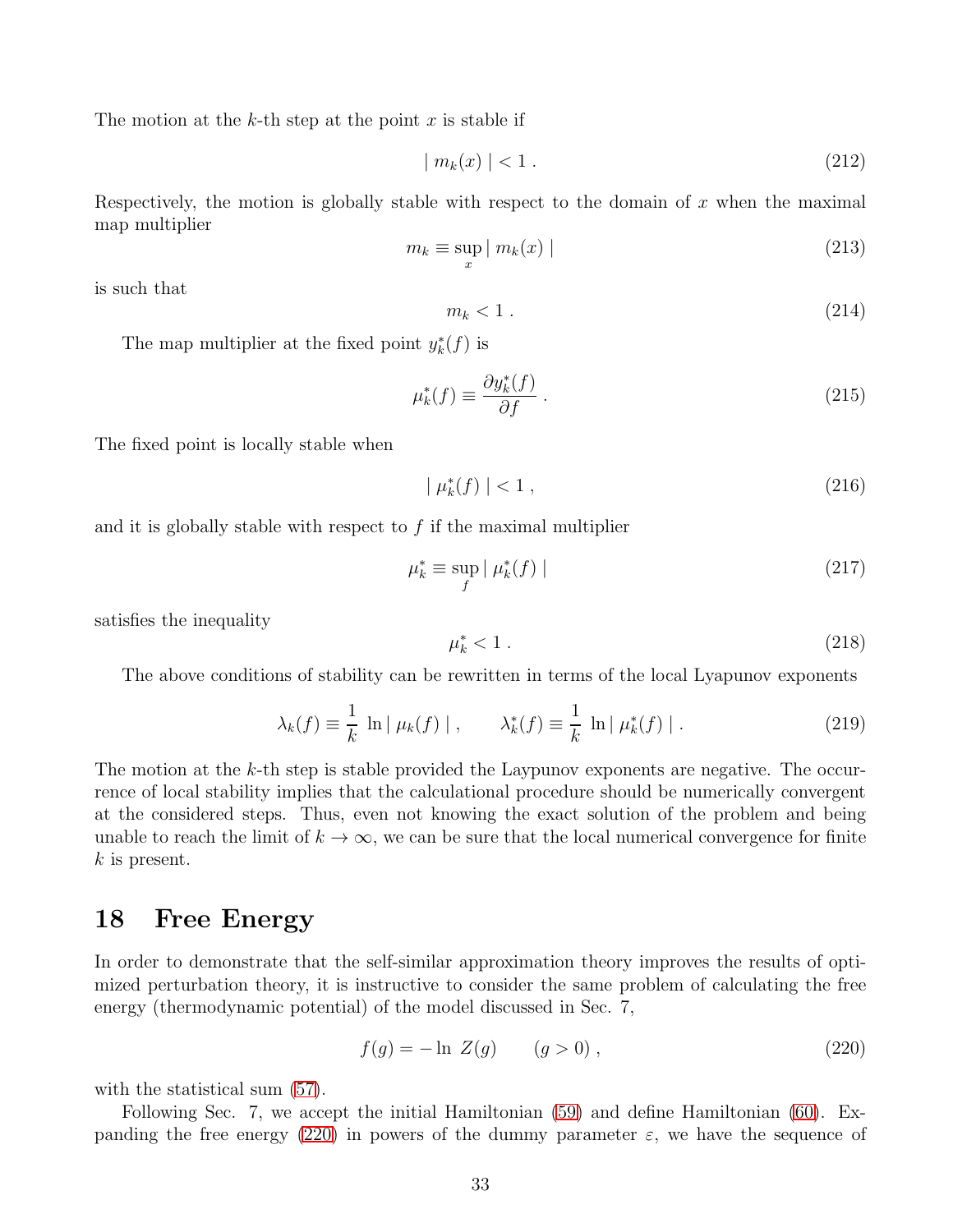approximants [\(62\)](#page-12-4). The control functions  $\omega_k(g)$  are defined by the optimization conditions [\(63\)](#page-12-5) and [\(64\)](#page-13-0), which give

$$
\omega_k(g) = \left[ \frac{1}{2} \left( 1 + \sqrt{1 + 12s_k g} \right) \right]^{1/2}, \qquad (221)
$$

where

 $s_1 = s_2 = 1$ ,  $s_3 = s_4 = 2.239674$ .

The rheonomic constraint [\(177\)](#page-28-3) takes the form

$$
F_0(g, \omega_k(g)) = \ln \omega_k(g) = f.
$$
\n(222)

From here, we find the expansion function

$$
g_k(f) = \frac{e^{2f}}{3s_k} \left( e^{2f} - 1 \right) \,. \tag{223}
$$

The endomorphism [\(180\)](#page-28-4) reads as

$$
y_k(f) = f + \sum_{n=1}^{k} A_{kn} \alpha^n(f) , \qquad (224)
$$

with the coefficients  $A_{kn}$  given in Refs. [\[27,](#page-55-4) [71,](#page-57-8) [74,](#page-57-11) [75\]](#page-57-12), and where

$$
\alpha(f) = 1 - e^{-2f} \,. \tag{225}
$$

The cascade velocity [\(200\)](#page-30-1) becomes

$$
v_k(f) = A_{k+1,k+1} \alpha^{k+1}(f) \tag{226}
$$

Taking the evolution integral [\(199\)](#page-30-2), with  $t_k = 1$ , we come to the self-similar approximants

$$
f_k^*(g) = F_k^*(g, \omega_k(g)) .
$$
 (227)

The accuracy of the approximations is described by the percentage errors

$$
\varepsilon_k^* \equiv \sup_g \left| \frac{f_k^*(g) - f(g)}{f(g)} \right| \times 100\%,\tag{228}
$$

where  $f(g)$  is the exact numerical value of expression [\(220\)](#page-32-0). Here we have

 $\varepsilon_1^* = 3\%, \qquad \varepsilon_2^* = 2\%, \qquad \varepsilon_3^* = 0.1\%$ .

The map multipliers [\(207\)](#page-31-0) are

$$
\mu_k(f) = 1 + 2[1 - \alpha(f)] \sum_{n=1}^{k} n A_{kn} \alpha^{n-1}(f).
$$
 (229)

The coupling parameter g pertains to the domain  $[0, \infty)$ , Then  $f \in [0, \infty)$ , and  $\alpha(f) \in [0, 1)$ . The maximal map multiplier [\(209\)](#page-31-1) is found to satisfy the stability condition [\(210\)](#page-31-2).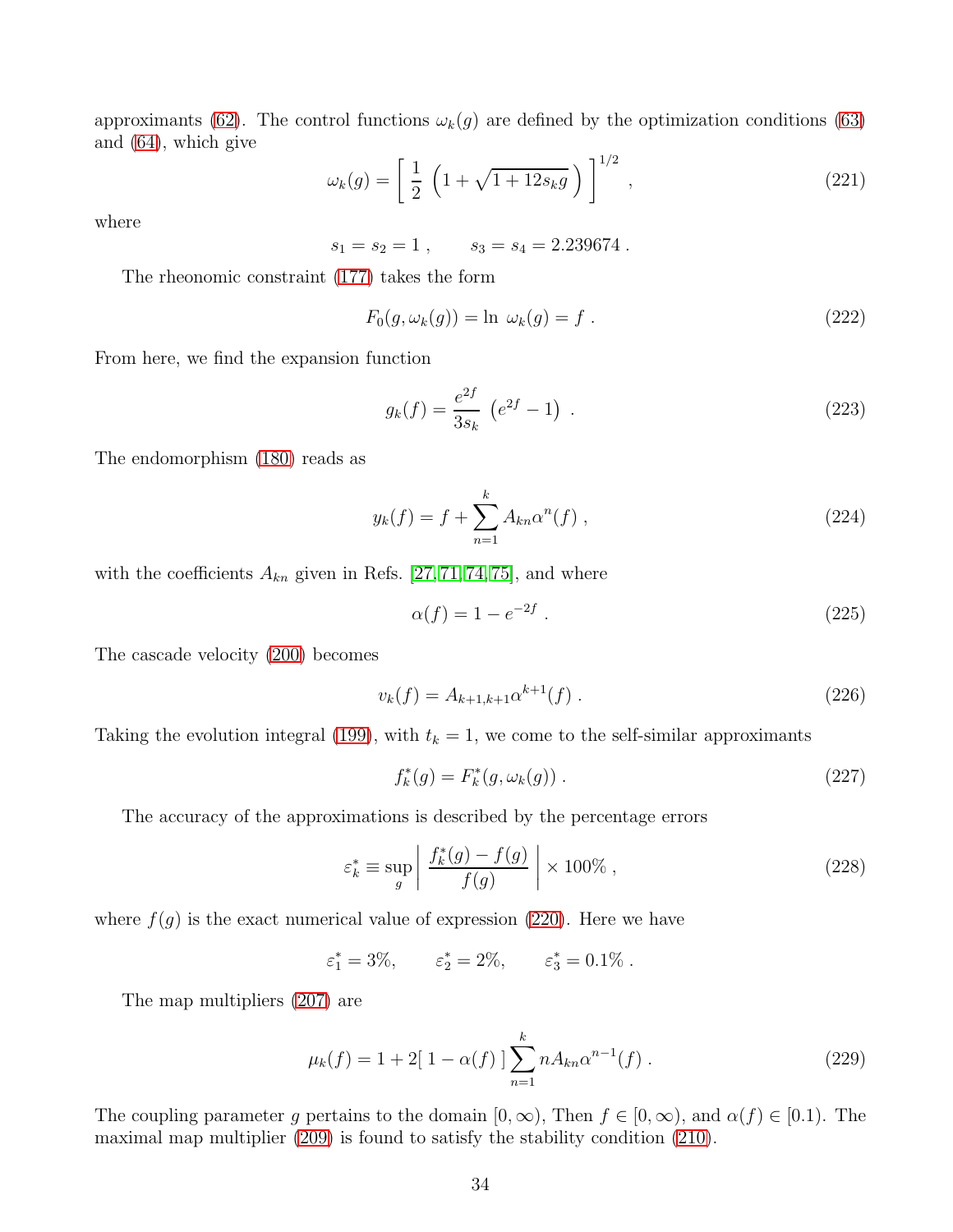### 19 Fractal Transform

As is explained in Sec. 4, control functions can be incorporated into a perturbative sequence either through initial conditions, or by means of the change of variables, or by a sequence transformation. In the above example of Sec. 14, we have considered the implantation of control functions into initial conditions. Now we shall study another way, when control functions are incorporated through a sequence transformation.

Let us consider an asymptotic series

<span id="page-34-0"></span>
$$
f_k(x) = f_0(x) \left( 1 + \sum_{n=1}^k a_n x^n \right) , \qquad (230)
$$

in which  $f_0(x)$  is a given function. Actually, it is sufficient to deal with the series

<span id="page-34-1"></span>
$$
f_k(x) = 1 + \sum_{n=1}^{k} a_n x^n
$$
 (231)

To return to the case of series [\(230\)](#page-34-0), we just need to make the substitution

$$
f_k(x) \longmapsto f_0(x) f_k(x) . \tag{232}
$$

Following the spirit of self-similarity, we can remember that the latter is usually connected with the power-law scaling and fractal structures [\[76–](#page-58-0)[78\]](#page-58-1). Therefore, it looks natural to introduce control functions through a fractal transform [\[79\]](#page-58-2), say of the type [\[26,](#page-55-3) [27,](#page-55-4) [33](#page-55-9)[–35\]](#page-55-10)

$$
F_k(x,s) = x^s f_k(x) \tag{233}
$$

The inverse transformation is

<span id="page-34-3"></span>
$$
f_k(x) = x^{-s} F_k(x, s) . \t\t(234)
$$

With the series [\(231\)](#page-34-1), we have

$$
F_k(x,s) = x^s + \sum_{n=1}^k a_n x^{n+s} .
$$
 (235)

As is mentioned in Sec. 4, the scaling relation [\(30\)](#page-8-1) is valid. The scaling exponent s plays the role of a control parameter.

In line with the self-similar approximation theory, we define the rheonomic constraint

$$
F_0(x,s) = x^s = f \tag{236}
$$

yielding the expansion function

$$
x(f) = f^{1/s} \tag{237}
$$

The dynamic endomorphism becomes

$$
y_k(f) = f + \sum_{n=1}^{k} a_n f^{1+n/s} . \tag{238}
$$

And the cascade velocity is

<span id="page-34-2"></span>
$$
v_k(f) = y_k(f) - y_{k-1}(f) = a_k f^{1+n/s} . \tag{239}
$$

What now remains is to consider the evolution integral.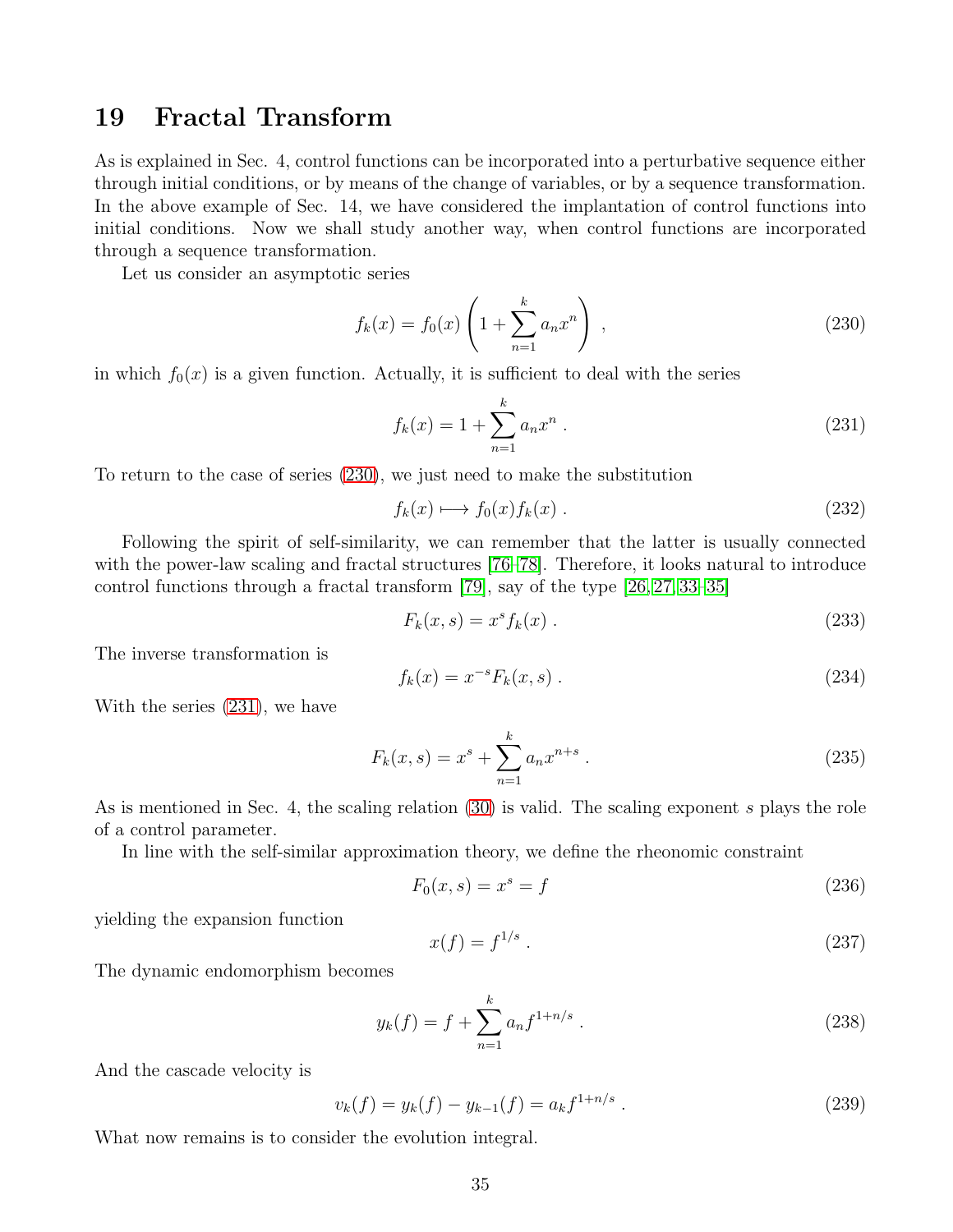### 20 Self-Similar Root Approximants

The differential equation [\(197\)](#page-30-3) can be rewritten in the integral form

$$
\int_{y_{k-1}^*}^{y_k^*} \frac{df}{v_k(f)} = t_k \tag{240}
$$

Substituting here the cascade velocity [\(239\)](#page-34-2) gives the relation

$$
y_k^*(f) = \left\{ \left[ \ y_{k-1}^*(f) \ \right]^{1/m_k} + A_k \right\}^{m_k},\tag{241}
$$

where

$$
m_k \equiv -\frac{s_k}{k} , \qquad A_k \equiv \frac{a_k t_k}{m_k} .
$$

Accomplishing the inverse transformation [\(234\)](#page-34-3) leads to the equation

$$
f_k^*(x) = x^{-s} y_k^*(f) \qquad (f = x^s). \tag{242}
$$

The explicit form of the latter is the recurrent relation

$$
f_k^*(x) = \left\{ \left[ f_{k-1}^*(x) \right]^{1/m_k} + A_k x^k \right\}^{m_k} . \tag{243}
$$

Using the notation

<span id="page-35-0"></span>
$$
n_j \equiv \frac{m_j}{m_{j+1}} = \frac{(j+1)s_j}{js_{j+1}} \qquad (j=1,2,\ldots,k-1)
$$
 (244)

and iterating this relation  $k - 1$  times results in the self-similar root approximant

<span id="page-35-1"></span>
$$
f_k^*(x) = \left( \left( (1 + A_1 x)^{n_1} + A_2 x^2 \right)^{n_2} + \ldots + A_k x^k \right)^{m_k} . \tag{245}
$$

This approximant is convenient for the problem of interpolation, where one can meet different situations.

(i) The k coefficients  $a_n$  of the asymptotic expansion [\(231\)](#page-34-1) up to the k-th order are known and the exponent  $\beta$  of the large-variable behavior of the sought function is available, where

<span id="page-35-3"></span>
$$
f(x) \simeq Bx^{\beta} \qquad (x \to \infty) , \qquad (246)
$$

although the amplitude B is not known. Then, setting the control functions  $s_j = s$ , from Eq.  $(244)$ , we have

$$
n_j = \frac{j+1}{j} \qquad (j = 1, 2, \dots, k-1) \tag{247}
$$

and the root approximant [\(245\)](#page-35-1) becomes

<span id="page-35-2"></span>
$$
f_k^*(x) = \left( \left( \left( (1 + A_1 x)^2 + A_2 x^2 \right)^{3/2} + A_3 x^3 \right)^{4/3} + \ldots + A_k x^k \right)^{m_k} . \tag{248}
$$

For large variables  $x$ , the latter behaves as

$$
f_k^*(x) \simeq B_k x^{\beta_k} \qquad (x \to \infty) , \qquad (249)
$$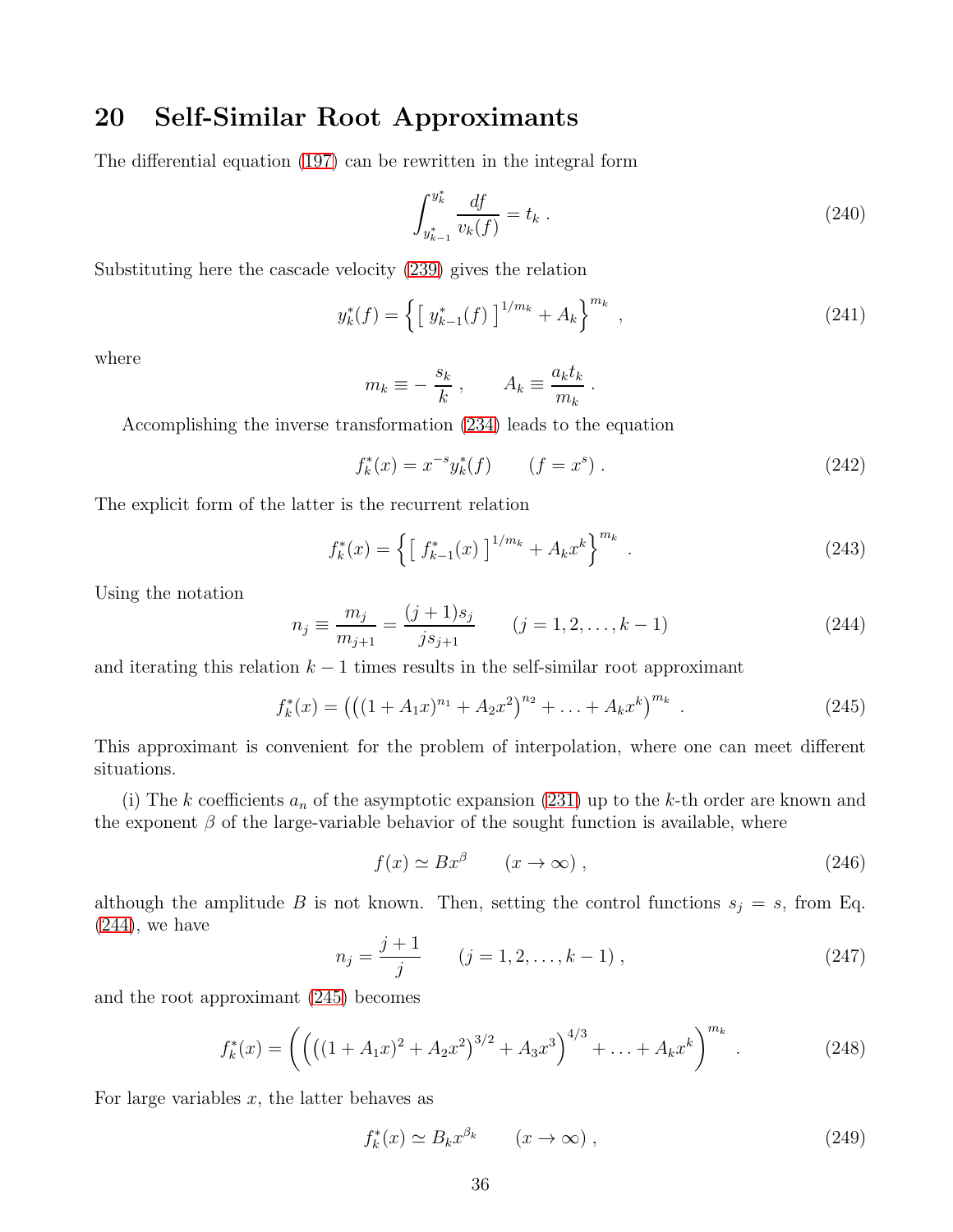with the amplitude

<span id="page-36-2"></span>
$$
B_k = \left( \left( \left( A_1^2 + A_2 \right)^{3/2} + A_3 \right)^{4/3} + \ldots + A_k \right)^{m_k} \tag{250}
$$

and exponent

$$
\beta_k = k m_k \tag{251}
$$

Equating  $\beta_k$  to the known exponent  $\beta$ , we find the root exponent

<span id="page-36-1"></span>
$$
m_k = \frac{\beta}{k} \qquad (\beta_k = \beta) \,. \tag{252}
$$

All parameters  $A_n$  can be found from the comparison of the initial series [\(231\)](#page-34-1) with the smallvariable expansion of the root approximant [\(248\)](#page-35-2),

<span id="page-36-0"></span>
$$
f_k^*(x) \simeq f_k(x) \qquad (x \to 0) \;, \tag{253}
$$

which is called the accuracy-trough-order procedure. Knowing all  $A_n$ , we obtain the large-variable amplitude  $B_k$ .

(ii) The k coefficients  $a_n$  of the asymptotic expansion [\(231\)](#page-34-1) up to the k-th order are available and the amplitude  $B$  of the large-variable behavior of the sought function is known, but the large-variable exponent  $\beta$  is not known. Then the parameters  $A_n$  again are defined through the accuracy-through-order procedure [\(253\)](#page-36-0). Equating the amplitudes  $B_k$  and B results in the exponent

$$
m_k = \frac{\ln B}{\ln(((A_1^2 + A_2)^{3/2} + A_3)^{4/3} + \ldots + A_k)} \qquad (B_k = B) \ . \tag{254}
$$

(iii) The k coefficients  $a_n$  of the asymptotic expansion [\(231\)](#page-34-1) are known and the large-variable behavior [\(246\)](#page-35-3) is available, with both the amplitude B and exponent  $\beta$  known. Then, as earlier, the parameters  $A_n$  are defined from the accuracy-through-order procedure and the exponent  $m_k$ is given by Eq. [\(252\)](#page-36-1). The amplitude  $B_k$  can be found in two ways, from expression [\(250\)](#page-36-2) and equating  $B_k$  and B. The difference between the resulting values defines the accuracy of the approximant.

 $(iv)$  The k terms of the large-variable behavior are given,

<span id="page-36-3"></span>
$$
f(x) \simeq \sum_{n=1}^{k} b_n x^{\beta_n} \qquad (x \to \infty) ,
$$
 (255)

where  $b_1 \neq 0$ ,  $\beta_1 \neq 0$ , and the powers  $\beta_n$  are arranged in the descending order,

$$
\beta_n > \beta_{n+1} \qquad (n = 1, 2, \dots, k - 1) \,. \tag{256}
$$

Then considering the root approximant [\(245\)](#page-35-1) for large  $x \to \infty$ , and comparing this expansion with the asymptotic form [\(255\)](#page-36-3) we find all parameters  $A_n$  expressed through the coefficients  $b_n$ , and the large-variable internal exponents are

$$
n_j = \frac{j+1}{j} + \frac{1}{j} \left( \beta_{k-j+1} - \beta_{k-j} \right) \qquad (j = 1, 2, \dots, k-1) , \qquad (257)
$$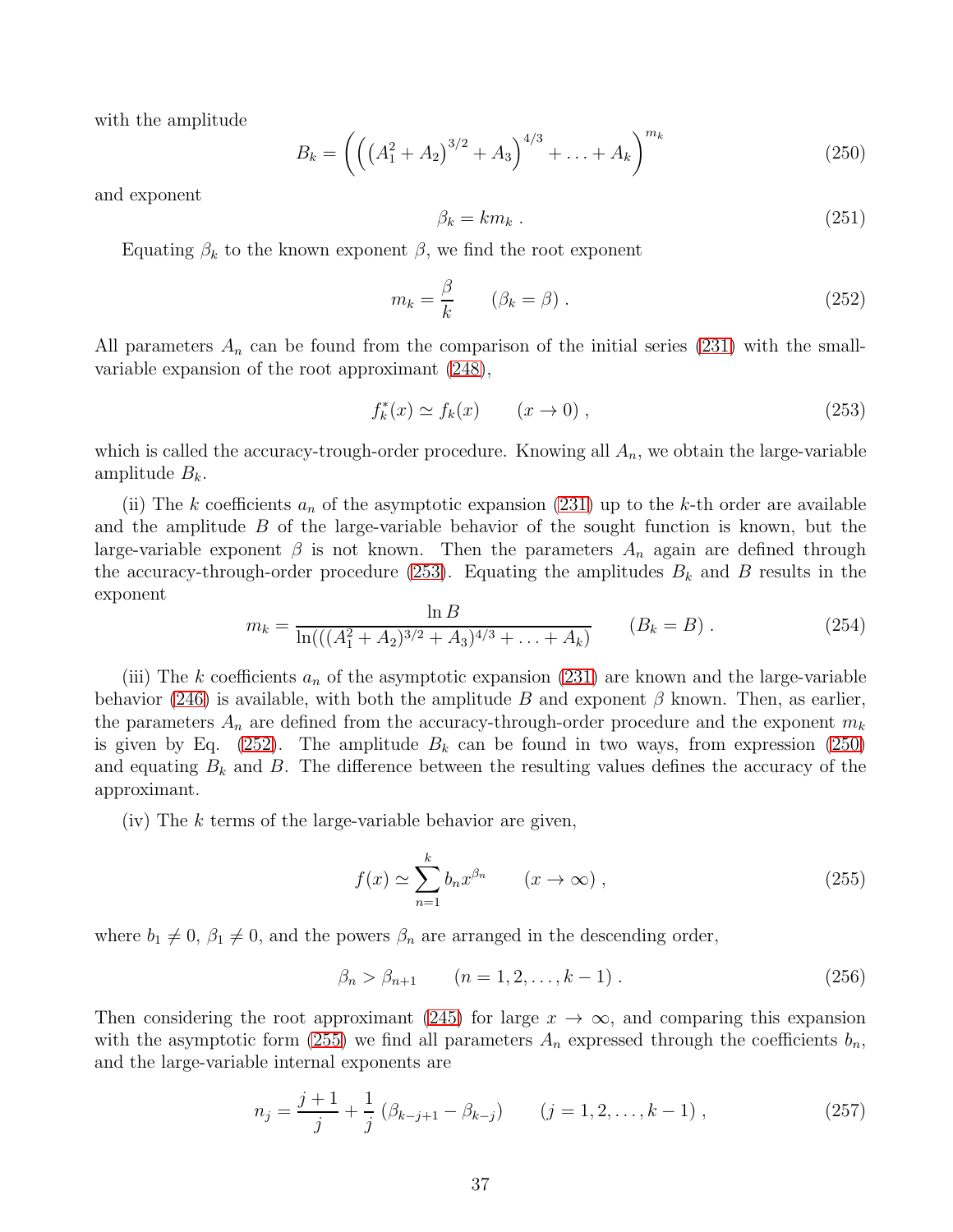while the external exponent is

$$
m_k = \frac{\beta_1}{k} \,. \tag{258}
$$

It is important to mention that the external exponent  $m_k$  can be defined even without knowing the large-variable behavior of the sought function. This can be done by treating  $m_k$  as a control function defined by an optimization condition from Sec. 6. This method has been suggested in Ref. [\[33\]](#page-55-9).

Notice that when it is more convenient to deal with the series for large variables, it is always possible to use the same methods as described above by transferring the large-variable expansions into small-variable ones by means of the change of the variable  $z = 1/x$ .

Numerous applications of the self-similar root approximants to different problems are discussed in Refs. [\[26,](#page-55-3) [27,](#page-55-4) [80](#page-58-3)[–84\]](#page-58-4).

### 21 Self-Similar Nested Approximants

It is possible to notice that the series

<span id="page-37-1"></span>
$$
f_k(x) = 1 + \sum_{n=1}^{k} a_n x^n
$$
 (259)

can be represented as the sequence

$$
f_k(x) = 1 + \varphi_1(x) , \qquad \varphi_1(x) = a_1 x (1 + \varphi_2(x))
$$
  

$$
\varphi_2(x) = \frac{a_2}{a_1} x (1 + \varphi_3(x)) , \qquad \varphi_3(x) = \frac{a_3}{a_2} x (1 + \varphi_4(x)) , \qquad (260)
$$

etc., through

$$
\varphi_j(x) = \frac{a_j}{a_{j-1}} x (1 + \varphi_{j+1}(x)) \qquad (j = 1, 2, \dots, k-1) , \qquad (261)
$$

up to the last term

$$
\varphi_k(x) = \frac{a_k}{a_{k-1}} x \,. \tag{262}
$$

Applying the self-similar renormalization at each order of the sequence, considering  $\varphi_j$  as variables, we obtain the renormalized sequence

$$
f_k^*(x) = (1 + b_1 \varphi_1^*(x))^{n_1} , \qquad \varphi_j^*(x) = \frac{a_j}{a_{j-1}} x \left(1 + b_{j+1} \varphi_{j+1}^*(x)\right)^{n_{j+1}}, \tag{263}
$$

in which

$$
b_j = \frac{t_j}{n_j}
$$
,  $n_j = -s_j$   $(j = 1, 2..., k-1)$ .

Using the notation

$$
A_j = \frac{a_j}{a_{j-1}} b_j = \frac{a_j t_j}{a_{j-1} n_j},
$$
\n(264)

we come to the self-similar nested approximant

<span id="page-37-0"></span>
$$
f_k^*(x) = (1 + A_1 x (1 + A_2 x ... (1 + A_k x)^{n_k})^{n_{k-1}} ...)^{n_1}.
$$
 (265)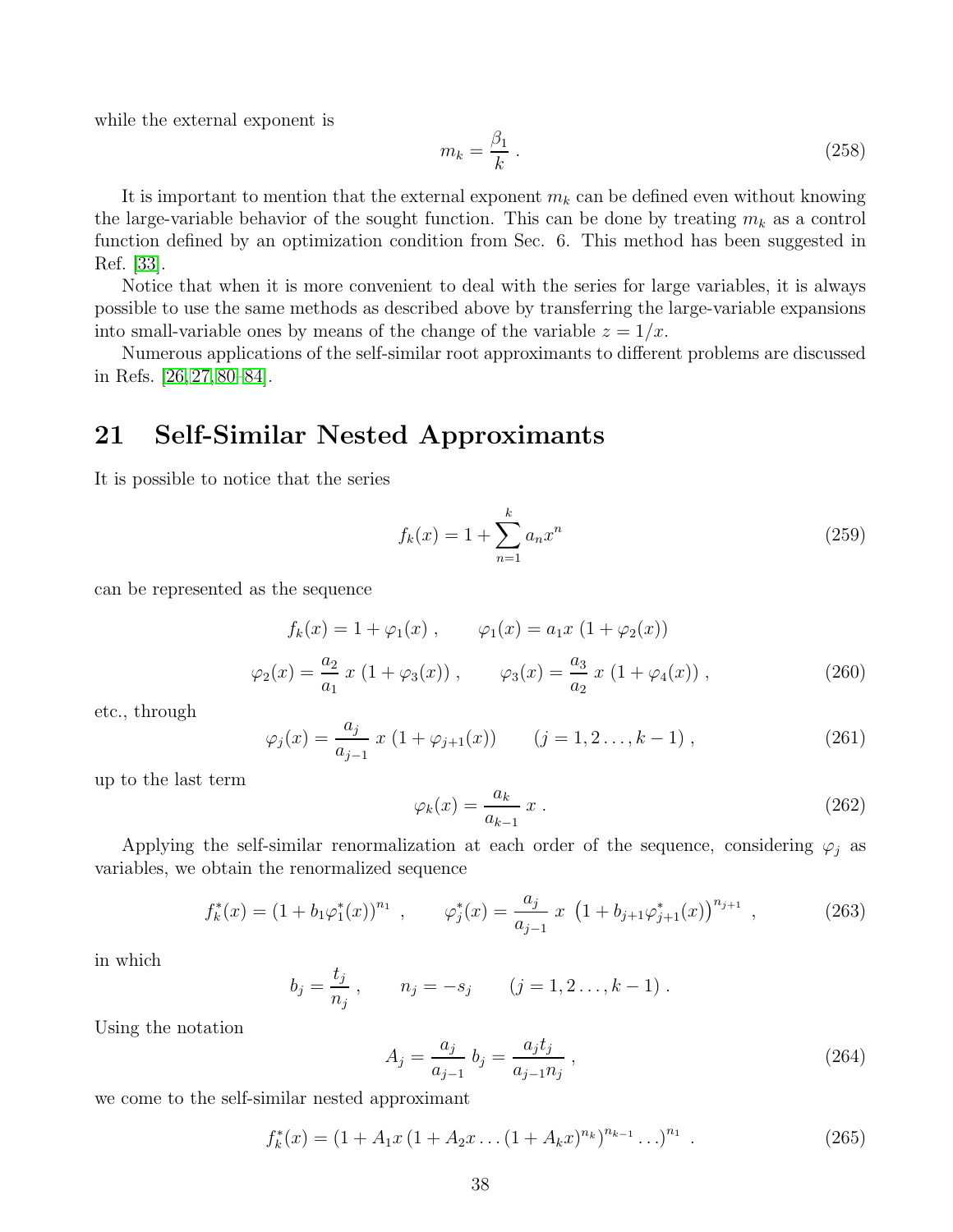For large  $x$ , this gives

$$
f_k^*(x) \simeq B_k x_k^{\beta} \qquad (x \to \infty) , \qquad (266)
$$

with the amplitude

$$
B_k = A_1^{n_1} A_2^{n_1 n_2} A_3^{n_1 n_2 n_3} \dots A_k^{n_1 n_2 n_3 \dots n_k}
$$
 (267)

and the exponent

$$
\beta_k = n_1 + n_1 n_2 + n_1 n_2 n_3 + \ldots + n_1 n_2 n_3 \ldots n_k \,. \tag{268}
$$

If we change the notation for the external exponent to

$$
m_k \equiv n_1 \,,\tag{269}
$$

and keep the internal exponents constant,

$$
n_j = m \t (j = 2, 3, ..., k), \t (270)
$$

then the large-variable exponent becomes

$$
\beta_k = \frac{1 - m^k}{1 - m} \, m_k \,. \tag{271}
$$

When the exponent  $\beta$  of the large-variable behavior is known, where

$$
f(x) \propto x^{\beta} \qquad (x \to \infty) , \qquad (272)
$$

then, setting  $\beta_k = \beta$ , gives

$$
m_k = \frac{1 - m}{1 - m^k} \beta \qquad (\beta_k = \beta) \,. \tag{273}
$$

The parameter m should be defined so that to provide numerical convergence for the sequence  $\{f_k^*\}$  $\binom{1}{k}(x)$ . For instance, if  $m = 1$ , then using the asymptotic form

$$
m^k \simeq 1 - (1 - m)k \qquad (m \to 1) ,
$$

we get

$$
m_k = \frac{\beta}{k} \qquad (m = 1) \tag{274}
$$

In the latter case, the nested approximant [\(265\)](#page-37-0), with the notation

$$
D_n \equiv \prod_{j=1}^n A_j \ ,
$$

becomes

$$
f_k^*(x) = (1 + D_1x + D_2x^2 + D_3x^3 + \ldots + D_kx^k)^{m_k}.
$$

The same form can be obtained by setting in the root approximant [\(245\)](#page-35-1) all internal exponents  $n_j = 1.$ 

The external exponent  $m_k$  can also be defined by resorting to the optimization conditions of Sec. 6. Several applications of the nested approximants are given in [\[85\]](#page-58-5).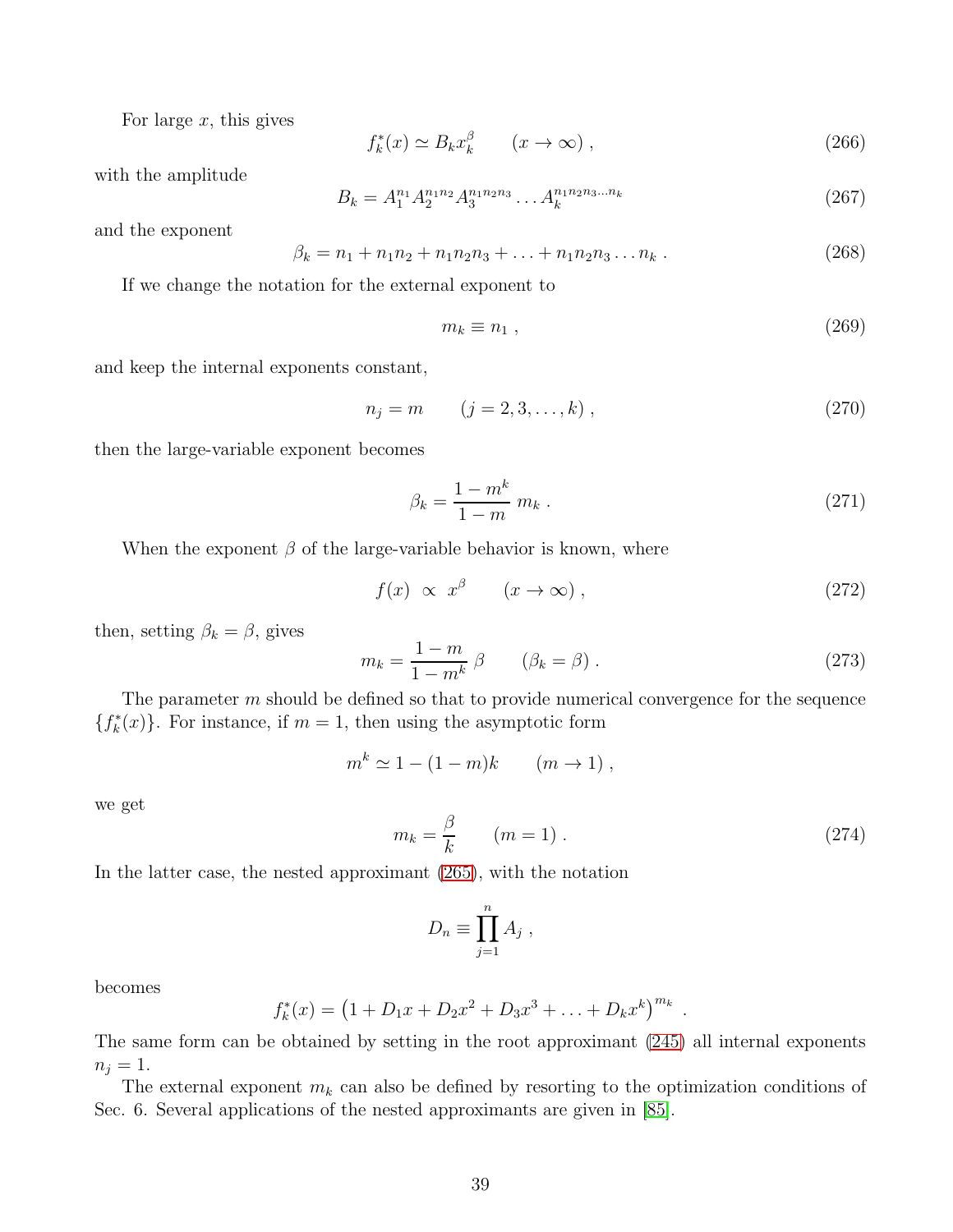### 22 Self-Similar Exponential Approximants

When it is expected that the behavior of the sought function is rather exponential, but not of power law, then in the nested approximants of the previous section, we can sent  $n_j \to \infty$ , hence  $b_j \rightarrow 0$  and  $A_j \rightarrow 0$ . This results in the self-similar exponential approximants [\[86\]](#page-58-6)

$$
f_k^*(x) = \exp(C_1 x \exp(C_2 x \exp(C_3 x \dots \exp(C_k x)))) ,
$$
 (275)

in which

$$
C_n = \frac{a_n}{a_{n-1}} t_n \qquad (n = 1, 2, \dots, k) \,. \tag{276}
$$

The parameters  $t_n$  are to be defined from additional conditions [\[26,](#page-55-3) [27\]](#page-55-4), so that the sequence of the approximants be convergent. It is often sufficient to set  $t_n = 1/n$ . This expression appears as follows. By its meaning,  $t_n$  is the effective time required for reaching a fixed point from the previous step. Accomplishing *n* steps takes time of order  $nt_n$ . The minimal time corresponds to one step. Equating  $nt_n$  and one gives  $t_n = 1/n$ . Some other ways of defining the control parameters  $t_n$  are considered in Refs. [\[26,](#page-55-3) [27,](#page-55-4) [86\]](#page-58-6).

### 23 Self-Similar Factor Approximants

By the fundamental theorem of algebra [\[87\]](#page-58-7), a polynomial of any degree of one real variable over the field of real numbers can be split in a unique way into a product of irreducible first-degree polynomials over the field of complex numbers. This means that series [\(259\)](#page-37-1) can be represented in the form

$$
f_k(x) = \prod_{j=1}^k (1 + b_j x) , \qquad (277)
$$

with the coefficients  $b_j$  expressed through  $a_n$ . Applying the self-similar renormalization procedure to each of the factors in turn results in the self-similar factor approximants [\[88](#page-58-8)[–90\]](#page-58-9)

<span id="page-39-0"></span>
$$
f_k^*(x) = \prod_{j=1}^{N_k} (1 + A_j x)^{n_j}, \qquad (278)
$$

where

$$
N_k = \begin{cases} k/2, & k = 2, 4, 6, \dots \\ (k+1)/2, & k = 1, 3, 5, \dots \end{cases}
$$

The control parameters  $A_j$  and  $n_j$  are defined by the accuracy-through-order procedure by equating the like order terms in the expansions  $f_k^*$  $f_k^*(x)$  and  $f_k(x)$ ,

$$
f_k^*(x) \simeq f_k(x) \qquad (x \to 0) \ . \tag{279}
$$

.

In the present case, it is more convenient to compare the corresponding logarithms

$$
\ln f_k^*(x) \simeq \ln f_k(x) \qquad (x \to 0).
$$
\n(280)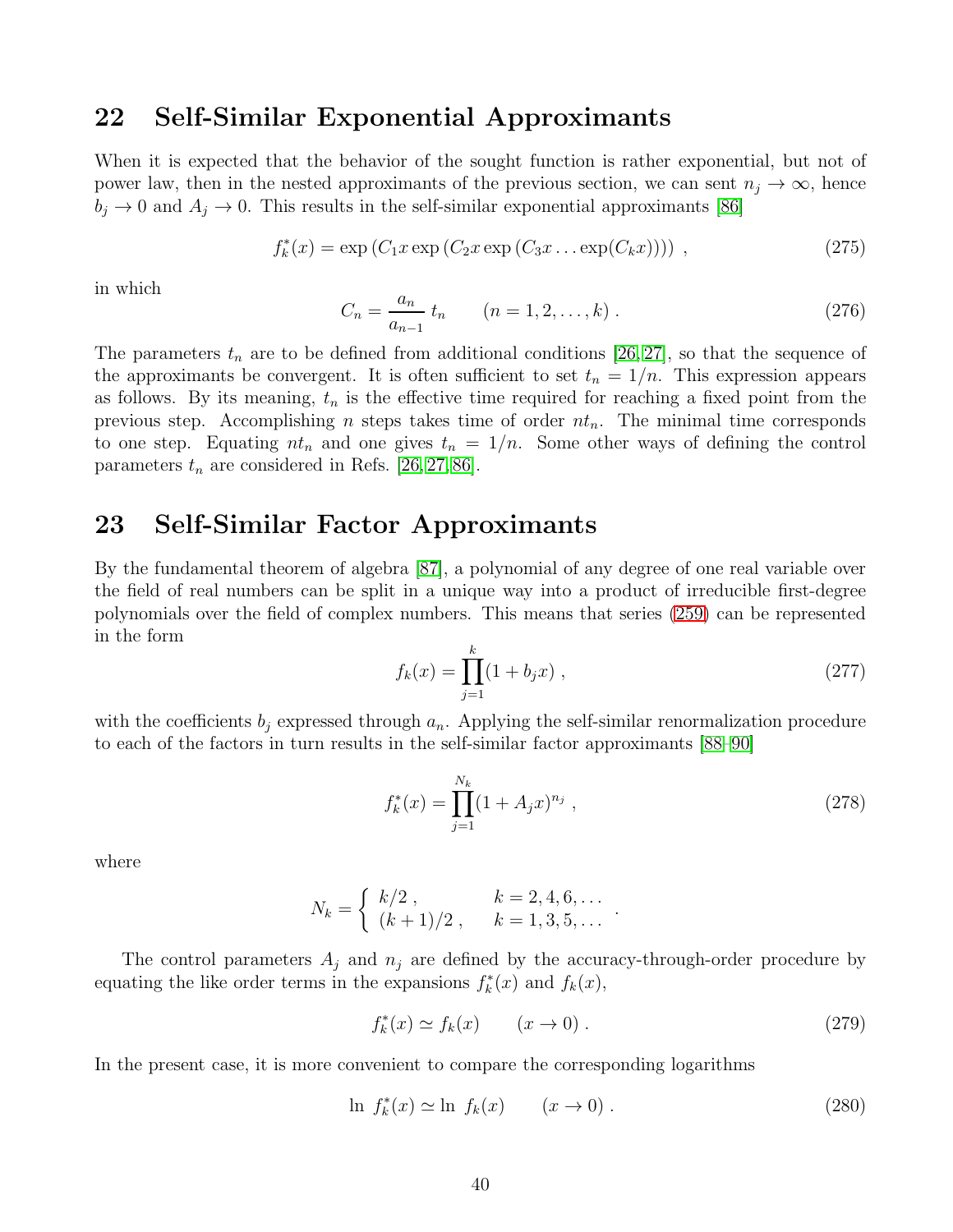This leads to the system of equations

$$
\sum_{j=1}^{N_k} n_j A_j^n = D_n \qquad (n = 1, 2, \dots, k) \,, \tag{281}
$$

in which

$$
D_n \equiv \frac{(-1)^{n-1}}{(n-1)!} \lim_{x \to 0} \frac{d^n}{dx^n} \ln \left( 1 + \sum_{m=1}^n a_m x^m \right) . \tag{282}
$$

This system of equations enjoys a unique (up to enumeration permutation) solution for all  $A_i$  and  $n_j$  when k is even, and when k is odd, one of  $A_j$  can be set to one [\[27,](#page-55-4)91].

At large values of the variable, we have

$$
f_k^*(x) \simeq B_k x^{\beta_k} \qquad (x \to \infty) ,
$$
 (283)

where the amplitude and the large-variable exponent are

$$
B_k = \prod_{j=1}^{N_k} A_j^{n_j}, \qquad \beta_k = \sum_{j=1}^{N_k} n_j.
$$
 (284)

If the large-variable exponent is known, for instance from scaling arguments, so that

$$
f(x) \propto x^{\beta} \qquad (x \to \infty) , \qquad (285)
$$

then equating  $\beta_k$  and  $\beta$  imposes on the exponents of the factor approximant the constraint

$$
\beta_k = \sum_{j=1}^{N_k} n_j = \beta \,. \tag{286}
$$

The self-similar factor approximants have been used for a variety of problems, as can be inferred from Refs. [\[27,](#page-55-4) [88–](#page-58-8)[92\]](#page-58-11).

## 24 Self-Similar Combined Approximants

It is possible to combine different types of self-similar approximants as well as these approximants and other kinds of approximations.

### 24.1 Different Types of Approximants

Suppose we are given a small-variable asymptotic expansion

<span id="page-40-0"></span>
$$
f_k(x) = \sum_{j=0}^k a_j x^j \qquad (x \to 0) ,
$$
 (287)

which we plan to convert into a self-similar approximation. At the same time, we suspect that the behavior of the sought function is quite different at small and at large variables. In such a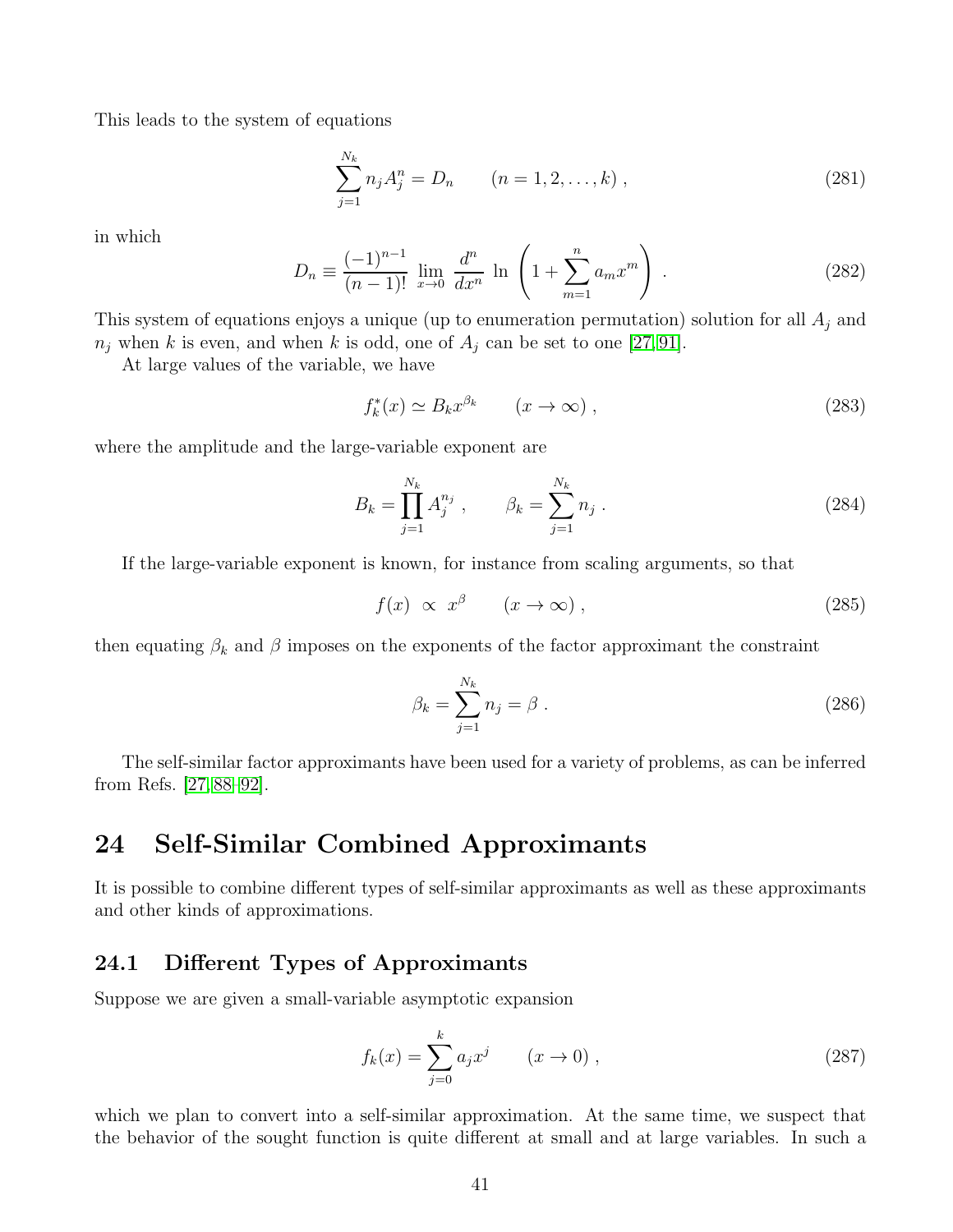case, we can combine different types of self-similar approximants in the following way. We take in series [\(287\)](#page-40-0) several initial terms,

$$
f_n(x) = \sum_{j=0}^n a_j x^j \qquad (n < k) \tag{288}
$$

and construct of them a self-similar approximant  $f_n^*$  $n_n^*(x)$ . Then we define the ratio

$$
C_{k/n}(x) \equiv \frac{f_k(x)}{f_n^*(x)}\tag{289}
$$

and expand the latter in powers of  $x$  as

<span id="page-41-0"></span>
$$
C_{k/n}(x) = 1 + \sum_{j=n+1}^{k} b_j x^j \qquad (x \to 0).
$$
 (290)

Constructing a self-similar approximant  $C^*_{k/n}(x)$ , we obtain the combined approximant

$$
f_k^*(x) = f_n^*(x) C_{k/n}^*(x) . \tag{291}
$$

The approximants  $f_n^*$ <sup>\*</sup>\*(x) and  $C^*_{k/n}(x)$  can be represented by different forms of self-similar approximants. For example, it is possible to define  $f_n^*$  $C_{k/n}^*(x)$  as a root approximant, while  $C_{k/n}^*(x)$  as a factor or exponential approximant, depending on the expected behavior of the sought function [\[93\]](#page-58-12).

#### 24.2 Self-Similar Padé Approximants

Instead of two different self-similar approximants, it is possible, after constructing a self-similar approximant  $f_n^*$  $n_n^*(x)$ , to transform the remaining part [\(290\)](#page-41-0) into a Padé approximant  $P_{M/N}(x)$ , with  $M + N = k - n$ , so that

$$
P_{M/N}(x) \simeq C_{k/n}(x) \qquad (x \to 0).
$$
 (292)

The result is the self-similarly corrected Padé approximant, or briefly, the self-similar Padé approximant [\[59–](#page-57-1)[61\]](#page-57-13)

$$
f_k^*(x) = f_n^*(x) P_{M/N}(x) . \tag{293}
$$

The advantage of this type of approximants is that they can correctly take into account irrational behavior of the sought function, described by the self-similar approximant  $f_n^*$  $n^*(x)$ , as well as the rational behavior represented by the Padé approximant  $P_{M/N}(x)$ .

Note that Padé approximants [\(8\)](#page-4-1) actually are a particular case of the factor approximants [\(278\)](#page-39-0), where M factors correspond to  $n_j = 1$  and N factors, to  $n_j = -1$ . This is because the Padé approximants can be represented as

$$
P_{M/N}(x) = a_0 \prod_{m=1}^{M} (1 + A_m x) \prod_{n=1}^{N} (1 + C_n x)^{-1}.
$$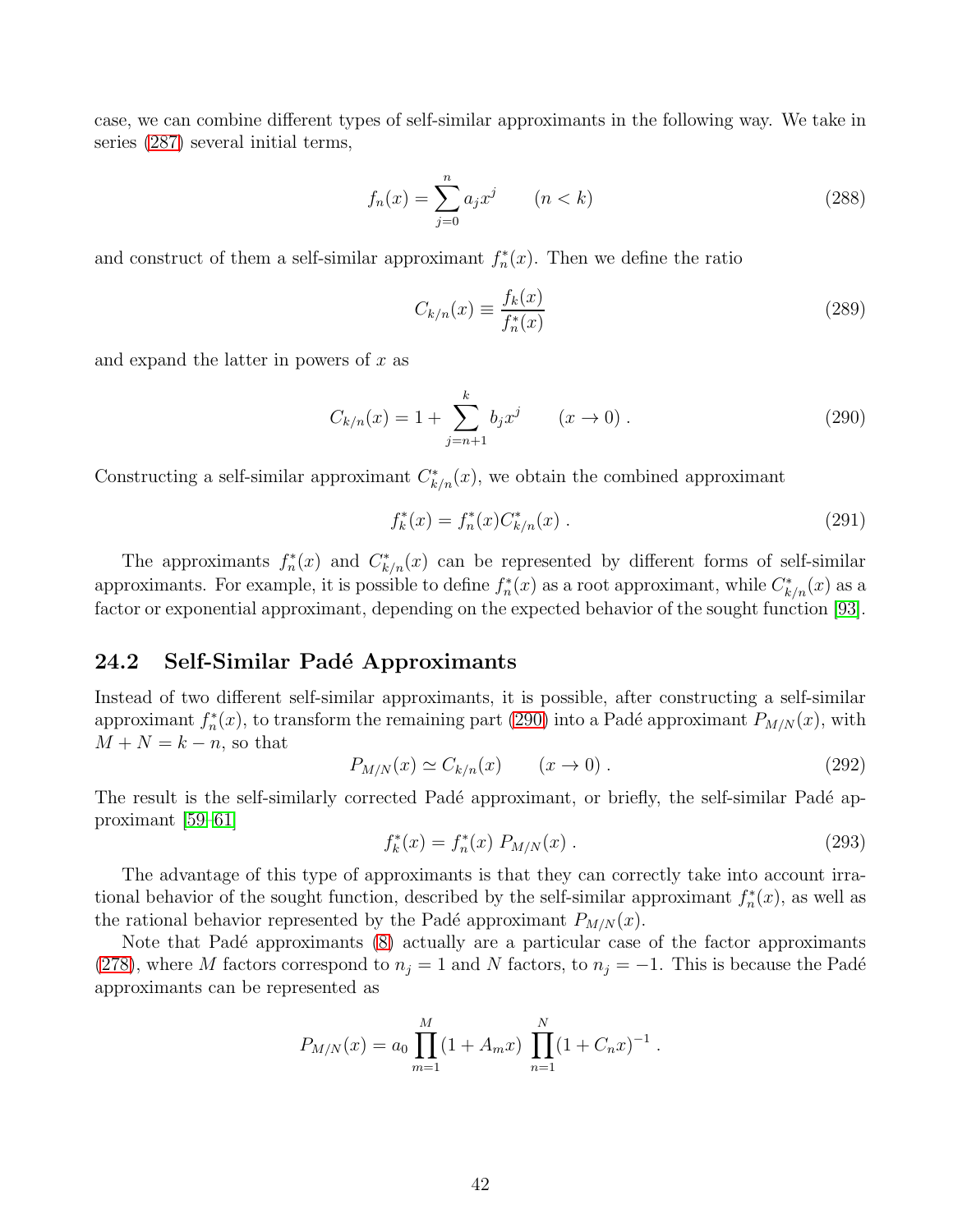#### 24.3 Self-Similar Borel Summation

It is possible to combine self-similar approximants with the method of Borel summation. According to this method, for a series [\(287\)](#page-40-0), one can define [\[9,](#page-54-6) [94\]](#page-58-13) the Borel-Leroy transform

<span id="page-42-0"></span>
$$
B_k(t, u) \equiv \sum_{n=0}^k \frac{a_n}{\Gamma(n+1+u)} t^n , \qquad (294)
$$

where  $u$  is chosen so that to improve convergence. The series  $(294)$  can be summed using one of the self-similar approximations, and converting u into a control parameter  $u_k$ , thus getting  $B_k^*(t, u_k)$ . Then the self-similar Borel-Leroy summation yields the approximant

$$
f_k^*(x) = \int_0^\infty e^{-t} t^{u_k} B_k^*(tx, u_k) dt.
$$
 (295)

The case of the standard Borel summation corresponds to  $u_k = 0$ . Then the self-similar Borel summation gives

$$
f_k^*(x) = \int_0^\infty e^{-t} B_k^*(tx) \, dt \,. \tag{296}
$$

In addition to the considered above combinations of different summation methods, one can use other combinations. For example, the combination of exponential approximants and continued fractions has been employed [\[95\]](#page-59-0).

### 25 Self-Similar Data Extrapolation

One often meets the following problem. There exists an ordered dataset

$$
\{f_n: n = 1, 2, \dots, k\}
$$
\n(297)

labeled by the index n, and one is interested in the possibility of predicting the values  $f_{k+p}$  outside this dataset. The theory of self-similar approximants suggests a solution to this problem [\[27,](#page-55-4) [96\]](#page-59-1).

Let us consider several last datapoints, for instance the last three points

$$
\{g_0 \equiv f_{k-2} , g_1 \equiv f_{k-1} , g_2 \equiv f_k \} . \tag{298}
$$

How many datapoints one needs to take depends on the particular problem considered. For the explicit illustration of the idea, we take three datapoints. The chosen points can be connected by a polynomial spline, in the present case, by a quadratic spline

<span id="page-42-1"></span>
$$
g(t) = a + bt + ct^2 \tag{299}
$$

defined so that

$$
g(0) = g_0 = f_{k-2}, \t g(1) = g_1 = f_{k-1}, \t g(2) = g_2 = f_k.
$$
\t(300)

From this definition it follows

$$
a = f_{k-2}
$$
,  $b = -\frac{1}{2}(f_k - 4f_{k-1} + 3f_{k-2})$ ,  $c = \frac{1}{2}(f_k - 2f_{k-1} + f_{k-2})$ .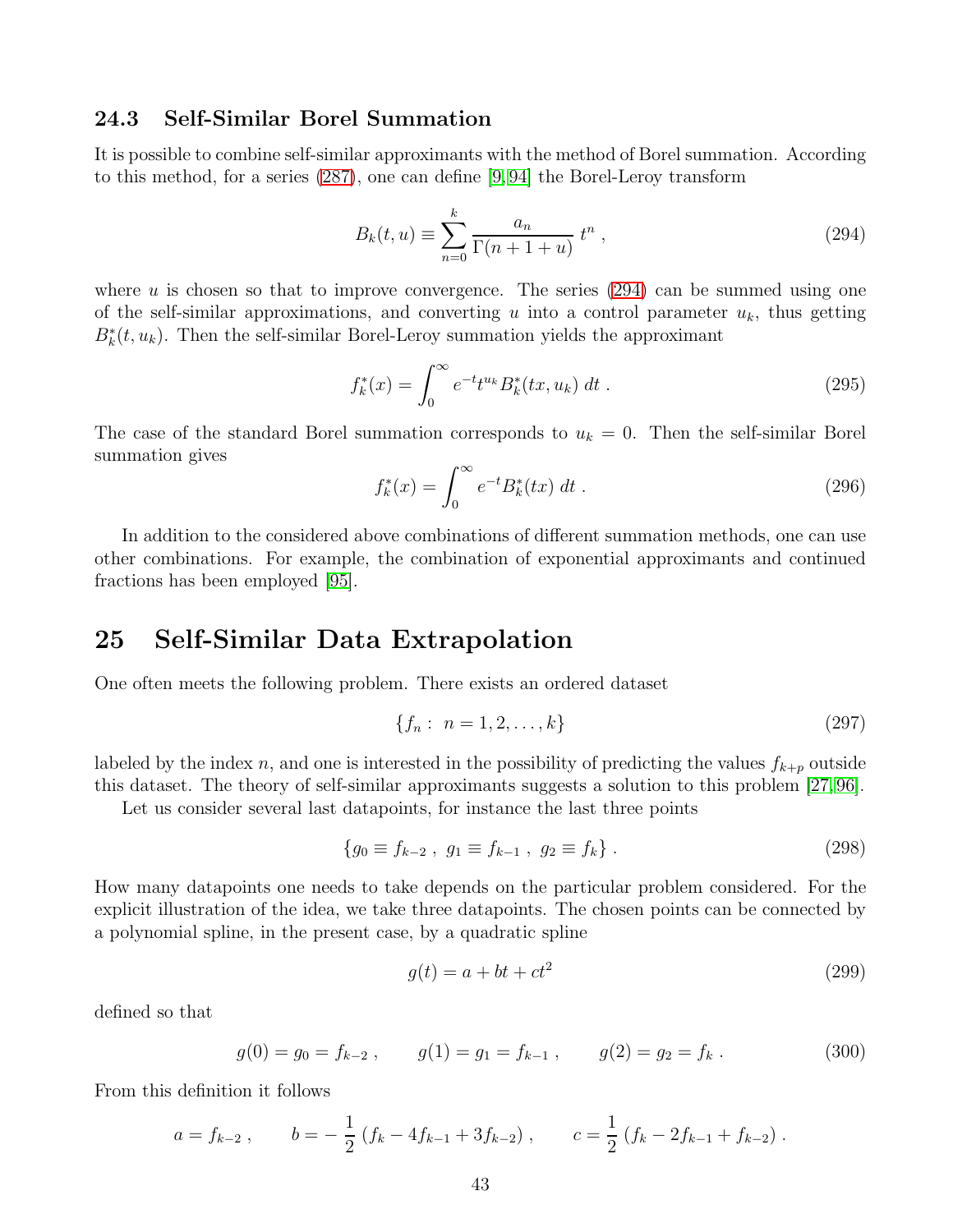Treating polynomial [\(299\)](#page-42-1) as an expansion in powers of  $t$  makes it straightforward to employ self-similar renormalization, thus, obtaining a self-similar approximant  $g^*(t)$ . For example, resorting to factor approximants, we get

$$
g^*(t) = a(1 + At)^m , \t\t(301)
$$

with the parameters

$$
A = \frac{b^2 - ac}{ab}, \qquad m = \frac{b^2}{b^2 - ac}.
$$

The approximants  $g^*(t)$ , with  $t \geq 2$  provide the extrapolation of the initial dataset. The nearest to the dataset extrapolation point can be estimated as

$$
g^* = \frac{1}{2} [g^*(2) + g^*(3)] . \tag{302}
$$

This method can also be used for improving the convergence of the sequence of self-similar approximants. Then the role of datapoints  $f_k$  is played by the self-similar approximants  $f_k^*$  $\mathfrak{f}_k^*(x)$ . In that case, all parameters  $a = a(x)$ ,  $b = b(x)$ ,  $c = c(x)$ , as well as  $A = A(x)$  and  $m = m(x)$  become control functions. This method of data extrapolation has been used for several problems, such as predictions for time series and convergence acceleration [\[27,](#page-55-4) [96,](#page-59-1) [97\]](#page-59-2).

# 26 Self-Similar Diff-Log Approximants

There is a well known method employed in statistical physics called diff-log transformation [\[98](#page-59-3)[,99\]](#page-59-4). This transformation for a function  $f(x)$  is

$$
D(x) \equiv \frac{d}{dx} \ln f(x) \,. \tag{303}
$$

The inverse transformation, assuming that the function  $f(x)$  is normalized so that

$$
f(0) = 1 \tag{304}
$$

reads as

<span id="page-43-0"></span>
$$
f(x) = \exp\left\{ \int_0^x D(t) dt \right\}.
$$
 (305)

When we start with an asymptotic expansion

<span id="page-43-1"></span>
$$
f_k(x) = 1 + \sum_{n=1}^{k} a_n x^n , \qquad (306)
$$

the diff-log transformation gives

$$
D_k(x) = \frac{d}{dx} \ln f_k(x) \tag{307}
$$

Expanding the latter in powers of  $x$  yields

$$
D_k(x) \simeq \sum_{n=0}^k b_n x^n \qquad (x \to 0) ,
$$
 (308)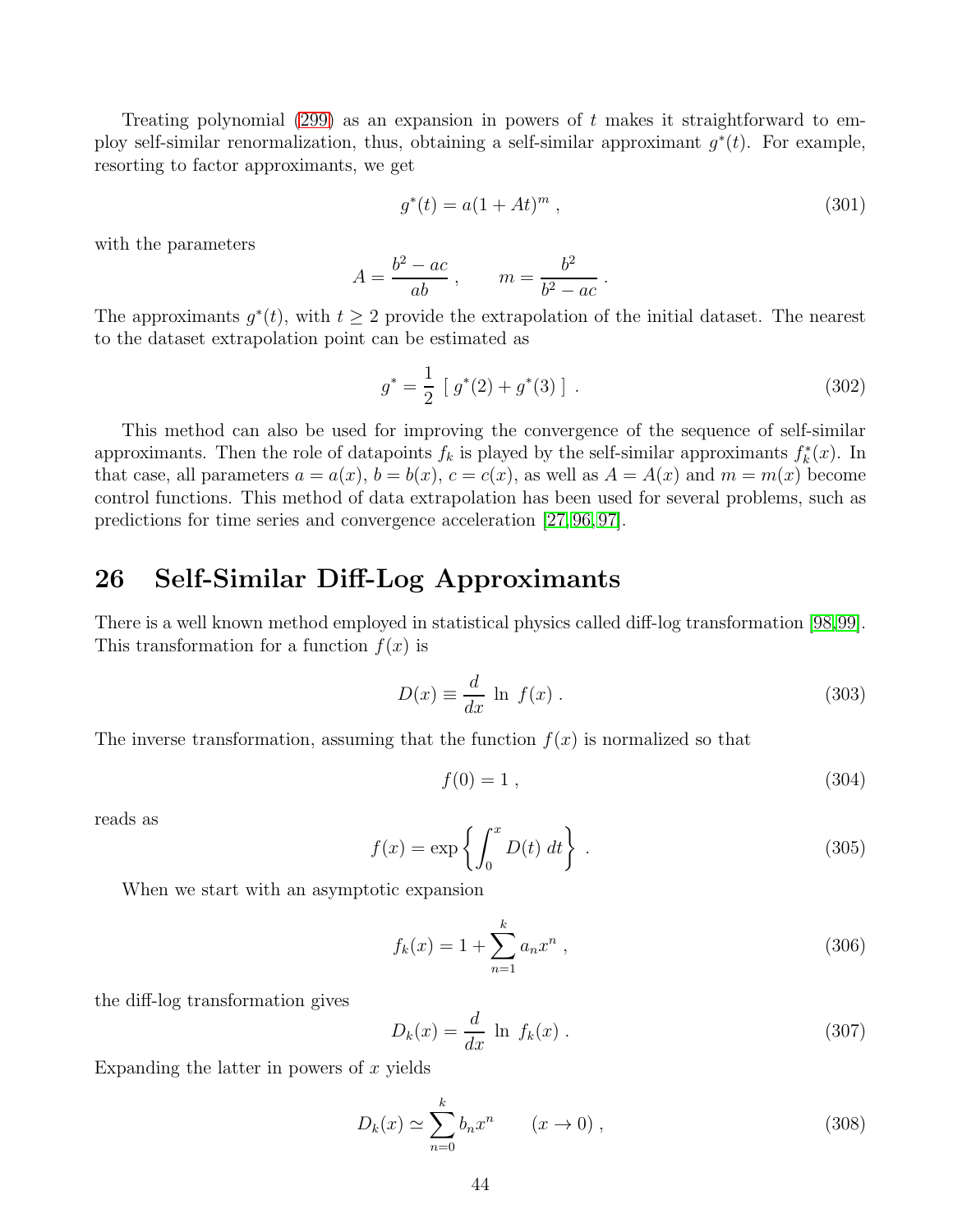with the coefficients  $b_n$  expressed through  $a_n$ . This expansion can be summed by one of the selfsimilar methods giving  $D_k^*(x)$ . Involving the inverse transformation [\(305\)](#page-43-0) results in the self-similar diff-log approximants

$$
f_k^*(x) = \exp\left\{ \int_0^x D_k^*(t) \, dt \right\} \,. \tag{309}
$$

A number of applications of the diff-log transformation can be found in Refs. [\[61,](#page-57-13) [83,](#page-58-14) [99\]](#page-59-4), where it is shown that the combination of the diff-log transform with self-similar approximants gives essentially more accurate results than the diff-log Padé method.

## 27 Critical Behavior

One says that a function  $f(x)$  experiences critical behavior at a critical point  $x_c$ , when this function at that point either tends to zero or to infinity. It is possible to distinguish two cases, when the critical behavior occurs at infinity, and when at a finite critical point. These two cases will be considered below separately.

#### 27.1 Critical Point at Infinity

If the critical behavior happens at infinity, the considered function behaves as

$$
f(x) \simeq Bx^{\beta} \qquad (x \to \infty) \ . \tag{310}
$$

Then the diff-log transform tends to the form

<span id="page-44-1"></span>
$$
D(x) \simeq \frac{\beta}{x} \qquad (x \to \infty) \,. \tag{311}
$$

Here B is a critical amplitude, while  $\beta$  is a critical exponent.

The critical exponents have a special interest for critical phenomena. If we are able to define a self-similar approximation  $f_k^*$  $f_k^*(x)$  directly to the studied function  $f(x)$ , then the critical exponent can be found from the limit

$$
\beta_k = \lim_{x \to \infty} \frac{\ln f_k^*(x)}{\ln x} \,. \tag{312}
$$

Otherwise, it can be obtained from the equivalent form

<span id="page-44-0"></span>
$$
\beta_k = \lim_{x \to \infty} x D_k^*(x) , \qquad (313)
$$

where a self-similar approximation for the diff-log transform  $D_k^*(x)$  is needed.

The convenience of using the representation [\(313\)](#page-44-0) is in the possibility of employing a larger arsenal of different self-similar approximants. Of course, the factor approximants can be involved in both the cases. However, the root and nested approximants require the knowledge of the large-variable exponent of the sought function, which is not always available. On the contrary, the large-variable behavior of the diff-log transform [\(311\)](#page-44-1) is known. Therefore for constructing a self-similar approximation for the diff-log transform, we can resort to any type of self-similar approximants.

It is necessary to mention that the root and nested approximants can be defined, without knowing the large-variable behavior, by invoking optimization conditions of Sec. 6 prescribing the value of the external exponent  $m_k$ , as is explained in Ref. [\[33\]](#page-55-9). However this method becomes rather cumbersome for high-order approximants.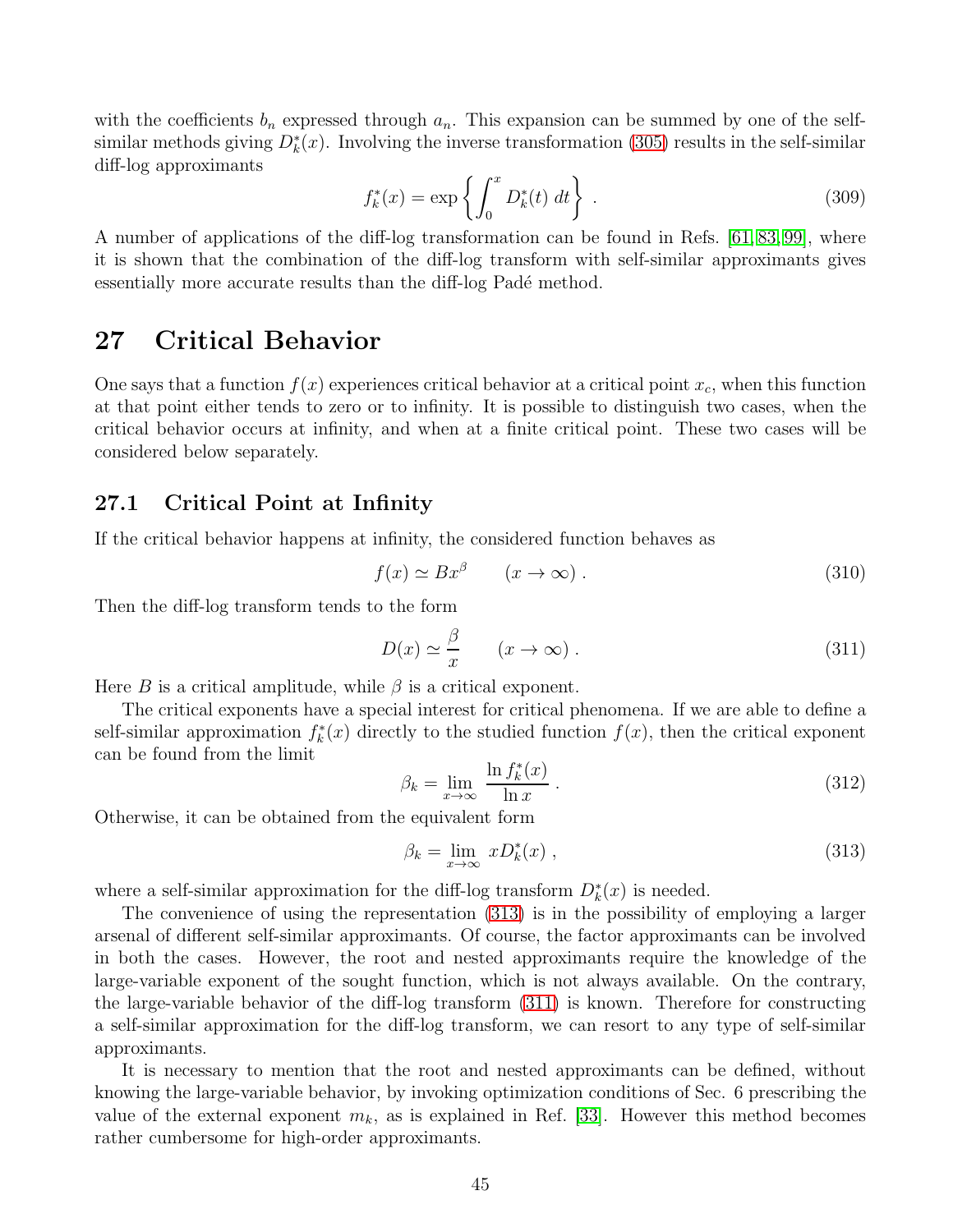#### 27.2 Finite Critical Point

If the critical point is located at a finite  $x_c$  that is in the interval  $(0, \infty)$ , then

$$
f(x) \simeq B(x_c - x)^{\beta} \qquad (x \to x_c - 0) \,. \tag{314}
$$

Here the diff-log transform behaves as

$$
D(x) \simeq -\frac{\beta}{x_c - x} \qquad (x \to x_c - 0) \,. \tag{315}
$$

Again, the critical exponent can be derived from the limit

$$
\beta_k = \lim_{x \to x_c - 0} \frac{\ln f_k^*(x)}{\ln(x_c - x)},
$$
\n(316)

provided a self-similar approximant  $f_k^*$  $\chi_k^*(x)$  is constructed. But it may happen that the other form

<span id="page-45-0"></span>
$$
\beta_k = \lim_{x \to x_c - 0} (x - x_c) D_k^*(x)
$$
\n(317)

is more convenient, where a self-similar approximant for the diff-log transform  $D_k^*(x)$  is easier to find. This is because the nearest to zero pole of  $D_k^*(x)$  defines a critical point  $x_c$ , while the residue [\(317\)](#page-45-0) yields a critical exponent.

Note that by the change of the variable the problem of a finite critical point can be reduced to the case of critical behavior at infinity. For instance one can use the change of the variable  $z = x/(x_c-x)$  or any other change of the variable mapping the interval  $[0, x_c)$  to  $[0, \infty)$ . Numerous examples of applying the diff-log transform, accompanied by the use of self-similar approximants, are presented in Refs. [\[61,](#page-57-13)[83,](#page-58-14)[99\]](#page-59-4), where it is also shown that this method essentially outperforms the diff-log Padé variant.

### 28 Non-Power-Law Behavior

In the previous sections we were mainly keeping in mind a kind of power-law behavior of considered functions at large variables. Now it is useful to make some comments on the use of the described approximation methods for other types of behavior. The most often met types of behavior that can occur at large variables are the exponential and logarithmic behavior. Below we show that the developed methods of self-similar approximants can be straightforwardly applied to any type of behavior.

#### 28.1 Exponential Behavior

The exponential behavior with respect to time happens in many mathematical models employed for describing the growth of population, mass of biosystems, economic expansion, financial markets, various relaxation phenomena, etc. [\[100–](#page-59-5)[105\]](#page-59-6).

When a sought function at a large variable displays exponential behavior, there are several ways of treating this case. First of all, this kind of behavior can be treated by self-similar exponential approximants of Sec. 18. The other way is to resort to diff-log approximants of Sec. 22 or, simply, to consider the logarithmic transform

$$
L(x) \equiv \ln f(x) . \tag{318}
$$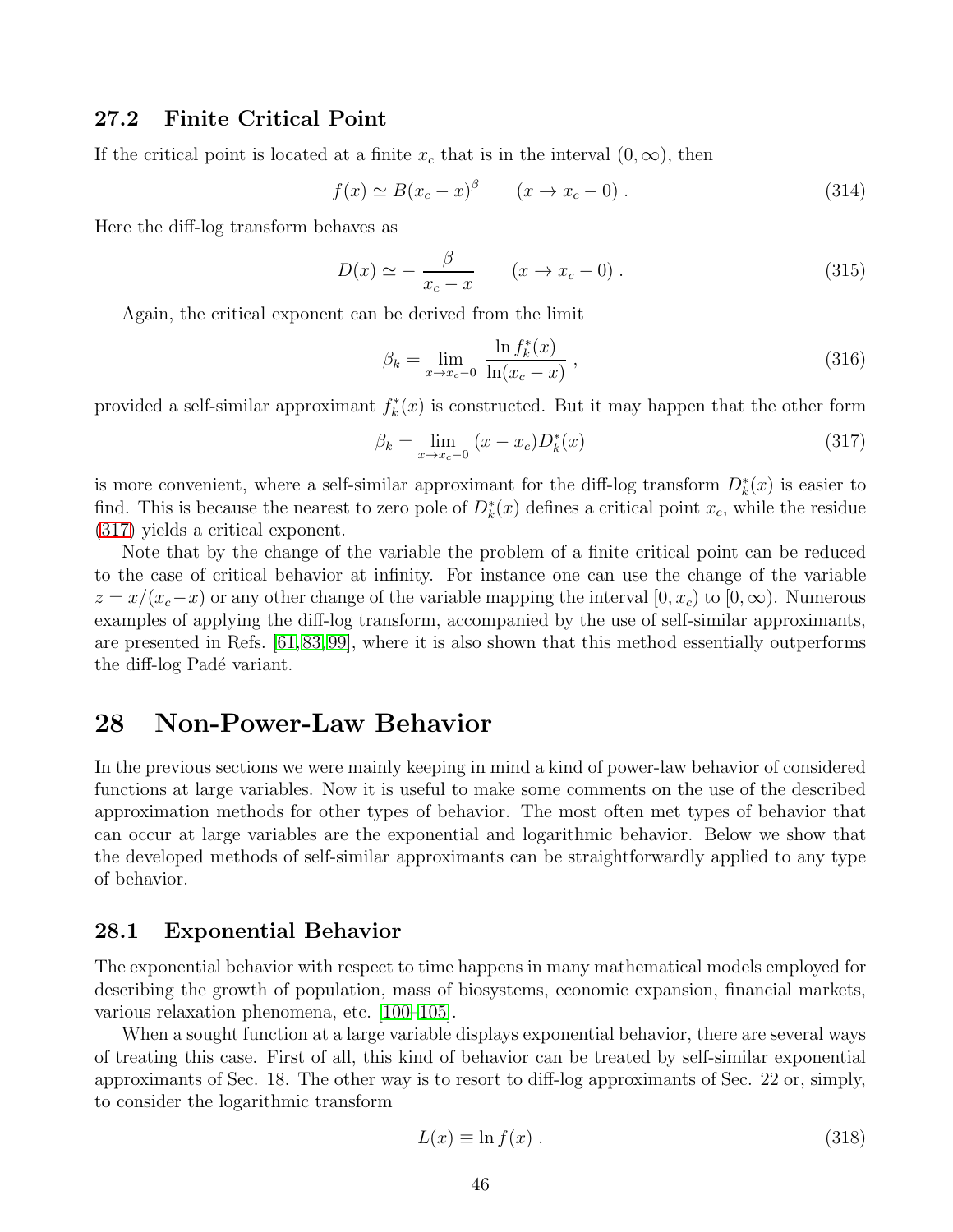If the sought function at large variable behaves as

$$
f(x) \simeq B \exp(\gamma x) \qquad (x \to \infty) , \qquad (319)
$$

then

$$
L(x) \simeq \gamma x \;, \qquad D(x) \simeq \gamma \qquad (x \to \infty) \; . \tag{320}
$$

Therefore the function behaves as

$$
f(x) \simeq B \exp\{L(x)\} \qquad (x \to \infty) \; . \tag{321}
$$

Keeping in mind the asymptotic series [\(306\)](#page-43-1), we have

$$
L_k(x) = \ln f_k(x) , \qquad (322)
$$

which can be expanded in powers of  $x$  giving

$$
L_k(x) \simeq \sum_{n=0}^k c_n x^n \qquad (x \to 0).
$$
 (323)

This is to be converted into a self-similar approximant  $L_k^*$  $\chi^*(x)$ , after which we get the answer

$$
f_k^*(x) = \exp\{L_k^*(x)\}.
$$
 (324)

Moreover, the small-variable expansion of an exponential function can be directly and exactly represented through self-similar factor approximants [\[91\]](#page-58-10). Really, let us consider the exponential function

$$
f(x) = e^x \tag{325}
$$

Assume that we know solely the small-variable asymptotic expansion

$$
f_k(x) = \sum_{n=0}^k \frac{x^n}{n!} \qquad (x \to 0) ,
$$
 (326)

which is used for constructing factor approximants. In the lowest, second, order we have

$$
f_2^*(x) = \lim_{A \to 0} (1 + Ax)^{1/A} = e^x.
$$

In the third order, we find

$$
f_3^*(x) = \lim_{A \to 0} (1+x)^{A/(1-A)} (1+Ax)^{1/A(1-A)} = e^x,
$$

and, similarly, in all other orders. So that the self-similar factor approximants of all orders reproduce the exponential function exactly:

$$
f_k^*(x) = e^x \qquad (k \ge 2) \,. \tag{327}
$$

Some other more complicated functions, containing exponentials, also can be well approximated by factor approximants [\[106\]](#page-59-7).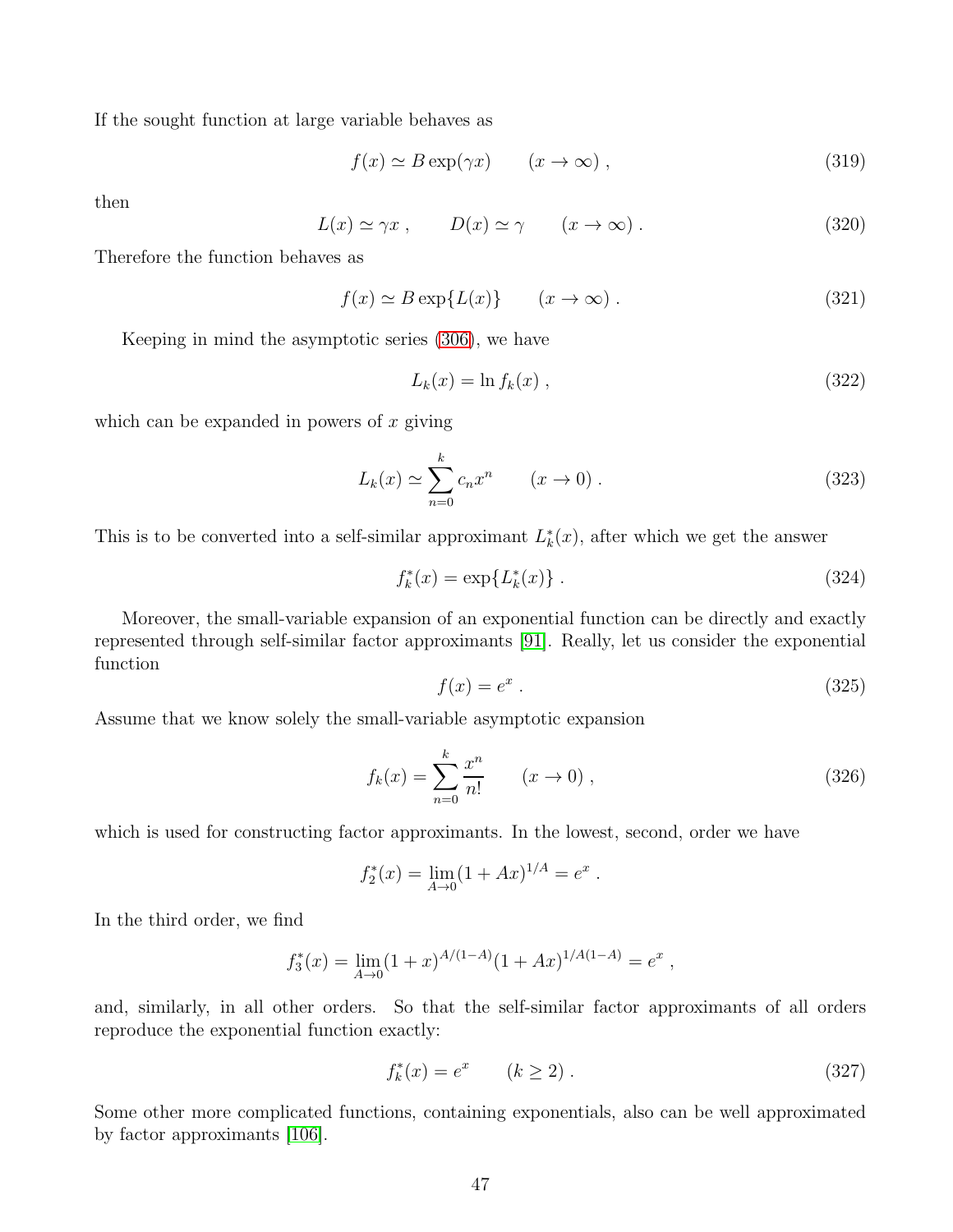#### 28.2 Logarithmic Behavior

When there is suspicion that the sought function exhibits logarithmic behavior at large variables, it is reasonable to act by analogy with the previous subsection, but now defining the exponential transform

$$
E(x) \equiv \exp\{f(x)\} \,. \tag{328}
$$

For the asymptotic series [\(306\)](#page-43-1), we have

$$
E_k(x) \equiv \exp\{f_k(x)\},\tag{329}
$$

whose expansion in powers of  $x$  produces

<span id="page-47-0"></span>
$$
E_k(x) = \sum_{n=0}^{k} b_n x^n \qquad (x \to 0).
$$
 (330)

This can be converted into a self-similar approximation  $E_k^*(x)$ , so that the final answer becomes

<span id="page-47-1"></span>
$$
f_k^*(x) = \ln E_k^*(x) . \tag{331}
$$

As an example, let us consider the function

$$
f(x) = 1 + \ln\left(\frac{1 + \sqrt{1 + x}}{2}\right) ,\qquad(332)
$$

with the logarithmic behavior at large variables,

$$
f(x) \simeq 0.5 \ln x \qquad (x \to \infty) \,. \tag{333}
$$

This function has the expansion

$$
f_k(x) = \sum_{n=0}^{k} a_n x^n \qquad (x \to 0) ,
$$
 (334)

with the coefficients

$$
a_0 = 1
$$
,  $a_1 = \frac{1}{4}$ ,  $a_2 = -\frac{3}{32}$ ,  $a_3 = \frac{5}{96}$ ,  
 $a_4 = -\frac{35}{1024}$ ,  $a_5 = \frac{63}{2560}$ ,  $a_6 = -\frac{77}{4096}$ , ...

Its exponential transform leads to the series [\(330\)](#page-47-0), with the coefficients

$$
b_0 = e
$$
,  $b_1 = \frac{1}{4}e$ ,  $b_2 = -\frac{1}{16}e$ ,  $b_3 = \frac{1}{32}e$ ,  
 $b_4 = -\frac{5}{256}e$ ,  $b_5 = \frac{7}{512}e$ ,  $b_6 = -\frac{21}{2048}e$ ,  $\dots$ 

Defining factor approximants  $E_k^*(x)$ , we obtain the approximants [\(331\)](#page-47-1), whose large-variable behavior is of correct logarithmic form

$$
f_k^*(x) \simeq B_k \ln x \qquad (x \to \infty) , \qquad (335)
$$

with the amplitudes  $B_k$ ,

$$
B_2 = 0.333
$$
,  $B_4 = 0.4$ ,  $B_6 = 0.429$ ,  
 $B_8 = 0.444$ ,  $B_{10} = 0.456$ ,  $B_{12} = 0.462$ , ...,

converging to the exact value 0.5.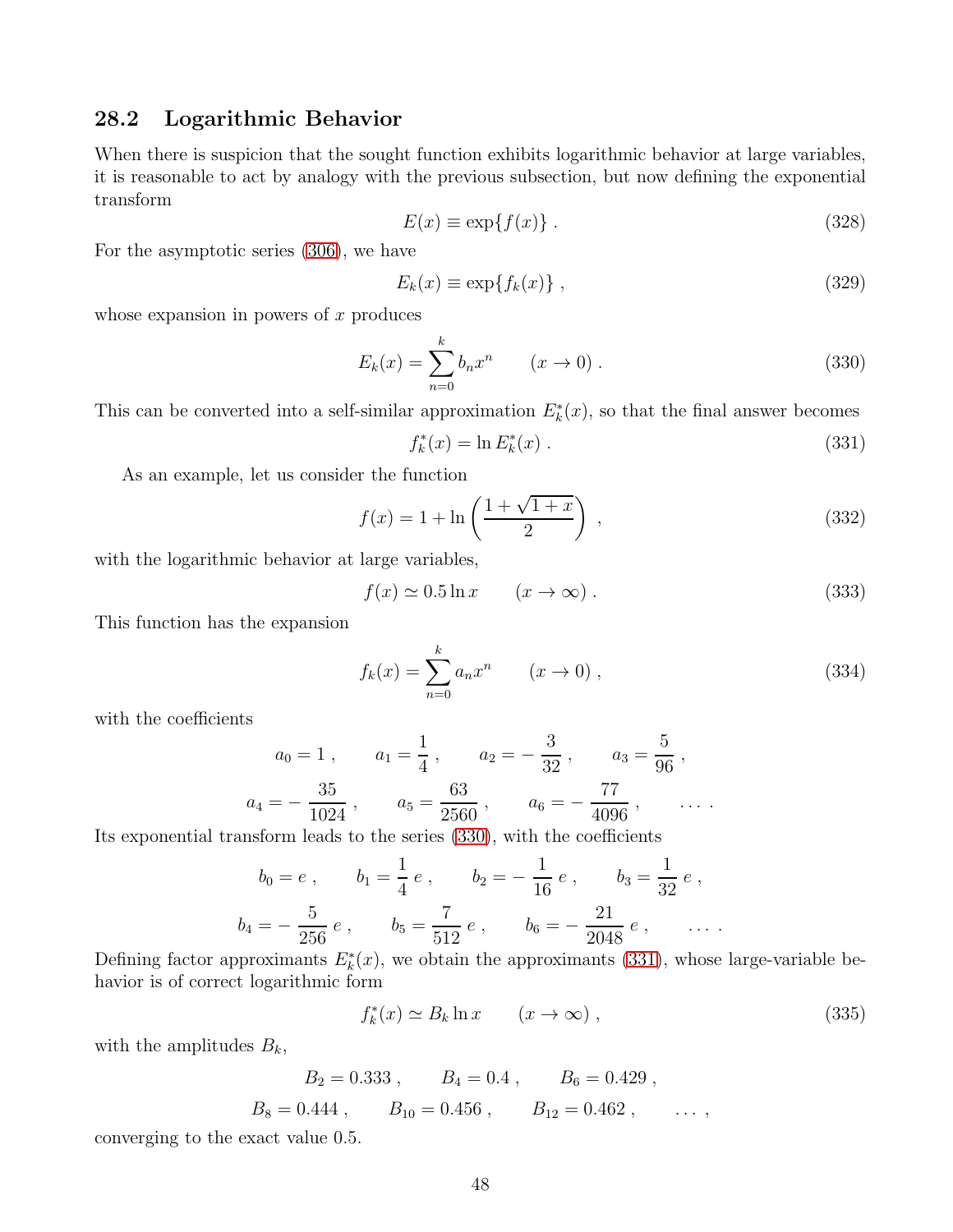#### 29 Critical Temperature Shift

Here we show how the described methods can be used for calculating the critical temperature relative shift caused by interactions in an N-component scalar field theory in three dimensions. The interactions can be characterized by the gas parameter

$$
\gamma \equiv \rho^{1/3} a_s \; , \tag{336}
$$

in which  $\rho$  is particle density and  $a_s$ , s-wave scattering length. This shift is defined as

$$
\frac{\Delta T_c}{T_0} \equiv \frac{T_c - T_0}{T_0} \,,\tag{337}
$$

where  $T_0$  is the critical temperature in the free field with  $\gamma = 0$ , while  $T_c$  is the critical temperature for nonzero  $\gamma$ . For example, the critical temperature of the 2-component free field

$$
T_0 = \frac{2\pi}{m} \left[ \frac{\rho}{\zeta(3/2)} \right]^{2/3} \tag{338}
$$

is the point of the Bose-Einstein condensation of ideal gas. Here  $m$  is the mass of a boson, and the Boltzmann and Planck constants are set to one. For weak interactions, the temperature shift has been shown [\[107,](#page-59-8) [108\]](#page-59-9) to have the form

$$
\frac{\Delta T_c}{T_0} \simeq c_1 \gamma \qquad (\gamma \to 0) , \qquad (339)
$$

where the coefficient  $c_1$  needs to be calculated.

This coefficient can be found in the loop expansion [\[109](#page-59-10)[–111\]](#page-59-11) producing asymptotic series in powers of the variable

$$
x = (N+2) \frac{\lambda_{eff}}{\sqrt{\mu_{eff}}}, \qquad (340)
$$

where N is the number of components,  $\lambda_{eff}$ , effective coupling, and  $\mu_{eff}$ , effective chemical potential. The series in seven loops reads as

<span id="page-48-0"></span>
$$
c_1(x) \simeq \sum_{n=1}^{5} a_n x^n \qquad (x \to 0) \; , \tag{341}
$$

whose coefficients for several N are listed in Table 1.

However, at the critical point, the effective chemical potential tends to zero, hence the variable x tends to infinity. Thus we come to the necessity of finding the series [\(341\)](#page-48-0) for  $x \to \infty$ . The direct application of the limit  $x \to \infty$  to this series of course has no sense. We use the self-similar factor approximants of Sec. 19, defining the approximants  $f_k^*$  $k<sub>k</sub><sup>*</sup>(x)$  for  $c<sub>1</sub>(x)$ , with keeping in mind that  $c_1$  is finite, so that  $\beta_k = 0$ . Then the approximants for the sought limit are

$$
f_k^*(\infty) = a_1 \prod_{i=1}^{N_k} A_i^{n_i} \longrightarrow c_1.
$$
 (342)

The convergence is accelerated by quadratic splines, as is explained in Sec. 21 and in Refs. [\[97,](#page-59-2)[112\]](#page-60-0). The results are displayed in Table 2, where they are compared with Monte Carlo simulations [\[113](#page-60-1)[–116\]](#page-60-2). The agreement of the latter with the values calculated by means of the self-similar approximants is very good.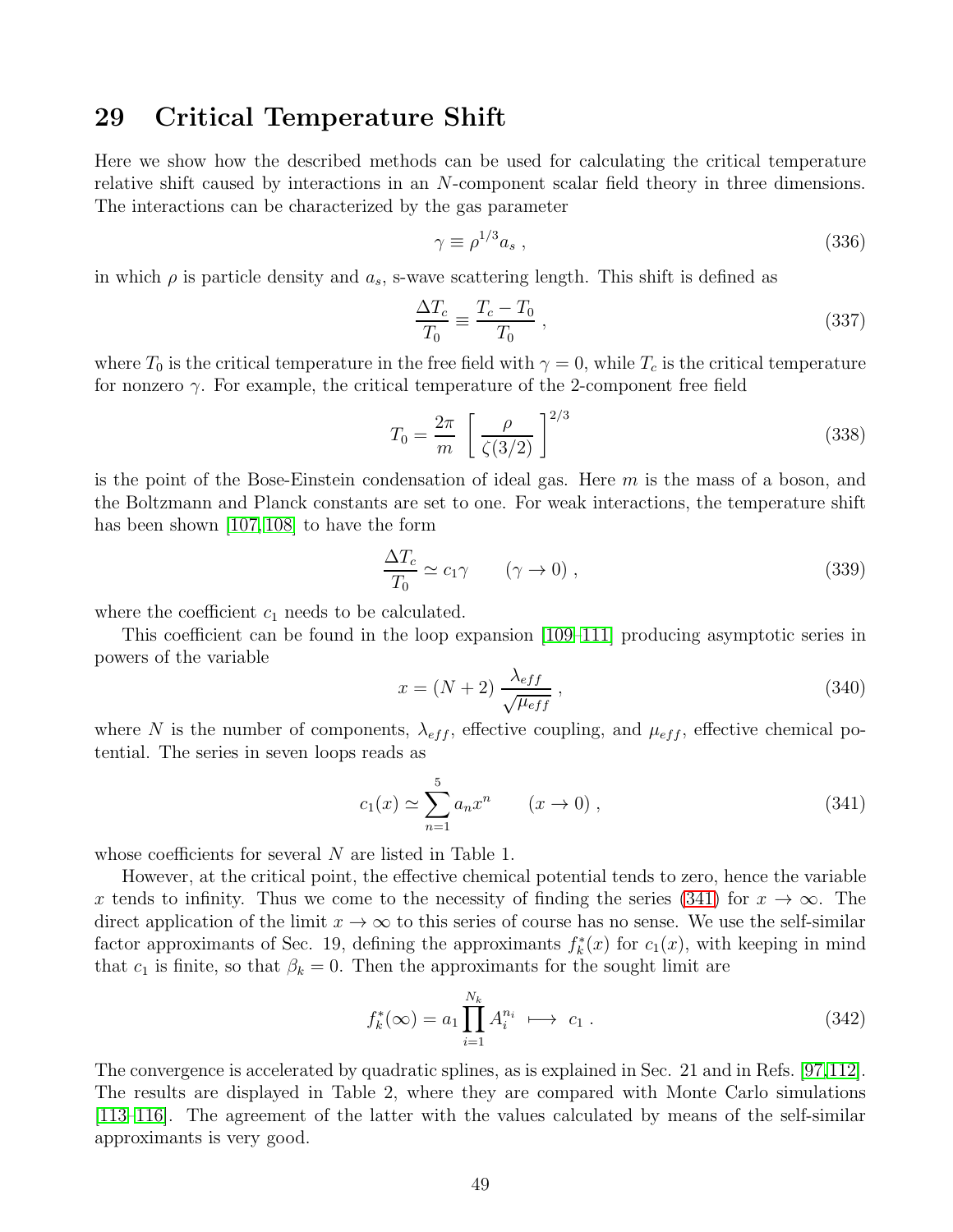### 30 Critical Exponents

Calculation of critical exponents is one of the most important problems in the theory of phase transitions. Here we show how the critical exponents can be calculated by using self-similar factor approximants applied to the asymptotic series in powers of the  $\varepsilon = 4 - d$ , where d is space dimensionality. We shall consider the  $O(N)$   $\varphi^4$  field theory in  $d=3$ . The definition of the critical exponents can be found in reviews [\[27,](#page-55-4) [117\]](#page-60-3).

One usually derives the so-called epsilon expansions for the exponents  $\eta$ ,  $\nu^{-1}$ , and  $\omega$ . The other exponents can be obtained from the scaling relations

$$
\alpha = 2 - \nu d
$$
,  $\beta = \frac{\nu}{2} (d - 2 + \eta)$ ,  $\gamma = \nu (2 - \eta)$ ,  $\delta = \frac{d + 2 - \eta}{d - 2 + \eta}$ . (343)

In three dimensions, one has

$$
\alpha = 2 - 3\nu
$$
,  $\beta = \frac{\nu}{2} (1 + \eta)$ ,  $\gamma = \nu(2 - \eta)$ ,  $\delta = \frac{5 - \eta}{1 + \eta}$   $(d = 3)$ . (344)

The number of components N corresponds to different physical systems. Thus  $N = 0$  corresponds to dilute polymer solutions,  $N = 1$ , to the Ising universality class,  $N = 2$ , to superfluids and the so-called XY magnetic models,  $N = 3$ , to the Heisenberg universality class, and  $N = 4$ , to some models of quantum field theory. Formally, it is admissible to study arbitrary N.

In the case of  $N = -2$ , the critical exponents for any d are known exactly:

$$
\alpha = \frac{1}{2}, \qquad \beta = \frac{1}{4}, \qquad \gamma = 1,
$$
  

$$
\delta = 5, \qquad \eta = 0, \qquad \nu = \frac{1}{2} \qquad (N = -2).
$$
 (345)

For the limit  $N \to \infty$ , the exact exponents also are available:

$$
\alpha = \frac{d-4}{d-2}, \qquad \beta = \frac{1}{2}, \qquad \gamma = \frac{2}{d-2}, \qquad \delta = \frac{d+4}{d-2},
$$
  
\n $\eta = 0, \qquad \nu = \frac{1}{d-2}, \qquad \omega = 4 - d \qquad (N \to \infty).$  (346)

The latter for  $d = 3$  reduce to

$$
\alpha = -1
$$
,  $\beta = \frac{1}{2}$ ,  $\gamma = 2$ ,  $\delta = 5$ ,  
\n $\eta = 0$ ,  $\nu = 1$ ,  $\omega = 1$   $(d = 3, N \to \infty)$ . (347)

The epsilon expansion results in the series

<span id="page-49-0"></span>
$$
f_k(\varepsilon) = \sum_{n=0}^k c_n \varepsilon^n \qquad (\varepsilon \to 0)
$$
\n(348)

obtained for  $\varepsilon \to 0$ , while at the end we have to set  $\varepsilon = 1$ . Direct substitution of  $\varepsilon = 1$  in the series [\(348\)](#page-49-0) leads to the values having little to do with real exponents. These series require to define their effective sums, which we accomplish by means of the self-similar factor approximants

$$
f_k^*(\varepsilon) = f_0(\varepsilon) \prod_{i=1}^{N_k} (1 + A_i \varepsilon)^{n_i} . \tag{349}
$$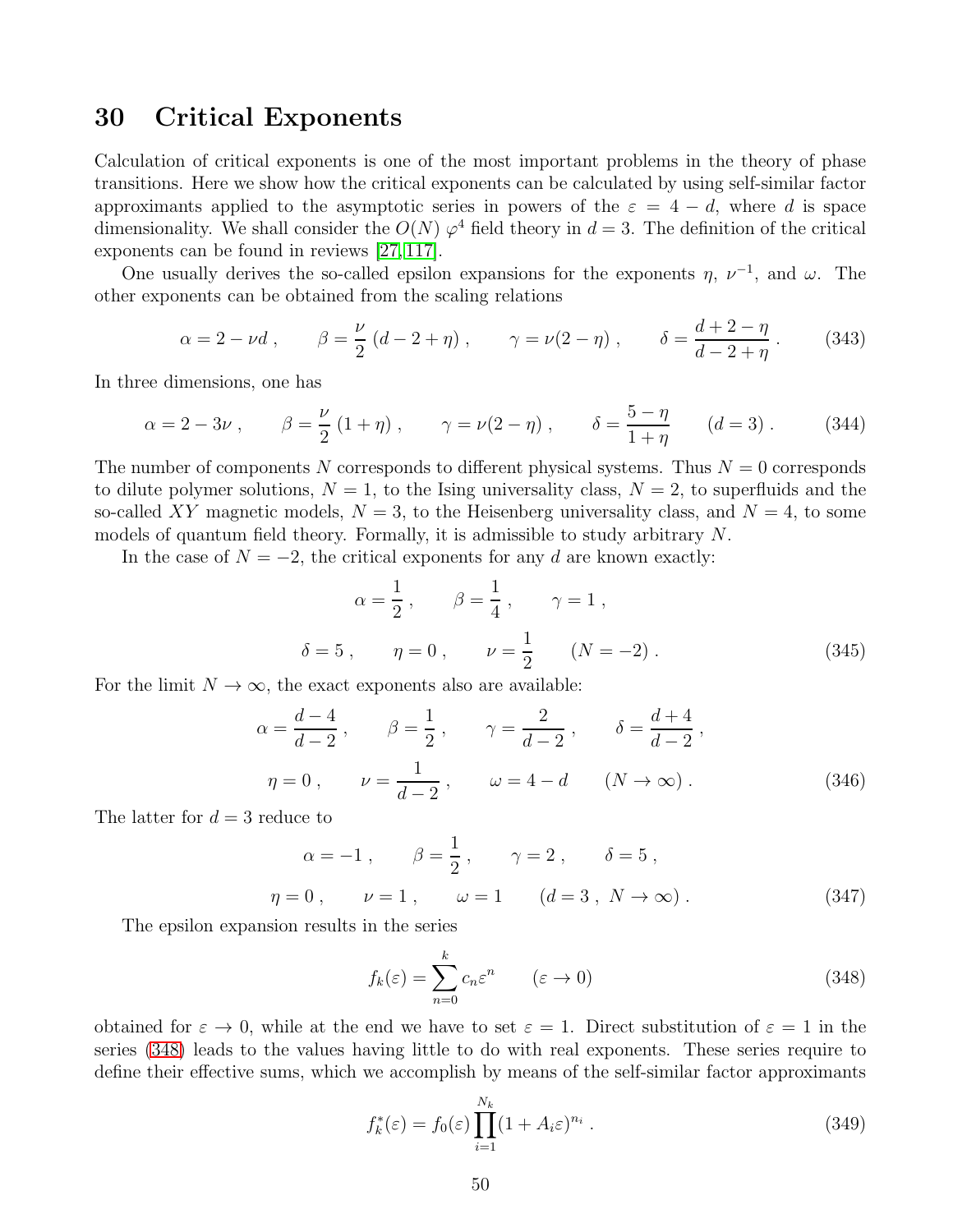Then we set  $\varepsilon = 1$  and define the final answer as the half sum of the last two factor approximants  $f_k(1)$  and  $f_{k-1}(1)$ .

Let us first illustrate the procedure for the  $O(1)$  field theory of the Ising universality class, where there exist the most accurate numerical calculations of the exponents, obtained by Monte Carlo simulations [\[117–](#page-60-3)[121\]](#page-60-4). The epsilon expansions for  $\eta$ ,  $\nu^{-1}$ , and  $\omega$  can be written [\[122\]](#page-60-5) as

$$
\eta \simeq 0.0185185\varepsilon^2 + 0.01869\varepsilon^3 - 0.00832877\varepsilon^4 + 0.0256565\varepsilon^5 ,
$$
  
\n
$$
\nu^{-1} \simeq 2 - 0.333333\varepsilon - 0.117284\varepsilon^2 + 0.124527\varepsilon^3 - 0.30685\varepsilon^4 - 0.95124\varepsilon^5 ,
$$
  
\n
$$
\omega \simeq \varepsilon - 0.62963\varepsilon^2 + 1.61822\varepsilon^3 - 5.23514\varepsilon^4 + 20.7498\varepsilon^5 .
$$
 (350)

If we set here  $\varepsilon = 1$ , we get senseless values  $\eta = 0.0545$ ,  $\nu = 2.4049$  and  $\omega = 17.5033$ . However by means of the self-similar factor approximants we obtain the results shown in Table 3, which are in good agreement with Monte Carlo simulations [\[117](#page-60-3)[–121\]](#page-60-4).

The use of the self-similar factor approximants can be extended to the calculation of the critical exponents for the arbitrary number of components N of the  $O(N)$  symmetric  $\varphi^4$  field theory in  $d = 3$ . In the general case, the epsilon expansions [\[122\]](#page-60-5) read as

$$
\eta \simeq \frac{(N+2)\varepsilon^2}{2(N+8)^2} \left\{ 1 + \frac{\varepsilon}{4(N+8)^2} \left[ -N^2 + 56N + 272 \right] - \frac{\varepsilon^2}{16(N+8)^4} \left[ 5N^4 + 230N^3 - 1124N^2 - 17920N - 46144 + 384\zeta(3)(N+8)(5N+22) \right] - \frac{\varepsilon^3}{64(N+8)^6} \left[ 13N^6 + 946N^5 + 27620N^4 + 121472N^3 - 262528N^2 - 2912768N - 5655552 - \right. \\ \left. - 16\zeta(3)(N+8)\left(N^5 + 10N^4 + 1220N^3 - 1136N^2 - 68672N - 171264 \right) + \right. \\ \left. + 1152\zeta(4)(N+8)^3(5N+22) - 5120\zeta(5)(N+8)^2(2N^2+55N+186) \right] \right\} \,,
$$
  

$$
\nu^{-1} \simeq 2 + \frac{(N+2)\varepsilon}{N+8} \left\{ -1 - \frac{\varepsilon}{2(N+8)^2} \left[ 13N + 44 \right] + \frac{\varepsilon^2}{8(N+8)^4} \left[ 3N^3 - 452N^2 - 2672N - 5312 + 96\zeta(3)(N+8)(5N+22) \right] + \right.
$$

$$
+\frac{\varepsilon^3}{32(N+8)^6}\left[3N^5+398N^4-12900N^3-81552N^2-219968N-357120+\right.\\ \left.+16\zeta(3)(N+8)\left(3N^4-194N^3+148N^2+9472N+19488\right)+288\zeta(4)(N+8)^3(5N+22)-\right.
$$

$$
-1280\zeta(5)(N+8)^2\left(2N^2+55N+186\right)\right]+
$$

 $+$  $\varepsilon^4$  $128(N+8)^8$  $[3N^7 - 1198N^6 - 27484N^5 - 1055344N^4 - 5242112N^3 - 5256704N^2 +$  $+6999040N - 626688 - 16\zeta(3)(N+8)(13N^6 - 310N^5 + 19004N^4 + 102400N^3 - 381536N^2 -2792576N - 4240640) - 1024\zeta^2(3)(N+8)^2(2N^4 + 18N^3 + 981N^2 + 6994N + 11688) +$  $+48\zeta(4)(N+8)^3(3N^4-194N^3+148N^2+9472N+19488)+$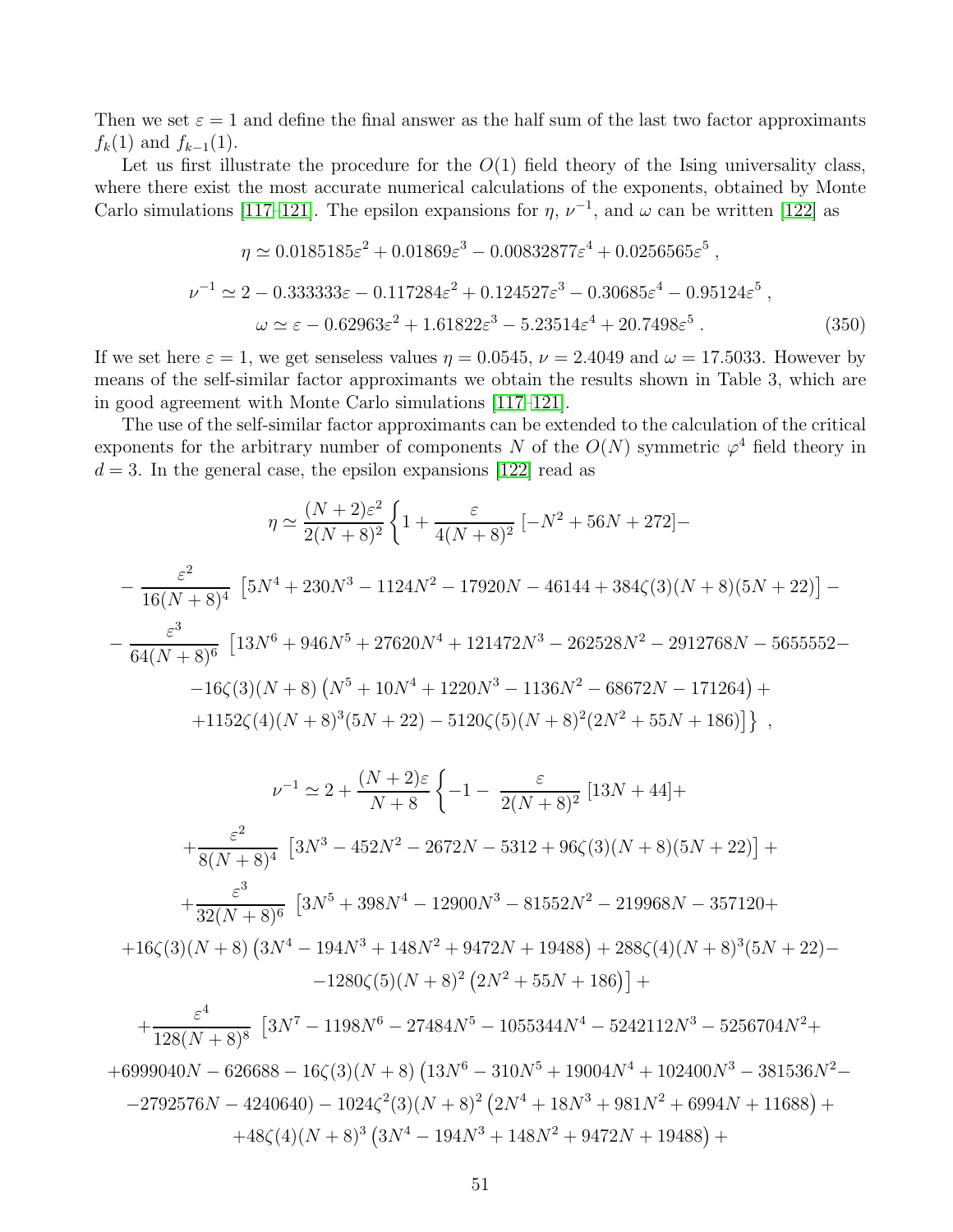+256ζ(5)(N + 8)<sup>2</sup> 155N <sup>4</sup> + 3026N <sup>3</sup> + 989N <sup>2</sup> <sup>−</sup> <sup>66018</sup><sup>N</sup> <sup>−</sup> <sup>130608</sup> − <sup>−</sup>6400ζ(6)(<sup>N</sup> + 8)<sup>4</sup> 2N <sup>2</sup> + 55N + 186 + 56448ζ(7)(N + 8)<sup>3</sup> 14N <sup>2</sup> + 189N + 256 ,

$$
\omega \simeq \varepsilon - \frac{3\varepsilon^2}{(N+8)^2} \left[ 3N + 14 \right] +
$$
  
+  $\frac{\varepsilon^3}{4(N+8)^4} \left[ 33N^3 + 538N^2 + 4288N + 9568 + 96\zeta(3)(N+8)(5N+22) \right] +$   
+  $\frac{\varepsilon^4}{16(N+8)^6} \left[ 5N^5 - 1488N^4 - 46616N^3 - 419528N^2 -$   
- 1750080N - 2599552 - 96 $\zeta(3)(N+8) (63N^3 + 548N^2 + 1916N + 3872) +$   
+ 288 $\zeta(4)(N+8)^3(5N+22) - 1920\zeta(5)(N+8)^2(2N^2 + 55N + 186) \right] +$   
+  $\frac{\varepsilon^5}{64(N+8)^8} \left[ 13N^7 + 7196N^6 + 240328N^5 + 3760776N^4 +$   
+ 38877056N<sup>3</sup> + 223778048N<sup>2</sup> + 660389888N + 752420864 -  
- 16 $\zeta(3)(N+8) (9N^6 - 1104N^5 - 11648N^4 - 243864N^3 - 2413248N^2 - 9603328N - 14734080) -$   
- 768 $\zeta^2(3)(N+8)^2 (6N^4 + 107N^3 + 1826N^2 + 9008N + 8736) -$   
- 288 $\zeta(4)(N+8)^3 (63N^3 + 548N^2 + 1916N + 3872) +$   
+ 256 $\zeta(5)(N+8)^2 (305N^4 + 7386N^3 + 45654N^2 + 143212N + 226992) -$   
- 9600 $\zeta(6)(N+8)^4 (2N^5 + 55N + 186) +$   
+ 1

Summing these series by means of the self-similar factor approximants [\[123,](#page-60-6) [124\]](#page-60-7), we obtain the exponents presented in Table 4. The found values of the exponents are in good agreement with experimental data as well as with the results of numerical methods, such as Padé-Borel summation and Monte Carlo simulations. It is important to stress that when the exact values of the exponents are known (for  $N = -2$  and  $N \to \infty$ ), the self-similar approximants automatically reproduce these exact data.

## 31 Conclusion

In this review, we have presented the basic ideas of the approach allowing for obtaining senseful results from divergent asymptotic series typical of asymptotic perturbation theory. The pivotal points of the approach can be emphasized as follows.

(i) The implantation of control functions in the calculational procedure, treating perturbation theory as optimal control theory. Control functions are defined by optimization conditions so that to control the convergence of the sequence of optimized approximants. The optimization conditions are derived from the Cauchy criterion of sequence convergence. The resulting optimized perturbation theory provides good accuracy even for very short series of just a few terms and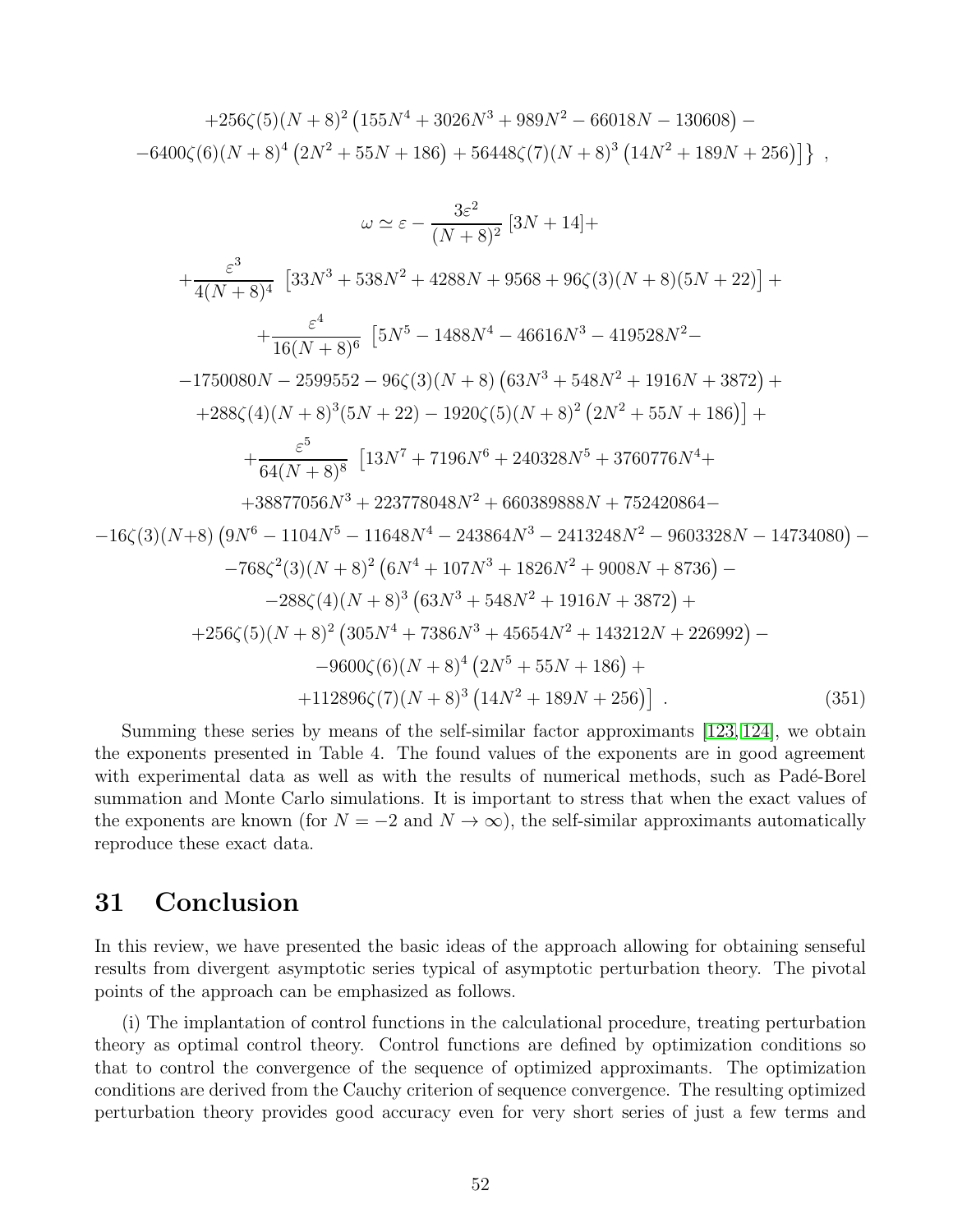| $\overline{N}$ |              |               | $\overline{2}$ | 3              | 4              |
|----------------|--------------|---------------|----------------|----------------|----------------|
| $a_1$          | 0.111643     | 0.111643      | 0.111643       | 0.111643       | 0.111643       |
| a <sub>2</sub> | $-0.0264412$ | $-0.0198309$  | $-0.0165258$   | $-0.0145427$   | $-0.0132206$   |
| $a_3$          | 0.0086215    | 0.00480687    | 0.00330574     | 0.00253504     | 0.0020754      |
| $a_4$          | $-0.0034786$ | $-0.00143209$ | $-0.000807353$ | $-0.000536123$ | $-0.000392939$ |
| $a_5$          | 0.00164029   | 0.00049561    | 0.000227835    | 0.000130398    | 0.0000852025   |

Table 1: Coefficients  $a_n$  of the loop expansion  $c_1(x)$  for the number of components N.

Table 2: Critical temperature shift obtained using self-similar factor approximants, as compared with Monte Carlo simulations.

|                | c <sub>1</sub>  | Monte Carlo     |            |
|----------------|-----------------|-----------------|------------|
|                | $0.77 \pm 0.03$ |                 |            |
|                | $1.06 \pm 0.05$ | $1.09 \pm 0.09$ | $[116]$    |
| $\overline{2}$ | $1.29 \pm 0.07$ | $1.29 \pm 0.05$ | $[113]$    |
|                |                 | $1.32 \pm 0.02$ | [114, 115] |
| 3              | $1.46 \pm 0.08$ |                 |            |
|                | $1.60 \pm 0.09$ | $1.60 \pm 0.10$ | [116]      |

makes it possible to extrapolate the validity of perturbation theory to arbitrary values of variables, including the limit to infinity.

(ii) Reformulation of perturbation theory to the language of dynamical theory, handling the motion from one approximation term to another as the motion in discrete time played by the approximation order. Then the approximation sequence is bijective to the trajectory of the effective dynamical system, and the sequence limit is equivalent to the trajectory fixed point. The motion near the fixed point enjoys the property of functional self-similarity. The approximation dynamical system in discrete time is called cascade. The approximation cascade can be embedded into a dynamical system in continuous time termed approximation flow. The representation in the language of dynamical theory allows us to improve the accuracy of optimized perturbation theory, to study the procedure stability, and to select the best initial approximation.

(iii) Introduction of control functions by means of a fractal transformation of asymptotic series, which results in the derivation of several types of self-similar approximants. These approximants combine the simplicity of their use with good accuracy. They can be employed for the problem of interpolation as well as extrapolation.

The application of the described methods is illustrated by several examples demonstrating the efficiency of the approach.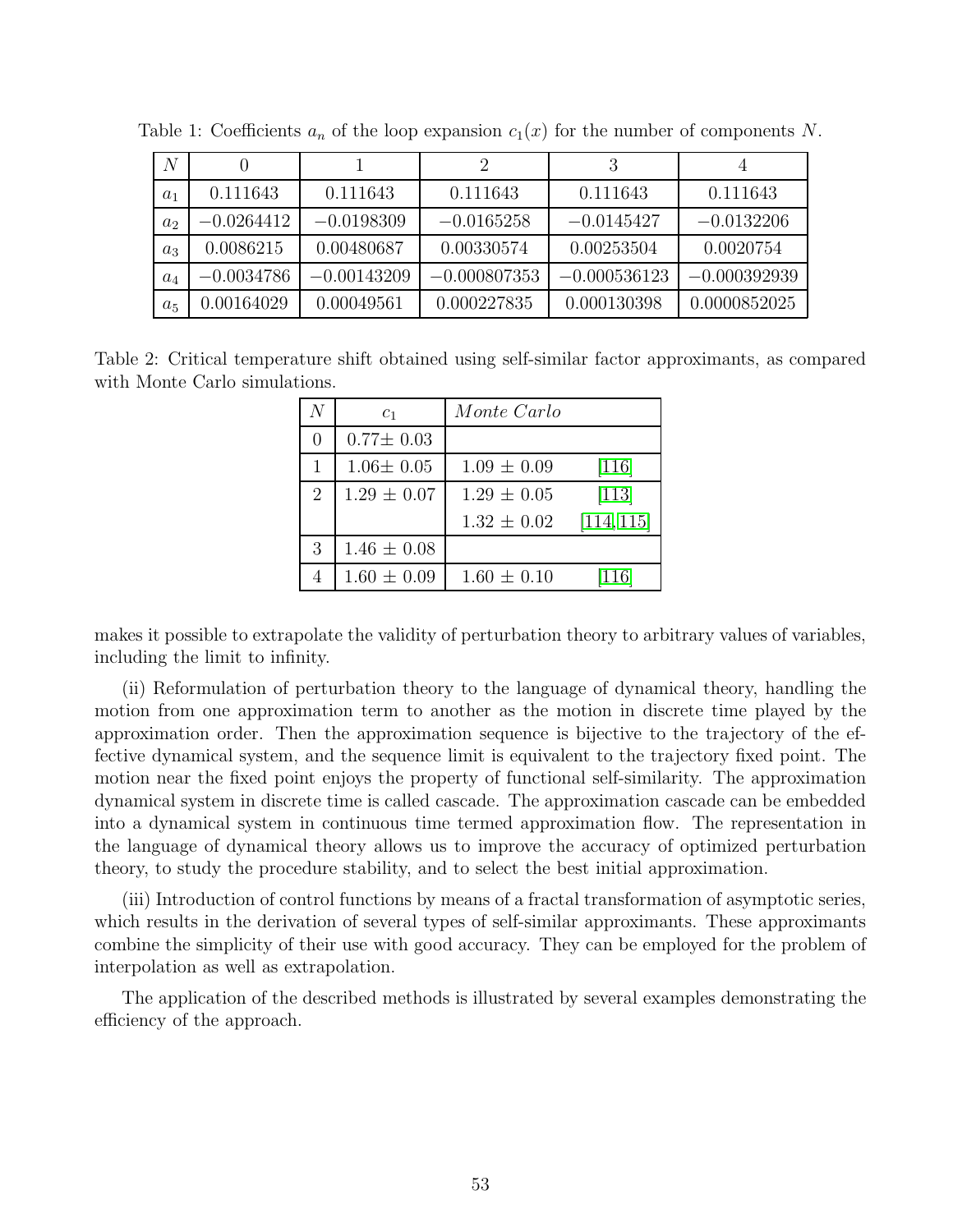|                  | <i>Factor Approximants</i> | Monte Carlo |
|------------------|----------------------------|-------------|
| $\alpha$         | 0.10645                    | 0.11026     |
|                  | 0.32619                    | 0.32630     |
|                  | 1.24117                    | 1.23708     |
| δ                | 4.80502                    | 4.79091     |
| η                | 0.03359                    | 0.03611     |
| $\overline{\nu}$ | 0.63118                    | 0.62991     |
| ω                | 0.78755                    | 0.83000     |

Table 3: Critical exponents for the  $O(1)$ -symmetric  $\varphi^4$  field theory of the Ising universality class calculated using self-similar factor approximants, as compared with Monte Carlo simulations.

Table 4: Critical exponents for the  $O(N)$ -symmetric  $\varphi^4$  field theory obtained by the summation of  $\varepsilon$  expansions using self-similar factor approximants.

| N              | $\alpha$   | $\beta$ | $\gamma$       | $\delta$ | $\eta$         | $\nu$   | $\omega$ |
|----------------|------------|---------|----------------|----------|----------------|---------|----------|
| $-2$           | 0.5        | 0.25    | $\mathbf{1}$   | 5        | $\overline{0}$ | 0.5     | 0.79838  |
| $-1$           | 0.36612    | 0.27742 | 1.0791         | 4.8897   | 0.01874        | 0.54463 | 0.79380  |
| $\theta$       | 0.23466    | 0.30268 | 1.1600         | 4.8323   | 0.02875        | 0.58845 | 0.79048  |
| $\mathbf{1}$   | 0.10645    | 0.32619 | 1.2412         | 4.8050   | 0.03359        | 0.63118 | 0.78755  |
| $\overline{2}$ | $-0.01650$ | 0.34799 | 1.3205         | 4.7947   | 0.03542        | 0.67217 | 0.78763  |
| 3              | $-0.13202$ | 0.36797 | 1.3961         | 4.7940   | 0.03556        | 0.71068 | 0.78904  |
| $\overline{4}$ | $-0.23835$ | 0.38603 | 1.4663         | 4.7985   | 0.03476        | 0.74612 | 0.79133  |
| 5              | $-0.33436$ | 0.40208 | 1.5302         | 4.8057   | 0.03347        | 0.77812 | 0.79419  |
| 6              | $-0.41963$ | 0.41616 | 1.5873         | 4.8142   | 0.03197        | 0.80654 | 0.79747  |
| 7              | $-0.49436$ | 0.42836 | 1.6376         | 4.8231   | 0.03038        | 0.83145 | 0.80108  |
| 8              | $-0.55920$ | 0.43882 | 1.6816         | 4.8320   | 0.02881        | 0.85307 | 0.80503  |
| 9              | $-0.61506$ | 0.44774 | 1.7196         | 4.8406   | 0.02729        | 0.87169 | 0.80935  |
| 10             | $-0.66297$ | 0.45530 | 1.7524         | 4.8489   | 0.02584        | 0.88766 | 0.81408  |
| 50             | $-0.98353$ | 0.50113 | 1.9813         | 4.9537   | 0.00779        | 0.99451 | 0.93176  |
| 100            | $-0.93643$ | 0.49001 | 1.9564         | 4.9926   | 0.00123        | 0.97881 | 0.97201  |
| 1000           | $-0.99528$ | 0.49933 | 1.9966         | 4.9986   | 0.00023        | 0.99842 | 0.99807  |
| 10000          | $-0.99952$ | 0.49993 | 1.9997         | 4.9999   | 0.00002        | 0.99984 | 0.99979  |
| $\infty$       | $-1$       | 0.5     | $\overline{2}$ | 5        | 0              | 1       | 1        |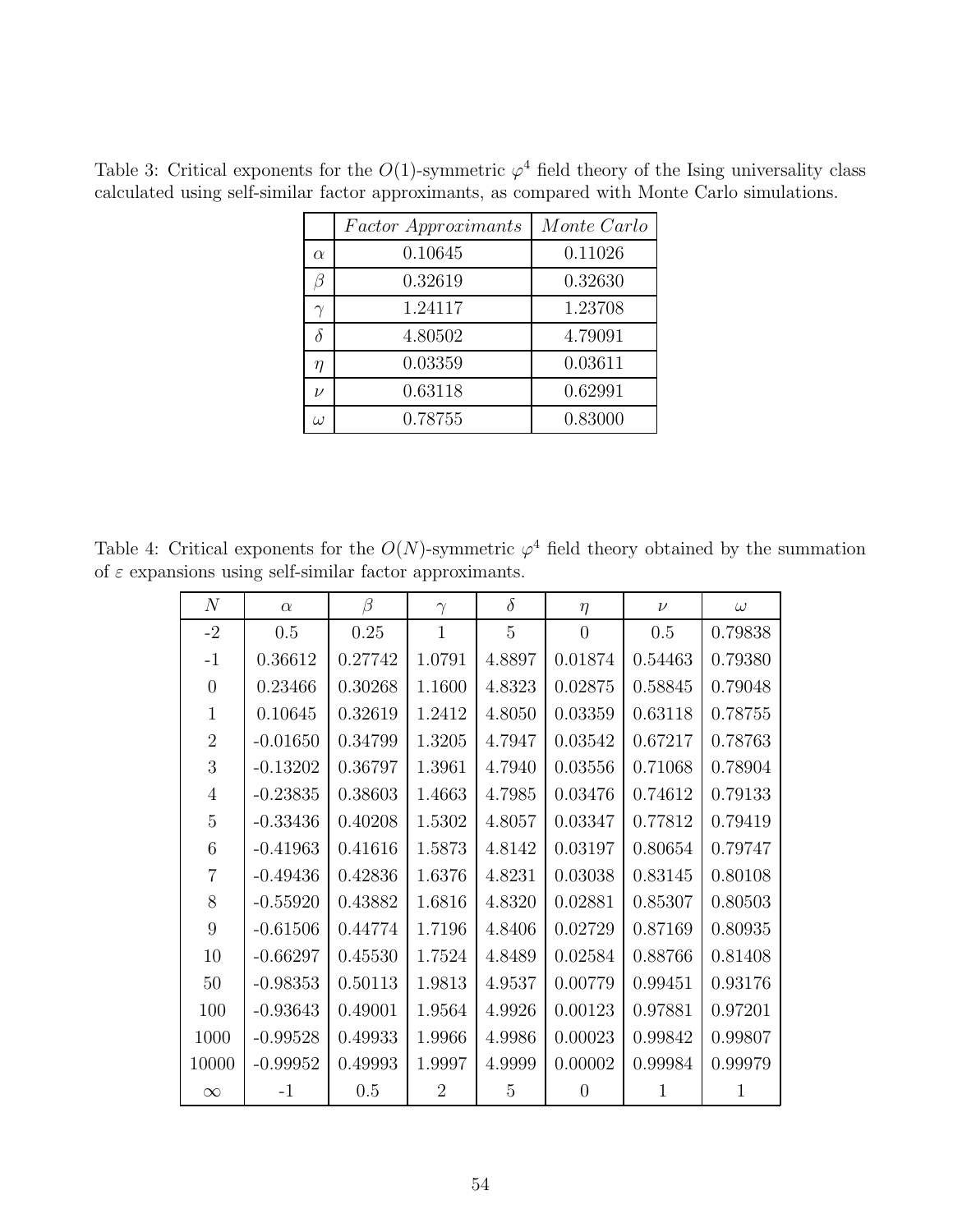# <span id="page-54-0"></span>References

- <span id="page-54-1"></span>[1] Poincaré, H. New Methods of Celestial Mechanics; American Institute of Physics: New York, 1993.
- <span id="page-54-2"></span>[2] Dingle, R.B. Asymptotic Expansions; Academic: London, 1973.
- <span id="page-54-3"></span>[3] Nayfeh, A.H. Problems in Perturbation; Wiley: New York, 1985.
- <span id="page-54-4"></span>[4] O'Malley, R.E. Singular Perturbation Methods for Ordinary Differential Equations; Springer: New York, 1991.
- [5] Krylov, N.; Bogolubov, N. Introduction to Non-Linear Mechanics; Princeton University: Princeton, 1955.
- [6] Bogolubov, N.N.; Mitropolsky, Y.A. Asymptotic Methods in the Theory of Nonlinear Oscillations; Gordon and Breach: New York, 1961.
- <span id="page-54-5"></span>[7] Grebennikov, E.A.; Ryabov, Y.A. Constructive Methods in the Analysis of Nonlinear Systems; Mir: Moscow, 1983.
- <span id="page-54-6"></span>[8] Sanders, J.; Verhulst, F. Averaging Methods in Nonlinear Dynamical Systems; Springer: New York, 1985.
- <span id="page-54-7"></span>[9] Hardy, G.H. Divergent Series; Clarendon: Oxford, 1973.
- <span id="page-54-8"></span>[10] Van Dyke, M. Perturbation Methods in Fluid Mechanics; Academic: New York, 1964.
- <span id="page-54-9"></span>[11] Baker, G.A.; Graves-Moris, P. Padé Approximants; Cambridge University: Cambridge, 1996.
- <span id="page-54-10"></span>[12] Honda, M. On perturbation theory improved by strong coupling expansion. J. High Eenergy Phys. 2014, 12, 019.
- <span id="page-54-11"></span>[13] Baker, G.A.; Graves-Moris, P. The convergence of sequences of Padé approximants. J. Math. Anal. Appl. 1982, 87, 382–394.
- <span id="page-54-12"></span>[14] Bender, C.; Mead, L.R.; Papanicolaou, N. Maximum entropy summation of divergent perturbation series. J. Math. Phys. 1987, 28, 1016–1018.
- <span id="page-54-13"></span>[15] Simon, B. Fifty years of eigenvalue perturbation theory. Bull. Am. Math. Soc. 1991, 24, 303–319.
- [16] Bray, A.J.; McCarthy, T.; Moore, M.A.; Reger, J.D.; Young, A.P. Summability of perturbation expansions in disordered systems: Results for a toy model. Phys. Rev. B 1987, 36, 2212–2219.
- <span id="page-54-15"></span><span id="page-54-14"></span>[17] Lewis, F.L. Optimal Control; Wiley: New York, 1986.
- <span id="page-54-16"></span>[18] Yukalov, V.I. Theory of perturbations with a strong interaction. Moscow Univ. Phys. Bull. 1976, 31, 10–15.
- [19] Yukalov, V.I. Model of a hybrid crystal. Theor. Math. Phys. 1976, 28, 652–660.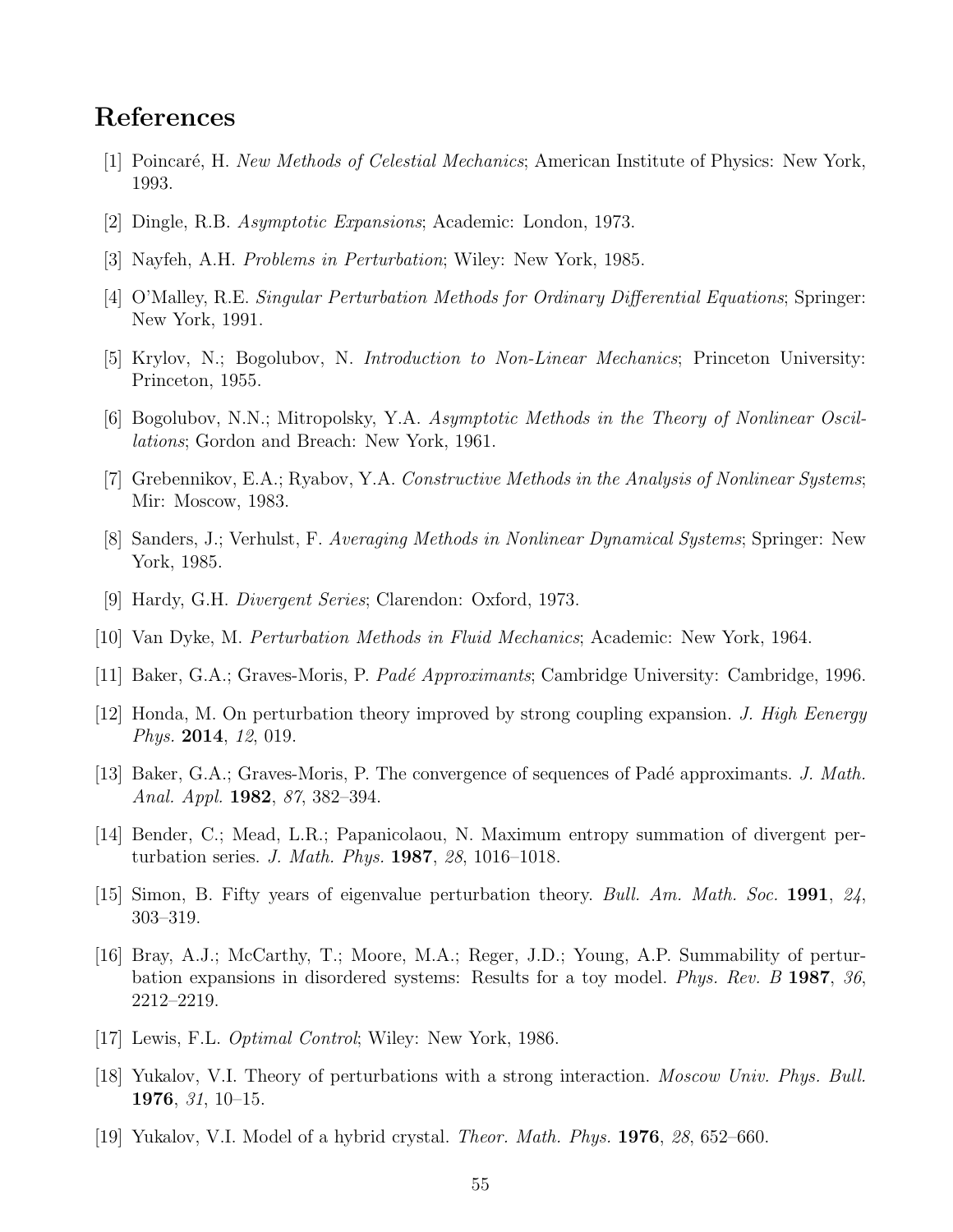- <span id="page-55-0"></span>[20] Yukalov, V.I. Quantum crystal with jumps of particles. Physica A 1977, 89, 363–372.
- [21] Yukalov, V.I. Quantum theory of localized crystal. Ann. Phys. (Berlin) 1979, 491, 31–39.
- <span id="page-55-11"></span>[22] Yukalov, V.I. Superharmonic approximation for crystal. Ann. Phys. (Berlin) **1980**,  $492$ , 171– 182.
- <span id="page-55-1"></span>[23] Yukalov, V.I. Construction of propagators for quantum crystals. Ann. Phys. (Berlin) 1981, 493, 419–433.
- <span id="page-55-2"></span>[24] Yukalov, V.I.; Zubov, V.I. Localized-particles approach for classical and quantum crystals. Fortschr. Phys. 1983, 31, 627–672.
- <span id="page-55-3"></span>[25] Yukalov, V.I. Theory of melting and crystallization. Phys. Rev. B 1985, 32, 436–446.
- <span id="page-55-4"></span>[26] Yukalov,V.I.; Yukalova, E.P. Self-similar structures and fractal transforms in approximation theory. Chaos Solit. Fract. 2002, 14, 839–861.
- <span id="page-55-5"></span>[27] Yukalov, V.I. Interplay between approximation theory and renormalization group. Phys. Part. Nucl. **2019**, 50, 141–209.
- [28] Dineykhan, M.; Efimov, G.V.; Gandbold, G.; Nedelko, S.N. Oscillator Representation in Quantum Physics; Springer: Berlin, 1995.
- <span id="page-55-6"></span>[29] Sissakian, A.N.; Solovtsov, I.L. Variational expansions in quantum chromodynamics. Phys. Part. Nucl. **1999**, 30, 1057-1119.
- <span id="page-55-7"></span>[30] Feranchuk, I.; Ivanov, A.; Le, V.H.; Ulyanenkov, A. Nonperturbative Description of Quantum Systems; Springer: Cham, 2015.
- <span id="page-55-8"></span>[31] Kleinert, H. Path Integrals; World Scientific: Singapore, 2003.
- <span id="page-55-9"></span>[32] Kleinert, H.; Yukalov, V.I. Self-similar variational perturbation theory for critical exponents. Phys. Rev. E 2005, 71, 026131.
- [33] Yukalov, V.I.; Gluzman, S. Critical indices as limits of control functions. Phys. Rev. Lett. 1997, 79, 333–336.
- <span id="page-55-10"></span>[34] Gluzman, S.; Yukalov, V.I. Algebraic self-similar renormalization in the theory of critical phenomena. Phys. Rev. E 1997, 55, 3983–3999.
- <span id="page-55-12"></span>[35] Yukalov, V.I.; Gluzman, S. Self-similar bootstrap of divergent series. Phys. Rev. E 1997, 55, 6552–6565.
- <span id="page-55-13"></span>[36] Kadanoff, L.P.; Byam, G. Quantum Statistical Mechanics; Benjamin: New York, 1962.
- <span id="page-55-14"></span>[37] Yukalov, V.I. Statistical Green's Functions; Queen's University: Kingston, 1998.
- [38] Yukalov, V.I. Destiny of optical lattices with strong intersite interactions. Laser Phys. 2020, 30, 015501.
- <span id="page-55-15"></span>[39] Yukalov, V.I. Statistical systems with nonintegrable interaction potentials. Phys. Rev. E 2016, 94, 012106.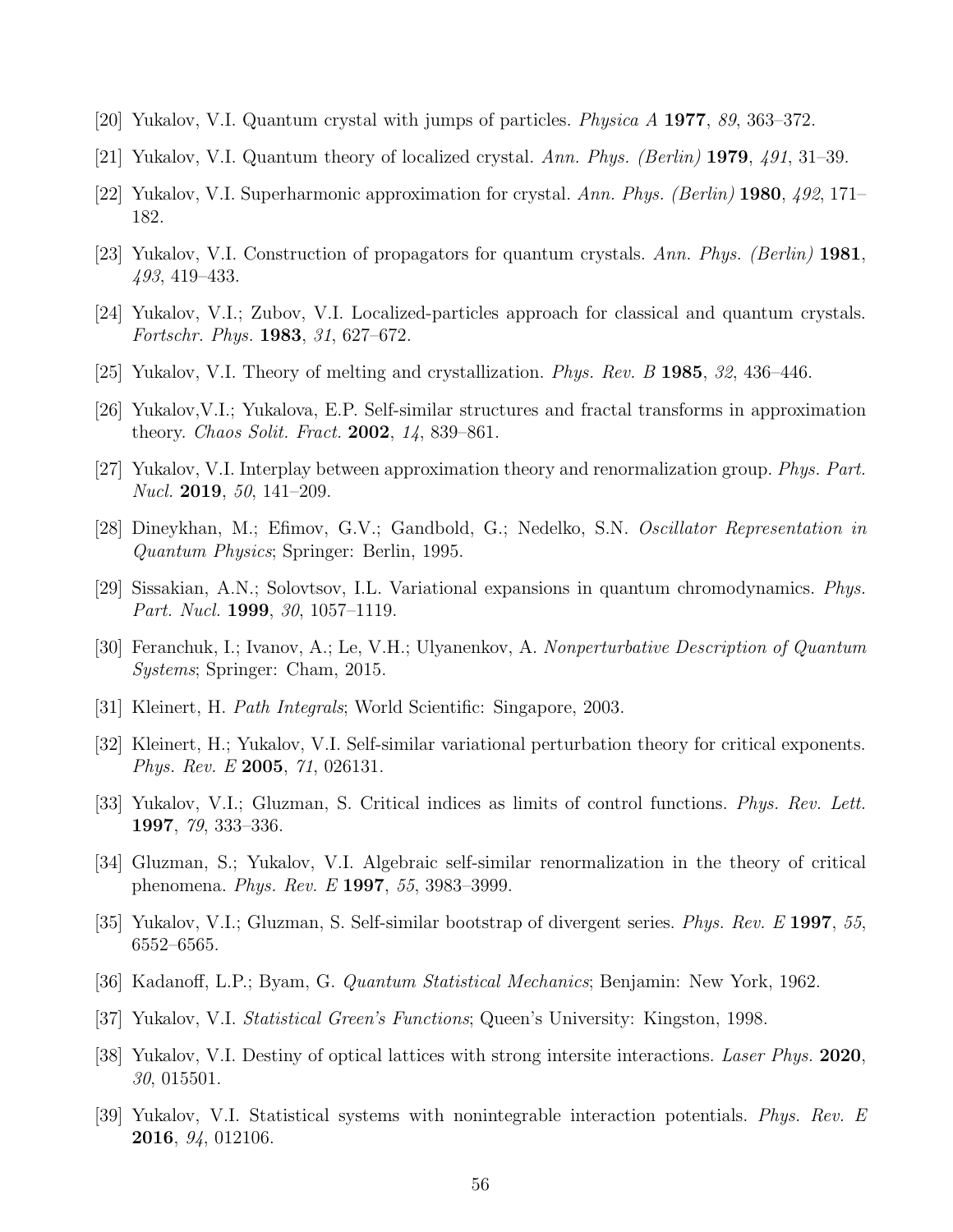- <span id="page-56-1"></span><span id="page-56-0"></span>[40] Buckley, I.R.C.; Duncan, A.; Jones, H.F. Proof of the convergence of the linear  $\delta$  expansion: Zero dimensions. *Phys. Rev. D* 1993, 47, 2554–2559.
- <span id="page-56-2"></span>[41] Bender, C.M.; Duncan, A.; Jones, H.F. Convergence of the optimized expansion for the connected vacuum amplitude: Zero dimensions. Phys. Rev. D 1994, 49, 4219–4225.
- [42] Hioe, F.T.; MacMillen, D.; Montroll, E.W. Quantum theory of anharmonic oscillators: Energy levels of a single and a pair of coupled oscillators with quartic coupling. Phys. Rep. 1978, 43, 305–335.
- <span id="page-56-4"></span><span id="page-56-3"></span>[43] Duncan, A.; Jones, H.F. Convergence proof for optimized expansion: Anharmonic oscillator. Phys. Rev. D 1993, 47, 2560–2572.
- <span id="page-56-5"></span>[44] Guida, R.; Konishi, K.; Suzuki, H. Convergence of scaled  $\delta$  expansion: Anharmonic oscillator. Ann. Phys. (N.Y.) 1995, 241, 152–184.
- [45] Bogolubov, N.N. Lectures on Quantum Statistics Vol. 1.; Gordon and Breach: New York, 1967.
- [46] Bogolubov, N.N. Lectures on Quantum Statistics Vol. 2; Gordon and Breach: New York, 1970.
- [47] Lieb, E.H.; Seiringer, R.; Solovej, J.P.; Yngvason, J. The Mathematics of the Bose Gas and Its Condensation; Birkhäuser: Basel, 2005.
- [48] Letokhov, V. Laser Control of Atoms and Molecules; Oxford University: New York, 2007.
- [49] Pethick, C.J.; Smith, H. Bose-Einstein Condensation in Dilute Gas; Cambridge University: Cambridge, 2008.
- [50] Yukalov, V.I. Basics of Bose-Einstein condensation. Phys. Part. Nucl. 2011, 42, 460–513.
- <span id="page-56-6"></span>[51] Bogolubov, N.N. Quantum Statistical Mechanics; World Scientific: Singapore, 2015.
- <span id="page-56-7"></span>[52] Yukalov, V.I. Theory of cold atoms: Bose-Einstein statistics. Laser Phys. 2016, 26, 062001.
- <span id="page-56-8"></span>[53] Courteille, P.W.; Bagnato, V.S.; Yukalov, V.I. Bose-Einstein condensation of trapped atomic gases. Laser Phys. 2001, 11, 659–800.
- <span id="page-56-9"></span>[54] Yukalov, V.I.; Yukalova, E.P.; Bagnato, V.S. Spectrum of coherent modes for trapped Bose gas. Laser Phys. 2002, 12, 1325–1331.
- <span id="page-56-10"></span>[55] Yukalov, V.I.; Yukalova, E.P. Degenerate trajectories and Hamiltonian envelopes in the method of self-similar approximations. Can. J. Phys. 1993, 71, 537–546.
- [56] R. Seznec, R.; Zinn-Justin, J. Summation of divergent series by order dependent mappings: Application to the anharmonic oscillator and critical exponents in field theory. J. Math. Phys. 1979, 20, 1398–1408.
- <span id="page-56-11"></span>[57] Guida, R.; Konishi, K,; Suzuki, H. Improved convergence proof of the delta expansion and order dependent mappings. Ann. Phys.  $(N. Y. )$  1996, 249, 109–145.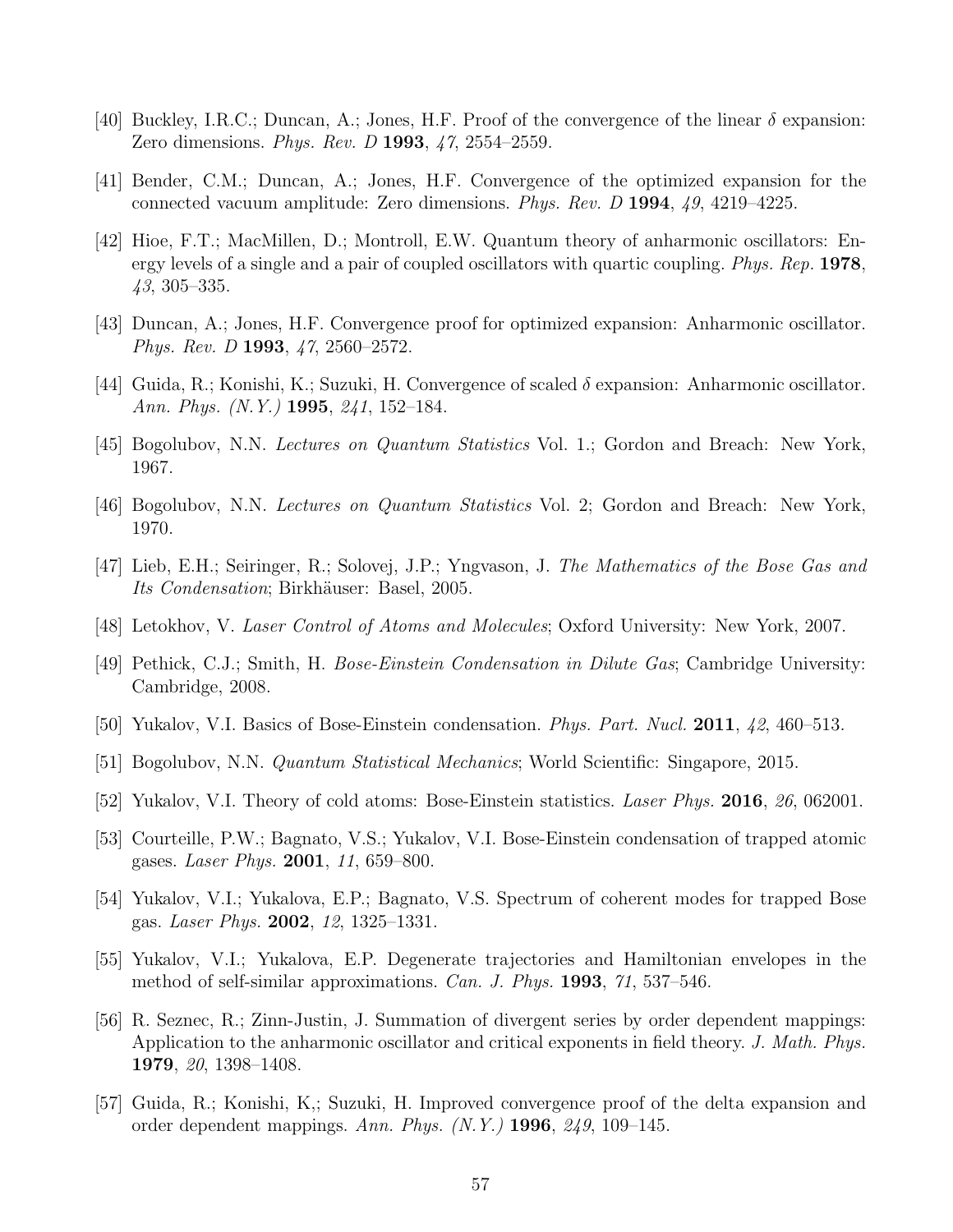- <span id="page-57-1"></span><span id="page-57-0"></span>[58] Aoyama, T.; Matsuo, T.; Shibusa, Y. Improved Taylor expansion method in the Ising model. Prog. Theor. Phys. 2006, 115, 473–486.
- [59] Gluzman, S.; Yukalov, V.I. Self-similarly corrected Padé approximants for the indeterminate problem. Eur. Phys. J. Plus. 2016, 131, 340.
- <span id="page-57-13"></span>[60] Gluzman, S.; Yukalov, V.I. Self-similarly corrected Padé approximants for nonlinear equations. Int. J. Mod. Phys. B 2019, 33, 1950353.
- <span id="page-57-2"></span>[61] Gluzman, S. Padé and post-Padé approximations for critical phenomena. Symmetry 2020, 12, 1600.
- [62] Wellenhofer, C.; Phillips, D.R.; Schwenk, A. From weak to strong: Constrained extrapolation of perturbation series with applications to dilute Fermi systems. Phys. Rev. Res. 2020, 2, 043372
- <span id="page-57-3"></span>[63] Yukalov, V.I. Statistical mechanics of strongly nonideal systems. Phys. Rev. A 1990, 42, 3324–3334.
- [64] Yukalov, V.I. Self-similar approximations for strongly interacting systems. Physica A 1990, 167, 833–860.
- [65] Yukalov, V.I. Method of self-similar approximations. J. Math. Phys. 1991, 32, 1235–1239.
- <span id="page-57-4"></span>[66] Yukalov, V.I. Stability conditions for method of self-similar approximations. J. Math. Phys. 1992, 33, 3994–4001.
- <span id="page-57-5"></span>[67] Yukalov, V.I.; Yukalova, E.P. Temporal dynamics in perturbation theory. Physica A 1996, 225, 336–362.
- <span id="page-57-6"></span>[68] Pietsch, A. Approximation spaces. J. Approx. Theory 1981, 32, 115–134.
- <span id="page-57-7"></span>[69] Walker, J.A. Dynamical Systems and Evolution Equations; Plenum: New York, 1980.
- <span id="page-57-8"></span>[70] Hale, J.K. Asymptotic Behavior of Dissipative Systems; American Mathematical Society: Providence, 1988.
- <span id="page-57-9"></span>[71] Yukalov, V.I.; Yukalova, E.P. Self-similar perturbation theory. Ann. Phys. (N.Y.) 1999, 277, 219–254.
- [72] Ott, E. Strange attractors and chaotic motions of dynamical systems. Rev. Mod. Phys. 1981, 53, 655–672.
- <span id="page-57-11"></span><span id="page-57-10"></span>[73] Schuster, H.G. Deterministic Chaos; VCH: Weinheim, 1989.
- [74] Yukalov, V.I.; Yukalova, E.P. Self-similar approximations for thermodynamic potentials. Physica A 1993, 198, 573–546.
- <span id="page-57-12"></span>[75] Yukalov, V.I.; Yukalova, E.P. Higher orders of self-similar approximations for thermodynamic potentials. Physica A 1994, 206, 553–580.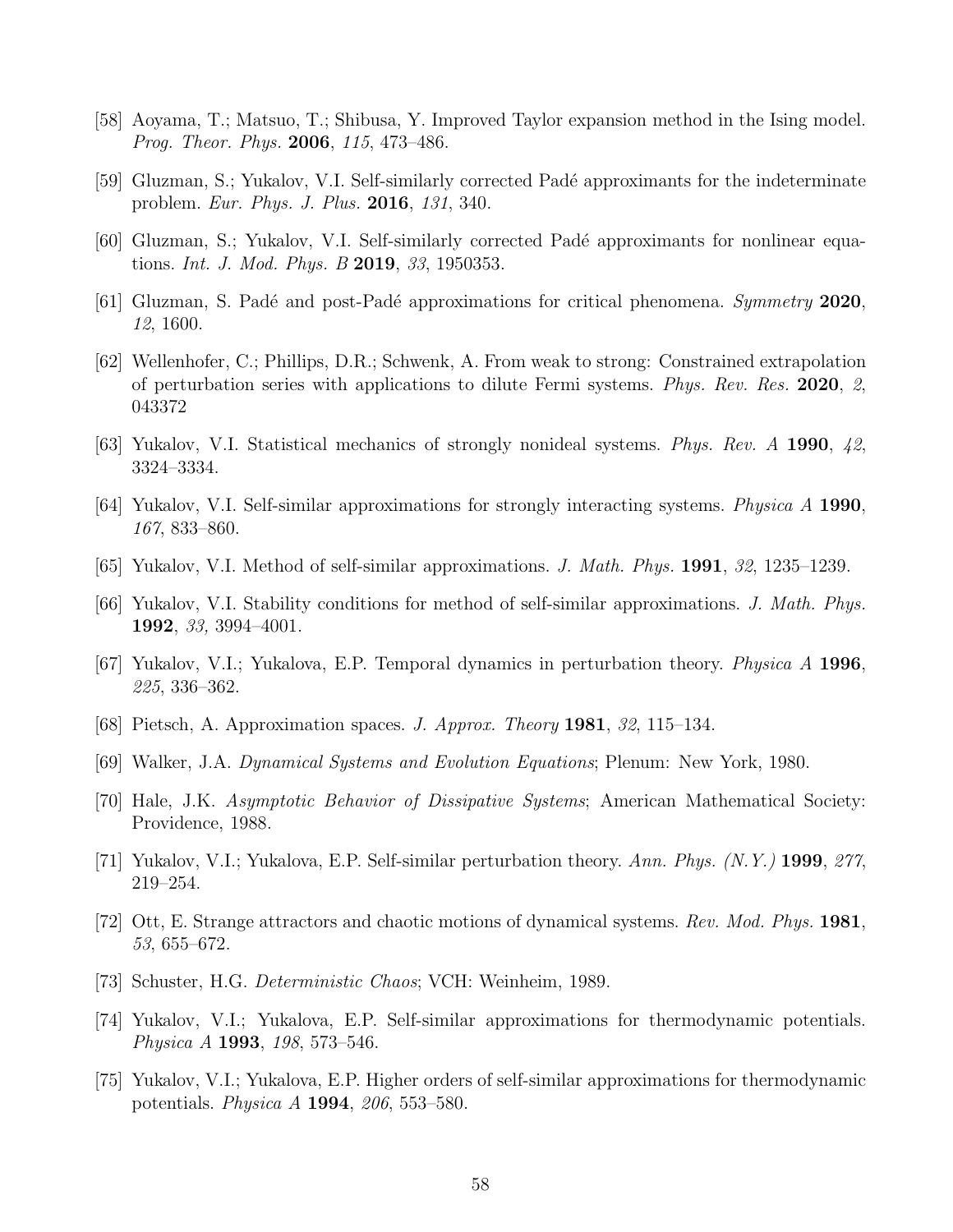- <span id="page-58-0"></span>[76] Paladin, G.; Vulpiani, A. Anomalous scaling laws in multifractal objects. Phys. Rep. 1987, 156, 147–225.
- <span id="page-58-1"></span>[77] Kröger, H. Fractal geometry in quantum mechanics, field theory and spin systems. Phys. Rep. 2000, 323, 81–181.
- <span id="page-58-2"></span>[78] Barnsley, M.F. Superfractals; Cambridge University: Cambridge, 2006.
- <span id="page-58-3"></span>[79] Barnsley, M.F. Fractal Transform; AK Peters: Natick, 1994.
- [80] Yukalov, V.I.; Yukalova, E.P.; Gluzman, S. Self-similar interpolation in quantum mechanics. Phys. Rev. A 1998, 58, 96–115.
- [81] S. Gluzman, S.; Yukalov, V.I. Unified approach to crossover phenomena. *Phys. Rev. E* 1999, 58, 4197–4209.
- <span id="page-58-14"></span>[82] Yukalov, V.I.; Gluzman, S. Self-similar crossover in statistical physics. Physica A 1999, 273, 401–415.
- <span id="page-58-4"></span>[83] Yukalov, V.I.; Yukalova, E.P.; Gluzman, S. Extrapolation and interpolation of asymptotic series by self-similar approximants. J. Math. Chem. 2010, 47, 959–983.
- <span id="page-58-5"></span>[84] Yukalov, V.I.; Gluzman, S. Self-similar interpolation in high-energy physics. Phys. Rev. D 2015, 91, 125023.
- <span id="page-58-6"></span>[85] Gluzman, S.; Yukalov, V.I. Self-similar continued root approximants. Phys. Lett. A 2012, 377, 124–128.
- <span id="page-58-7"></span>[86] Yukalov, V.I.; Gluzman, S. Self-similar exponential approximants. Phys. Rev. E 1998, 58, 1359–1382.
- <span id="page-58-8"></span>[87] Lang, S. Algebra; Addison-Wesley: Reading, 1984.
- [88] Yukalov, V.I.; Gluzman, S.; Sornette, D. Summation of power series by self-similar factor approximants. *Physica A* **2003**, 328, 409—438.
- <span id="page-58-9"></span>[89] Gluzman, S.; Yukalov, V.I.; Sornette, D. Self-similar factor approximants. Phys. Rev. E 2003, 67, 026109.
- [90] Yukalov, V.I.; Gluzman, S. Extrapolation of power series by self-similar factor and root approximants. Int. J. Mod. Phys. B 2004, 18, 3027–3046.
- <span id="page-58-10"></span>[91] Yukalov, V.I.; Yukalova, E.P. Method of self-similar factor approximants. Phys. Lett. A 2007, 368, 341–347.
- <span id="page-58-11"></span>[92] Yukalov, V.I.; Yukalova, E.P. Self-similar extrapolation of nonlinear problems from smallvariable to large-variable limit. Int. J. Mod. Phys. B 2020, 34, 2050208.
- <span id="page-58-12"></span>[93] Gluzman, S.; Yukalov, V.I. Self-similar extrapolation from weak to strong coupling. J. Math. Chem. 2010, 48, 883–913.
- <span id="page-58-13"></span>[94] Weinberg, S. The Quantum Theory of Fields; Cambridge University: Cambridge, 2005.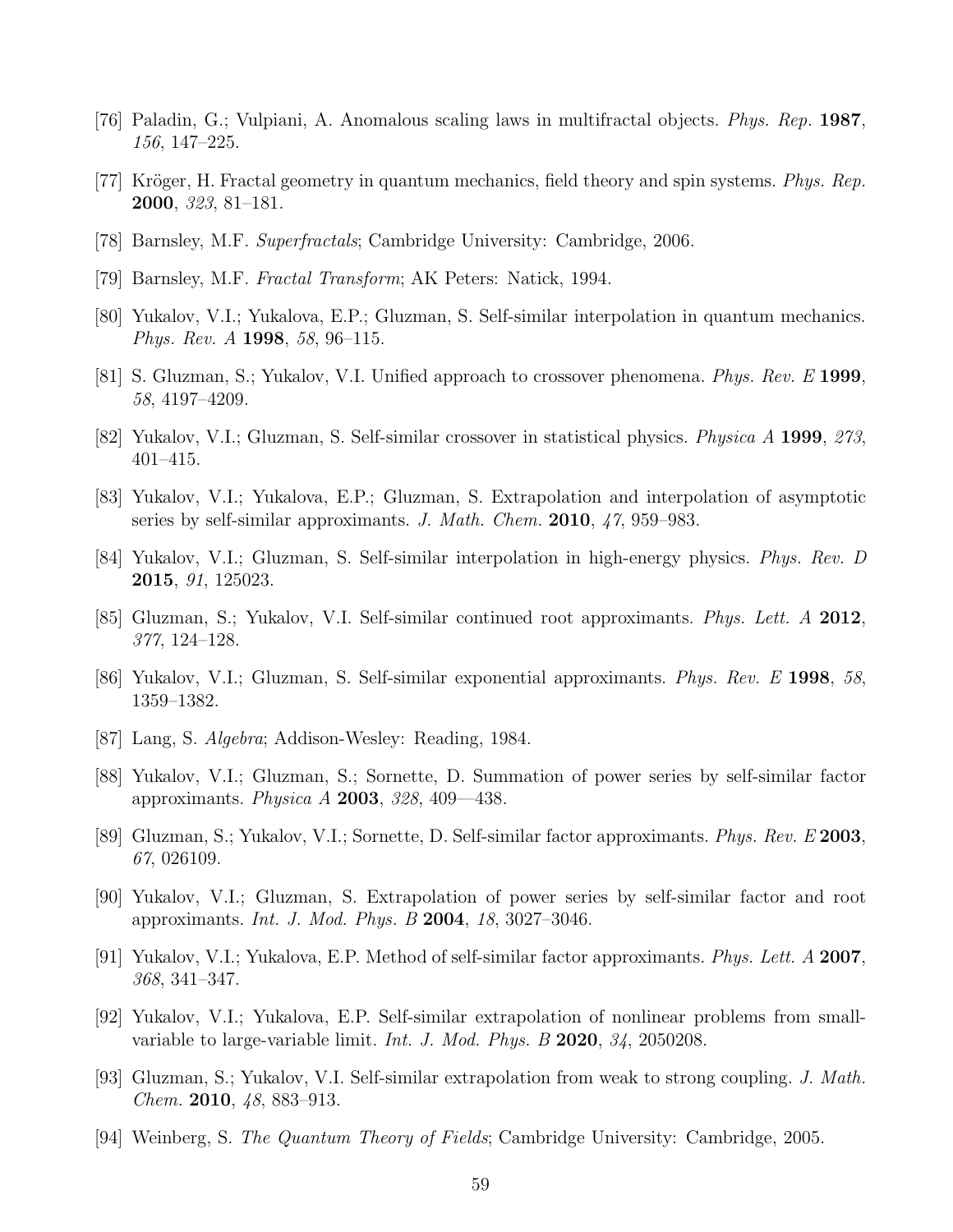- <span id="page-59-0"></span>[95] Abhignan, V.; Sankaranarayanan, R. Continued functions and perturbation series: Simple tools for convergence of diverging series in  $O(n)$  - symmetric  $\varphi^4$  field theory at weak coupling limit. J. Stat. Phys. 2021, 183, 4.
- <span id="page-59-2"></span><span id="page-59-1"></span>[96] Yukalov, V.I. Self-similar approach to market analysis. *Eur. Phys. J. B* 2001, 20, 609–617.
- <span id="page-59-3"></span>[97] Yukalov, V.I.; Yukalova, E.P. Bose-Einstein condensation temperature of weakly interacting atoms. Laser Phys. Lett. 2017, 14, 073001.
- <span id="page-59-4"></span>[98] He, H.X.; Hamer, C.J.; Oitmaa, J. High-temperature series expansions for the  $(2 + 1)$ dimensional Ising model. J. Phys. A 1990, 23, 1775–1788.
- <span id="page-59-5"></span>[99] Gluzman, S.; Yukalov, V.I. Critical indices from self-similar root approximants. Eur. Phys. J. Plus 2017, 132, 535.
- [100] Zeide, B. Analysis of growth equations. Forest Sci. 1993, 39, 594–616.
- [101] Day, T.; Taylor, P.D. Von Bertalanffy's growth equation should not be used to model age and size at maturity. Am. Naturalist 1997, 149, 381–393.
- [102] Yukalov, V.I.; Yukalova, E.P.; Sornette, D. Extreme events in population dynamics with functional carrying capacity. Eur. Phys. J. Spec. Top. 2012, 205, 313–354.
- [103] Yukalov, V.I.; Yukalova, E.P.; Sornette, D. Population dynamics with nonlinear delayed carrying capacity. Int. J. Bifur. Chaos 2014, 24, 1450021.
- <span id="page-59-6"></span>[104] Yukalov, V.I.; Yukalova, E.P.; Sornette, D. Dynamical system theory of periodically collapsing bubbles. Eur. Phys. J. B 2015, 88, 179.
- <span id="page-59-7"></span>[105] Gluzman, S. Nonlinear approximations to critical and relaxation processes. Axioms 2020, 9, 126.
- <span id="page-59-8"></span>[106] Yukalov, V.I.; Yukalova, E.P. Self-similar extrapolation in quantum field theory. Phys. Rev. D 2021, 103, 076019.
- <span id="page-59-9"></span>[107] Baym, G.; Blaizot, J.P.; Holzmann, M.; Laloö, F.; Vautherin, D. The transition temperature of the dilute interacting Bose gas. Phys. Rev. Lett. 1999, 83, 1703–1706.
- [108] Baym, G.; Blaizot, J.P.; Zinn-Justin, J. The transition temperature of the dilute interacting Bose gas for N internal states. Eur. Phys. Lett. 2000,  $49$ , 150–155.
- <span id="page-59-10"></span>[109] Kastening, B. Shift of BEC temperature of homogeneous weakly interacting Bose gas. Laser Phys. 2004, 14, 586–590.
- [110] Kastening, B. Bose-Einstein condensation temperature of a homogeneous weakly interacting Bose gas in variational perturbation theory through seven loops. Phys. Rev. A 2004, 69, 043613.
- <span id="page-59-11"></span>[111] Kastening, B. Nonuniversal critical quantities from variational perturbation theory and their application to the Bose-Einstein condensation temperature shift. Phys. Rev.  $\Lambda$  2004, 70, 043621.